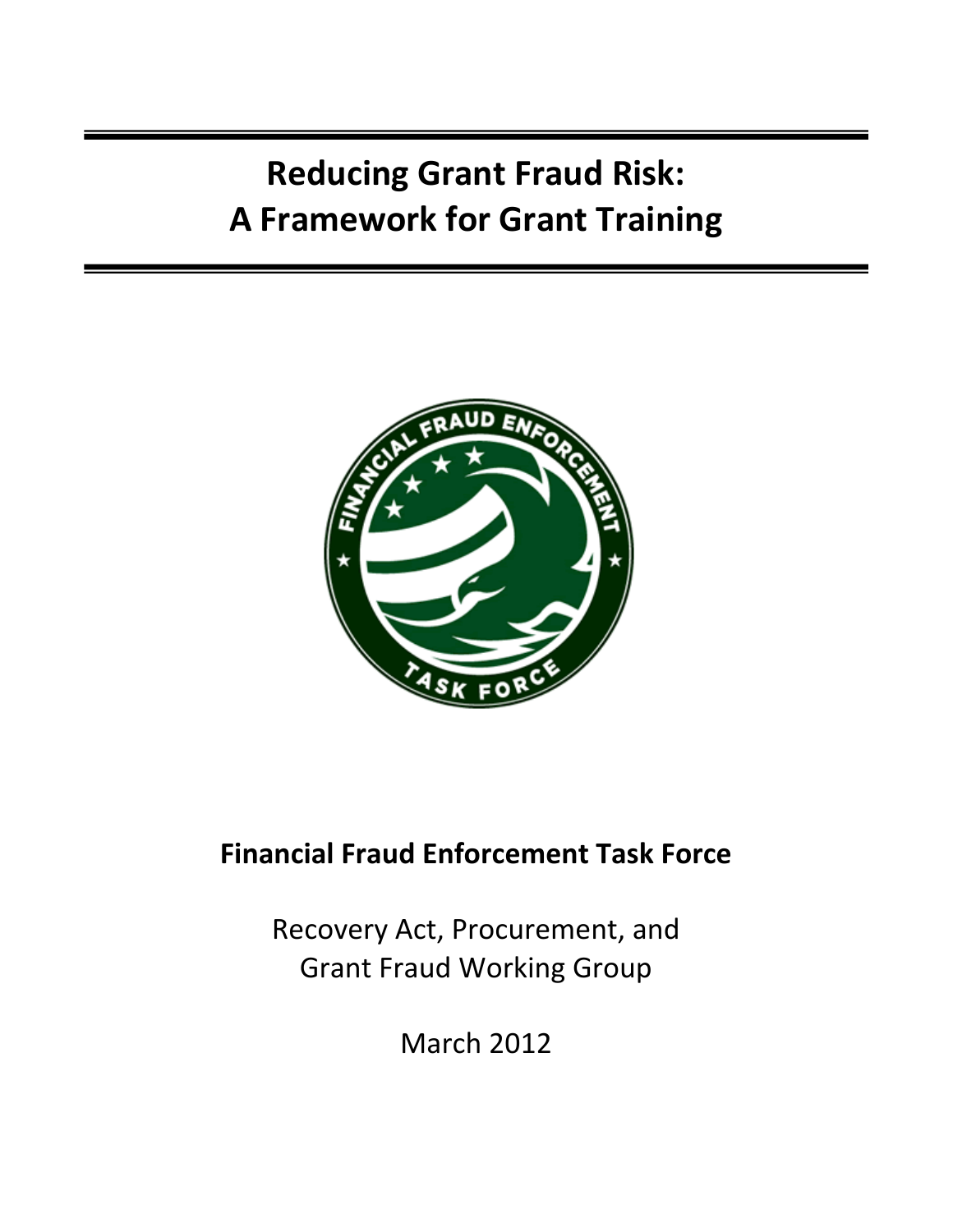| <b>AWARD AGREEMENT</b>                                   | 5  |
|----------------------------------------------------------|----|
| <b>FEDERAL GRANT REGULATIONS</b>                         | 6  |
| <b>OTHER SOURCES OF INFORMATION</b>                      | 11 |
|                                                          |    |
|                                                          |    |
|                                                          |    |
|                                                          |    |
| POTENTIAL GRANT FRAUD INDICATORS                         | 14 |
|                                                          |    |
|                                                          |    |
|                                                          |    |
|                                                          |    |
| <b>STANDARDS FOR INTERNAL CONTROL</b>                    | 20 |
| <b>SYSTEMS OF INTERNAL CONTROLS</b>                      | 23 |
|                                                          |    |
| IV. PRUDENT PRACTICES FOR FRAUD PREVENTION AND DETECTION | 26 |
|                                                          |    |
|                                                          |    |
|                                                          |    |
|                                                          |    |
|                                                          |    |
|                                                          |    |
| <b>WELL-DEVELOPED INTERNAL CONTROLS</b>                  | 30 |
| <b>ADEQUATE DOCUMENTATION</b>                            | 33 |
| <b>ACCOUNTING SYSTEMS</b>                                | 36 |
|                                                          |    |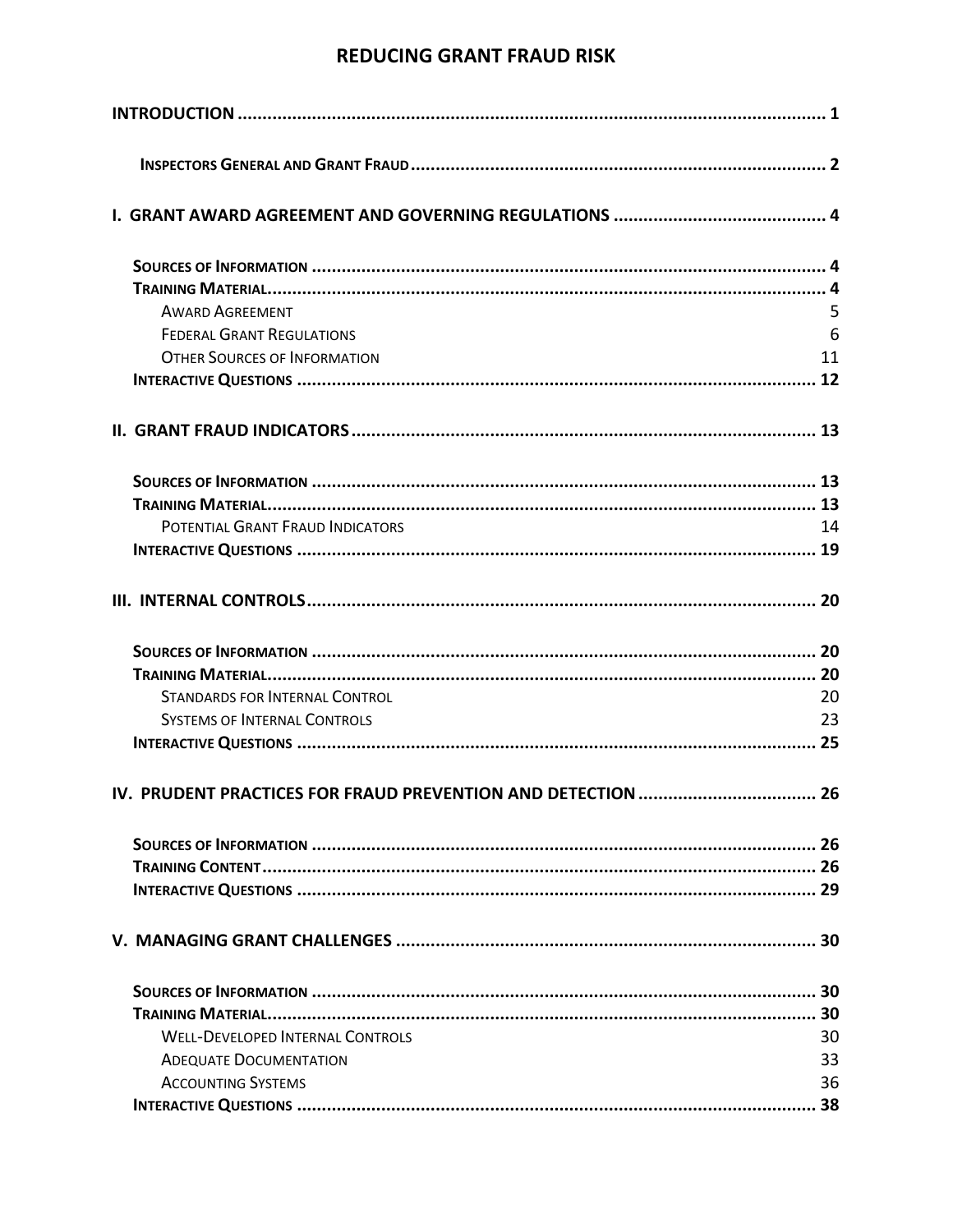#### **INTRODUCTION**

<span id="page-2-0"></span>The purpose of this document is to provide a framework for training grant administrators and recipients of federal grant funds on practices for reducing the risk for grant fraud. Grant administrators that promote awareness about grant rules and prudent practices may help prevent, deter, and detect fraud or other misuses of funds.<sup>[1](#page-2-1)</sup> This document provides grant training content, additional sources of information for further guidance, and illustrative hypothetical scenarios that provide practical applications of the issues discussed herein. This information is designed to be used by government agencies and other grant administrators as a general framework for delivering core grant information that has broad applicability to multiple grant programs. Grant administrators may provide the information to trainees using different delivery platforms, including online and interactive platforms that will help ensure that grant recipients retain the information presented. Therefore, agencies should review the training content and determine the content that is most applicable to their grant recipients, as well as the format that is most effective based upon the nature of the grants awarded.<sup>[2](#page-2-2)</sup>

Grant recipients have the primary responsibility to ensure federal grant awards are used properly. Federal grant awarding agencies help to ensure that grant recipients have the support and guidance needed to manage federal grants appropriately. The federal Inspector General community conducts independent and objective audits, investigations, and other oversight activities to help ensure taxpayer funds are used in an efficient and effective manner while reducing the risk of fraud, waste, and abuse.

The Grant Fraud Committee of the Financial Fraud Enforcement Task Force's Recovery Act, Procurement, and Grant Fraud Working Group developed this document. The Committee consists of representatives from several Offices of Inspectors General,  $3$  and this document represents the collective efforts of the Grant Fraud Committee to bolster training efforts in

l

 $1$  Throughout this document references to "grants" will include grants and cooperative agreements.

<span id="page-2-2"></span><span id="page-2-1"></span> $2$  The rules and regulations discussed in this document do not apply to every federal grant. There are several references throughout this training to agency-specific regulations and requirements that can be substituted for other agency requirements, such as Uniform Administrative requirement regulations and programspecific legislation. This guidance does not exempt grant recipients from grant terms and conditions. Grant recipients must follow specific grant conditions, regulations, or other rules applicable to their specific grant.

<span id="page-2-3"></span> $3$  The Grant Fraud Committee is chaired by the U.S. Department of Justice (DOJ) Office of the Inspector General (OIG) and includes representatives from the Offices of Inspectors General of the Department of Education (ED), Environmental Protection Agency (EPA); Department of the Interior (DOI); Department of Health and Human Services (HHS); Department of Housing and Urban Development (HUD); Department of Labor (DOL); National Science Foundation (NSF); and the Commander, Navy Installations Command (CNIC).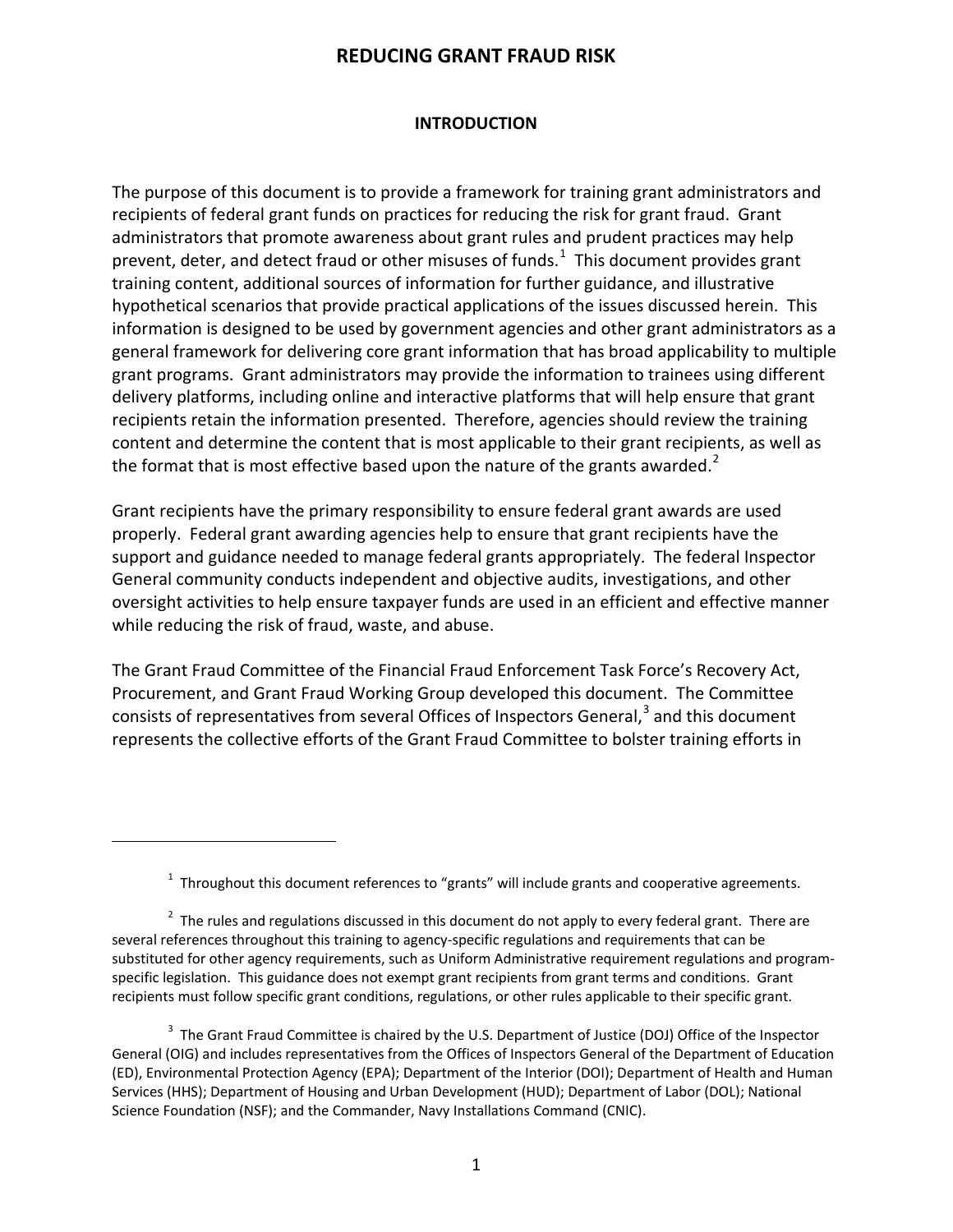combating grant fraud and to enable grant recipients to prevent and deter any misconduct related to federal grants.<sup>[4](#page-3-1)</sup>

#### <span id="page-3-0"></span>**Inspectors General and Grant Fraud**

j

Federal Offices of Inspectors General (OIG) derive their primary authority from the Inspector General Act of 1978 and its subsequent amendments. This statute empowers OIGs to conduct audits of grant recipients and internal grant processes, as well as investigations related to fraud and other inappropriate uses of federal funds. A list of Inspectors General is available on the Council of the Inspectors General on Integrity and Efficiency website [\(http://www.ignet.gov/igs/homepage1.html\)](http://www.ignet.gov/igs/homepage1.html).

For OIG auditors and investigators the term, "grant fraud," encompasses a wide range of improper activities often summarized in three general categories: conflicts of interest, materially false statements, and theft.

- A conflict of interest may occur when an entity engages in transactions involving undisclosed related parties. For example, a grant recipient hiring a relative as an employee or as a vendor to supply grant-funded products and services may constitute a conflict of interest. Also, a conflict may result where a grant recipient purchases goods or services from a business in which the grant recipient has an ownership interest. Conflicts may also occur in the grant award-making process or sub-award process at the federal, state, or local level.
- Grant fraud may also involve materially false statements to the government. Such misstatements may be misleading to the grant-awarding body, and may occur during the application process or during the implementation of the grant program. This type of fraud may include false certifications that grant recipients will use grant funds properly or abide by particular requirements. Grant recipients that fail to maintain adequate supporting documentation about the use of funds, misrepresent elements of costs, or attempt to charge unallowable costs to a federal grant have potentially made false statements or presented false claims to the government. These activities have different consequences depending on many factors, including the level of intent of the individuals involved.

<span id="page-3-1"></span> $4$  The information in this document is intended to provide guidance for grant management. However, the guidance provided in this document does not impose requirements upon, or create any legal duties or obligations for grant awarding agencies or grant recipients. The information in this document is not intended to, and does not, create any right or benefit, substantive or procedural, enforceable at law or in equity by any party against the United States, its departments, agencies, or entities, its officers, employees, or agents, or any other person. A recipient of federal grant funds is solely responsible for ensuring the funds are used for the purposes specified in the grant proposal and award.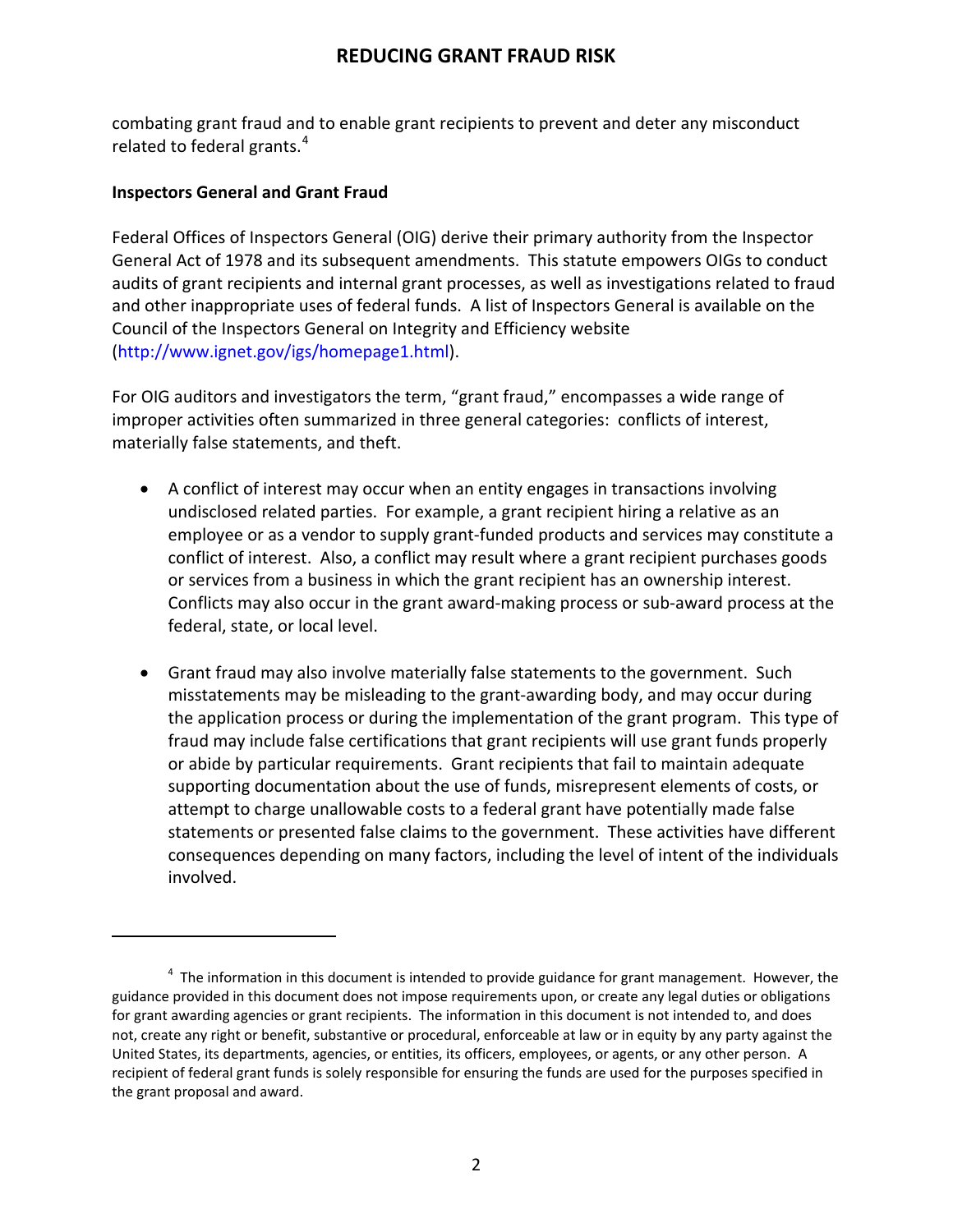• Theft is one of the more common grant fraud issues and it can take many forms. For example, creative bookkeepers may create fictitious transactions, and employees may misuse a credit card designated for grant-funded purchases.

Grant fraud may be punished by the prosecution of criminal actions, civil fraud remedies, and administrative actions including suspension, debarment, and cancellation of current or future grant awards. This training framework developed by the Grant Fraud Committee is designed as a tool to help prevent and deter grant fraud from occurring by emphasizing five key grant management subjects: (1) the grant award agreement and regulations, (2) grant fraud indicators, (3) internal controls, (4) prudent practices for fraud prevention and detection, and (5) grant management practices. Each training module is structured similarly with an introductory paragraph explaining the content of the module, a list of public *Sources of Information* related to the training content, the training material for presentation to the trainees, and interactive questions that can be used to test trainees' retention of the information and overall subject matter presented. Each section of *Interactive Questions* presents the questions and answers.<sup>[5](#page-4-0)</sup>

Each *Interactive Questions* section also contains *Grant Recipient Scenarios* that describe different situations that grantees may encounter during the implementation of grant programs. These scenarios were established to provide real-world examples of common situations grant recipients may encounter. Users of this document may consider orienting the scenarios to more specifically apply to the target audience's grantees, rules, and regulations. Grant recipients completing this training must refer to award documents and awarding agencies for specific rules that apply to individual grants. The scenarios established in module I continue throughout the training to provide specific situations that are relevant to each subsequent module. [6](#page-4-1)

l

<span id="page-4-0"></span><sup>&</sup>lt;sup>5</sup> The questions and answers have been removed from this public version of the grant training framework document to help ensure the integrity of trainee tests.

<span id="page-4-1"></span> $<sup>6</sup>$  The names, characteristics, events, and individual grant recipients within the scenarios are fictional: any</sup> similarities to real persons or events are coincidental and unintended.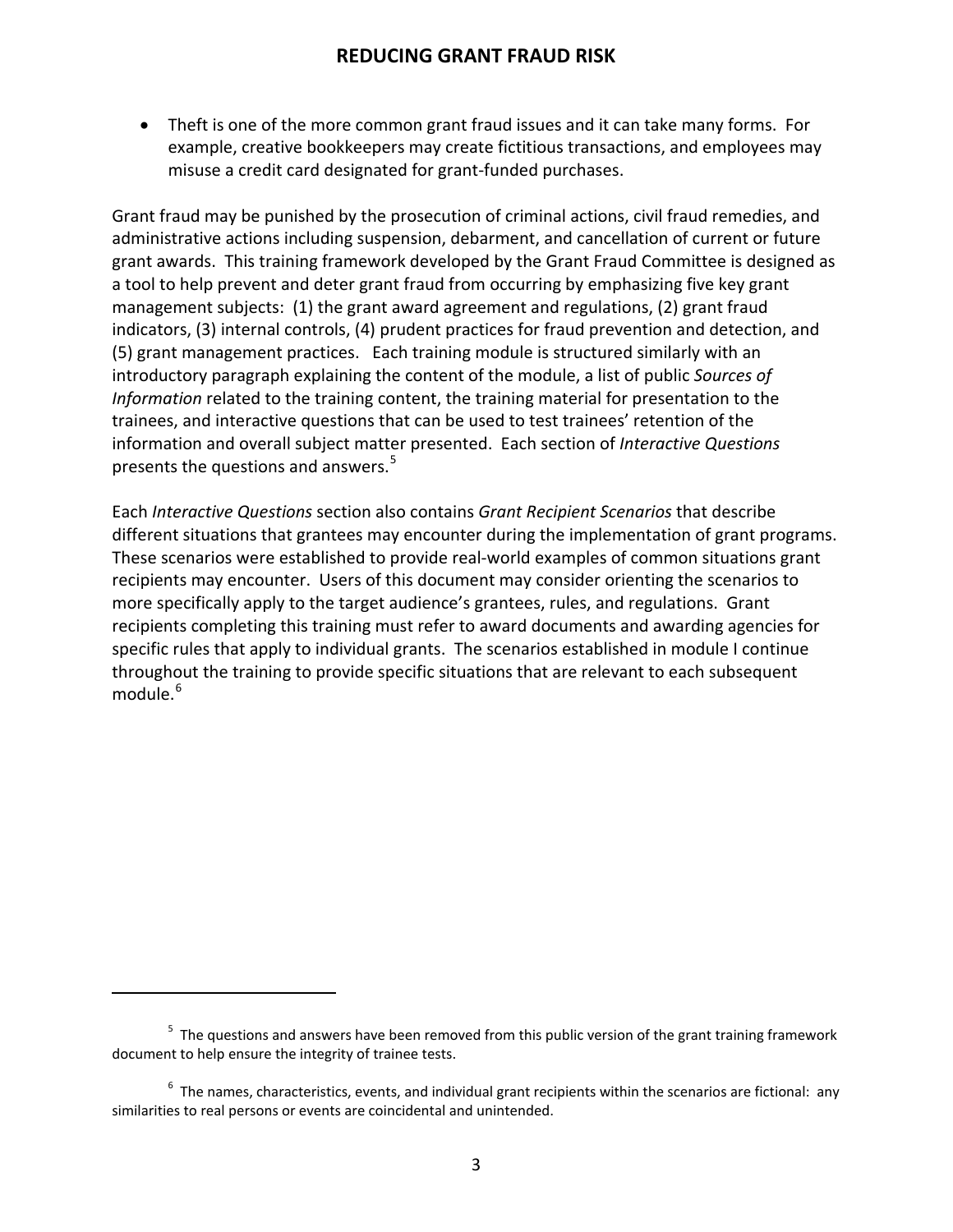#### **I. GRANT AWARD AGREEMENT AND GOVERNING REGULATIONS**

<span id="page-5-0"></span>This module will provide training participants an introduction to grant award documents and general requirements applicable to federal grants. This module emphasizes that the specific applicable requirements vary between federal agencies and grant programs.

#### <span id="page-5-1"></span>**Sources of Information**

- Office of Management and Budget (OMB) guidance on government-wide regulations, including Uniform Administrative Requirements [\(http://www.whitehouse.gov/omb/grants\\_chart\)](http://www.whitehouse.gov/omb/grants_chart).
- Cost Principles for Commercial Organizations [\(FAR 31.2 a](https://www.acquisition.gov/far/html/Subpart%2031_2.html#wp1095552)nd [48 C.F.R. § 31\)](http://ecfr.gpoaccess.gov/cgi/t/text/text-idx?c=ecfr&tpl=/ecfrbrowse/Title48/48cfr31_main_02.tpl); Educational Institutions [\(2 C.F.R. § 220\)](http://ecfr.gpoaccess.gov/cgi/t/text/text-idx?c=ecfr&tpl=/ecfrbrowse/Title02/2cfr220_main_02.tpl); Non-profit Organizations [\(2 C.F.R. § 230\)](http://ecfr.gpoaccess.gov/cgi/t/text/text-idx?c=ecfr&sid=51b94f744774e84752c7f81ca6935cf5&tpl=/ecfrbrowse/Title02/2cfr230_main_02.tpl); and State, Local, and Tribal Governments [\(2 C.F.R. § 225\)](http://ecfr.gpoaccess.gov/cgi/t/text/text-idx?c=ecfr&sid=1b54545577b052b5bde5ef4e45d9b7fe&tpl=/ecfrbrowse/Title02/2cfr225_main_02.tpl).
- Single Audit Act Requirement [\(OMB Circular A-133\)](http://www.whitehouse.gov/sites/default/files/omb/assets/a133/a133_revised_2007.pdf).
- Agency-specific guidance, such as that issued by the Department of Health and Human Services (HHS) [\(http://www.hhs.gov/asfr/ogapa/grantinformation/appbusguidance.html\)](http://www.hhs.gov/asfr/ogapa/grantinformation/appbusguidance.html) and the National Science Foundation (NSF). [\(http://www.nsf.gov/pubs/policydocs/pappguide/nsf11001/aagprint.pdf\)](http://www.nsf.gov/pubs/policydocs/pappguide/nsf11001/aagprint.pdf).
- [Section 1001 of Title 18, U](http://frwebgate.access.gpo.gov/cgi-bin/usc.cgi?ACTION=RETRIEVE&FILE=$$xa$$busc18.wais&start=1925859&SIZE=10370&TYPE=TEXT)nited States Code.
- Department of Labor. Drug-Free Workplace Advisor [\(http://www.dol.gov/elaws/asp/drugfree/menu.htm\)](http://www.dol.gov/elaws/asp/drugfree/menu.htm).

## <span id="page-5-2"></span>**Training Material**

The grant process generally begins with a grant solicitation, which details the purpose of the program, grant recipient eligibility criteria, application deadlines, and other basic program information. Applicants submit grant applications and are selected for awards based on a variety of criteria, which could be a predetermined formula, crime statistics, or peer review scores. There are several other methodologies for selecting grant recipients. Applicants should ensure that information and data submitted in the application is accurate, complete, and verifiable through documentation in case of future inquiries. Applicants should maintain documentation, such as emails and memoranda, of any guidance that awarding agencies provide during the application process and the implementation of the grant program. Applicants that submit inaccurate or erroneous information risk audit findings of noncompliance or investigation, and such conduct may be criminally prosecuted for a false statement in violation of 18 U.S.C. Section 1001. Prosecutions may result in fines, penalties, and imprisonment. Violations of grant laws and regulations should be reported to the Inspector General of the awarding agency. Agency Inspectors General are listed on the Council of the Inspectors General on Integrity and Efficiency website [\(http://www.ignet.gov/igs/homepage1.html\)](http://www.ignet.gov/igs/homepage1.html).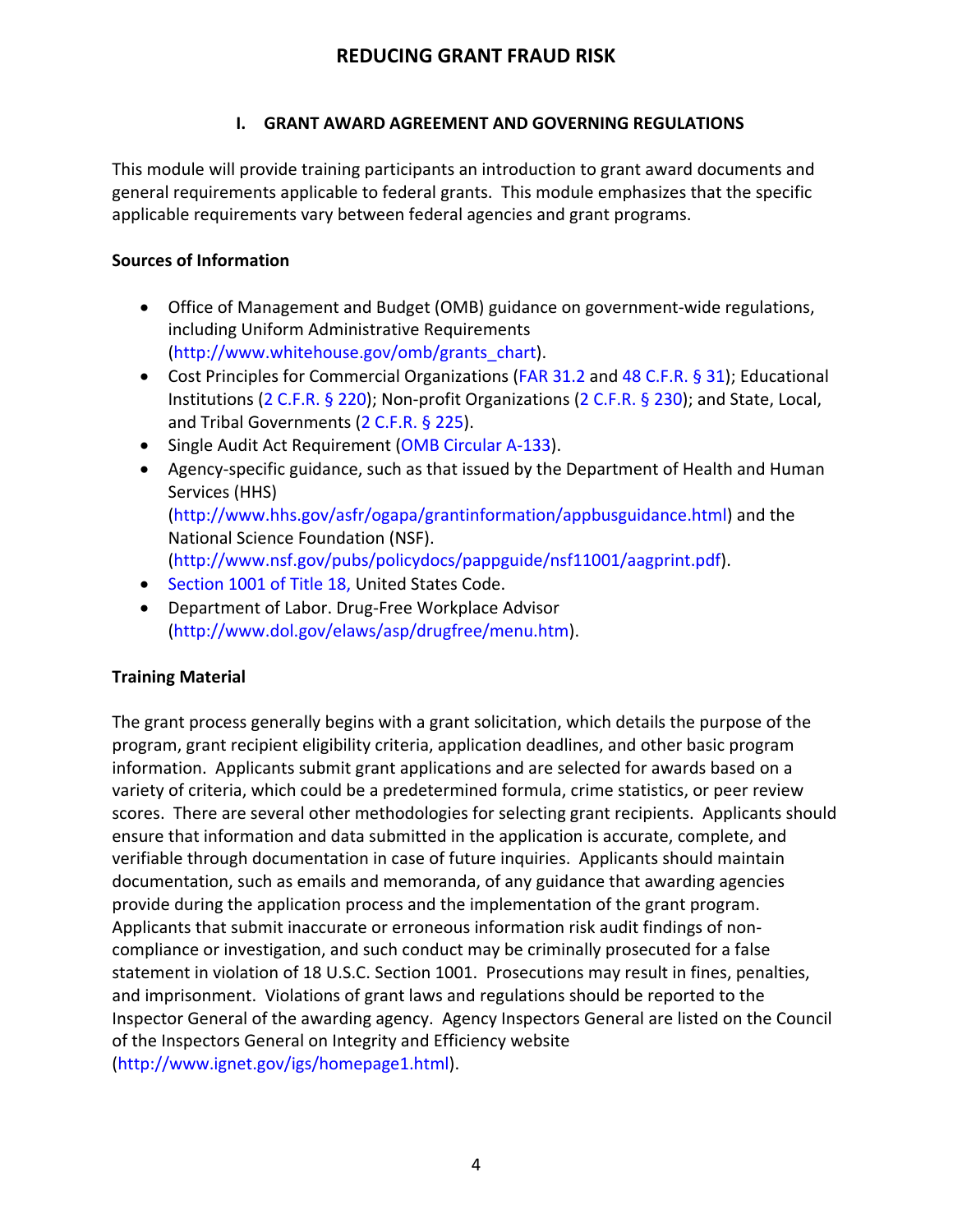Once an applicant is awarded a grant, awarding agencies provide the recipient with a grant award agreement. Recipients must review this agreement carefully for grant terms and conditions, as well as other useful information.

#### <span id="page-6-0"></span>*Award Agreement*

Grants and cooperative agreements are legally-binding agreements between the government and a grant recipient for a public purpose, such as researching a disease, assisting the homeless, or protecting a public transit system from a terrorist attack. Grant recipients are required to use their awarded funds as agreed to in the document and must follow financial and administrative requirements, including accurately tracking the specific use of federal funds and properly reporting the progress of the project to the granting agency.

Recipients that are selected for grant awards should carefully review their federal award package for important details, particularly those individuals that are responsible for program implementation, program management, reporting, financial requirements, and other grantrelated duties. The award agreement is the first place grant recipients should typically look to find guidance and requirements they must abide by when managing grant programs and funds. Most award agreements will specify the grant program, points of contacts within the federal agency, as well as grant requirements and governing regulations. Recipients should pay particular attention to the specific regulations and requirements imposed on the particular grant because these requirements vary depending on the specific award, awarding agency, type of recipient, and other factors. If grant recipients have any questions about the specific requirements governing grants, they should consult with the federal grant administrator or point of contact listed in the award agreement. Grant recipients should request guidance to be provided in writing.

Most awarding agencies will require recipients to provide certifications as assurance that recipients will abide by regulations and that recipients will implement certain policies, procedures, and practices. Recipients must ensure that these certifications are true, because if they are not accurate, the grant recipients may risk significant audit findings, investigations, and determinations of non-compliance. If it is determined that grant recipients are not in compliance, they may be subject to criminal prosecution, civil penalties (including fees), suspension and debarment from receiving future grants and contracts, and freezing of grant funds.

Reporting Requirements*.* The reporting requirements of a grant are specified in most award agreements or within the regulations governing an award. Most grants require recipients to submit periodic financial and programmatic reports throughout the duration of the grant. These reports should be submitted in a timely manner, and the information contained within should be accurate, complete, and based on verifiable documentation. Failure to do so can result in denial of funds, as well as audits and investigations. Recipients should review award agreements and rules carefully to identify this information, because different grants may require varying frequency of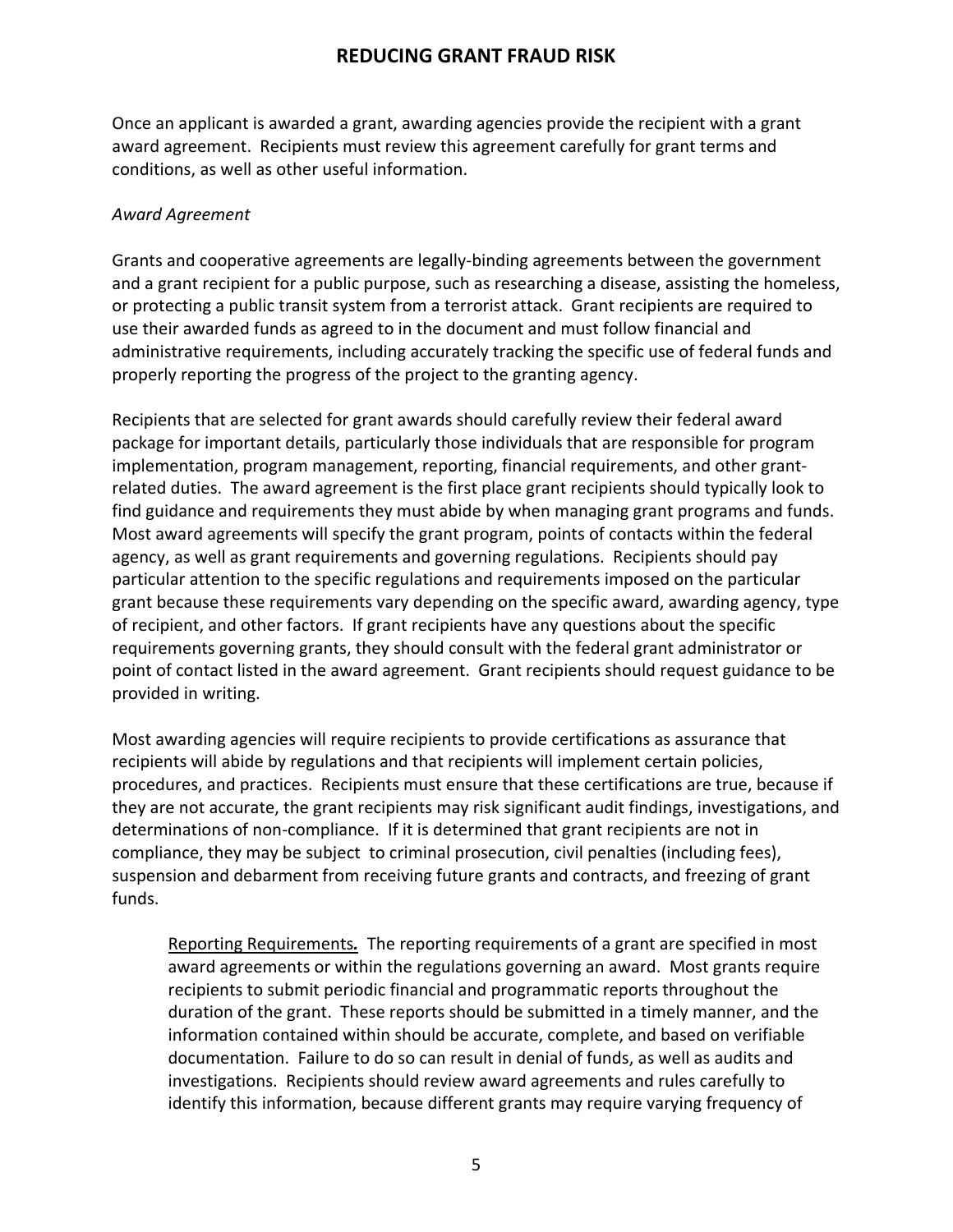reports. Many award agreements require certifications by recipients that the information contained in the reports is true. Recipients must ensure these certifications are accurate, or else risk legal and administrative consequences for submitting false statements.

Project Budget and Narratives*.* Grant recipient staff must become very familiar with the project budget, objectives, program performance measurements, timeline, project award period, and all other aspects of the award. For many grants, these documents serve as the basis for the formal agreement and government approval of project expenditures and activities between the recipient and the U.S. government. Auditors and reviewers of grants will review these materials and determine whether the activities specified on the project are being achieved, and whether such activities are within the scope of the project. Grant recipients should receive written authorization from federal awarding agencies before expending funds on activities not explicitly specified in the approved budget or narrative. Auditors and reviewers may question such activities if documentation cannot be presented that the activities (or costs associated therewith) were approved. The grants recipients should also review each activity and determine how each activity conforms or advances the objectives of the grant. As such, all staff working on the grant should gain an in-depth understanding of these objectives.

#### <span id="page-7-0"></span>*Federal Grant Regulations*

l

Grant recipients must follow the applicable grant regulations, but these regulations may differ depending upon the type of grant recipient (for example, non-profit, for-profit, university, and state/local/tribal government), the specific federal agency awarding the grant, and the type of grant program. In addition, federal awarding agencies may apply specific additional guidance, or may be exempt from applying certain regulations from grant programs. The information below is intended to be used as a guide for award recipients to identify sources of possible regulations that may apply to a broad range of awards. This list is not intended to be exhaustive, and each regulation discussed below does not apply to every federal grant. Grant recipients must review award agreements carefully to identify the regulations that are applicable and contact their federal awarding agency with any questions.

Agency-Specific Grant Manuals. Several agencies issue agency-specific manuals for recipients' grant management needs. For example, NSF issues an Award and Administration Guide that is applicable to NSF grants and cooperative agreements, unless noted otherwise in the award instrument.<sup>[7](#page-7-1)</sup> These agency-specific regulations often simplify grant management responsibilities for award recipients by centralizing and standardizing laws and regulations in one place. However, legal or regulatory

<span id="page-7-1"></span><sup>7</sup> U.S. National Science Foundation, *Proposal and Award Policies and Procedures Guide, Part II – Award and Administration Guide*, NSF 11-1 (October 2010),

<http://www.nsf.gov/pubs/policydocs/pappguide/nsf11001/aagprint.pdf> (accessed July 11, 2011).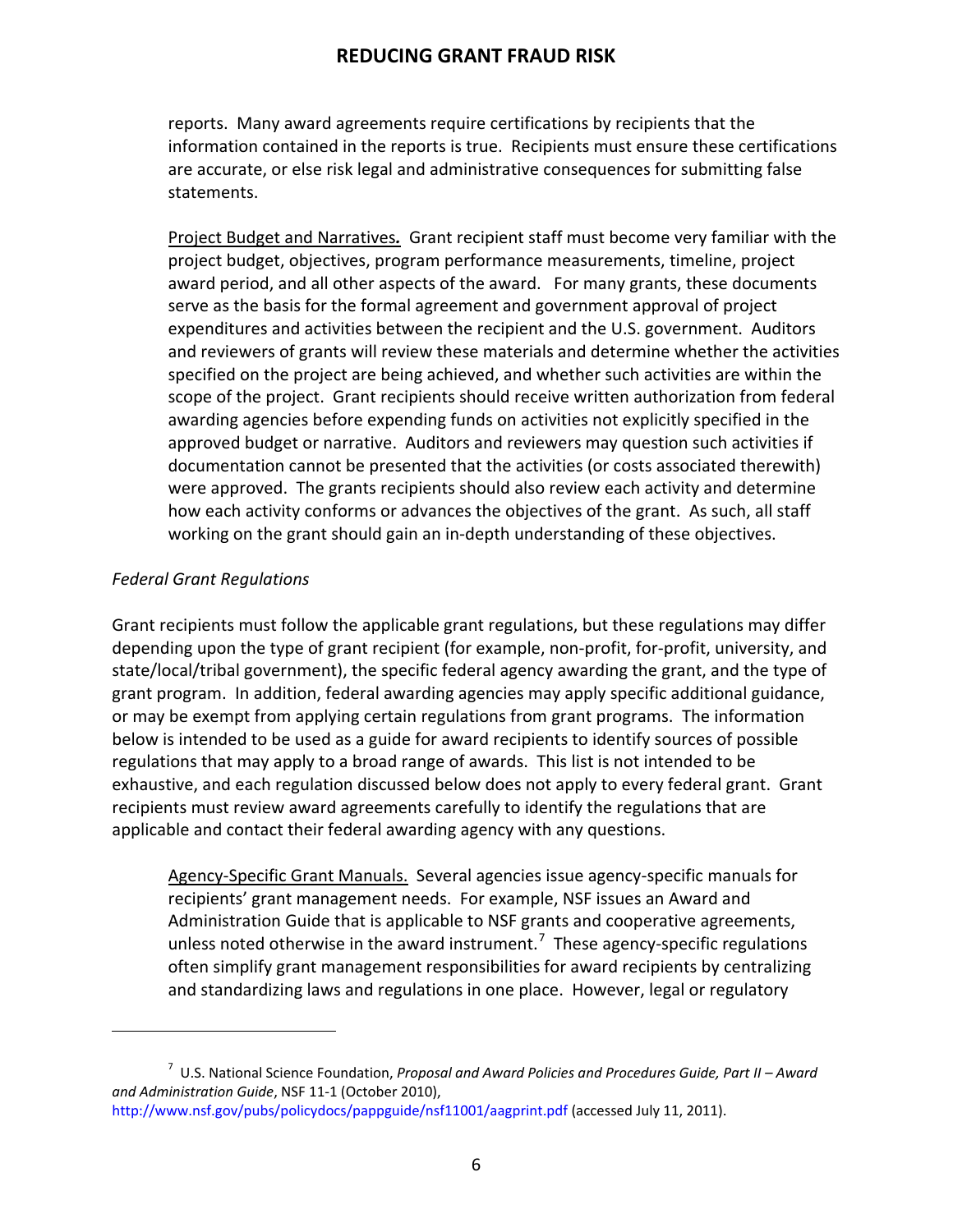requirements may supersede agency-specific guidance. Therefore, grant recipients and staff are encouraged to be familiar with all regulations governing a specific grant. If grant recipients have any questions regarding the governing regulations, they should consult their government program administrator or the designated point-of-contact.

Uniform Administrative Requirements. Several federal awarding agencies have promulgated regulations in accordance with the Grants Management Common Rule that is applicable to grant recipients. These agencies promulgated the Common Rule in their respective titles of the Code of Federal Regulations (CFR), along with any applicable changes.<sup>[8](#page-8-0)</sup> These government-wide rules, referred to as Uniform Administrative Requirements, make it easier for grant recipients to administer federal grants in compliance with the law. Often distinguished among (i) regulations designated for state, local, and tribal governments, and (ii) those designated for non-profit organizations, these regulations establish administrative requirements for grant recipients, such as pre-award and application requirements, standards for financial management systems, budget revision approvals, reporting requirements, and afteraward requirements such as closeout. Agencies will often specify in award agreements which regulations grant recipients are expected to follow. Two examples of Uniform Administrative Requirements are described below:

- *State, local, and tribal governments* The Department of Health and Human Services has codified its Uniform Administrative Requirements at [45 C.F.R.](http://ecfr.gpoaccess.gov/cgi/t/text/text-idx?c=ecfr&sid=04f5ca2447f78bb292448773a1104382&rgn=div5&view=text&node=45:1.0.1.1.50&idno=45)  [§ 92.](http://ecfr.gpoaccess.gov/cgi/t/text/text-idx?c=ecfr&sid=04f5ca2447f78bb292448773a1104382&rgn=div5&view=text&node=45:1.0.1.1.50&idno=45) In addition, the Department of Labor codified its requirements at [29](http://ecfr.gpoaccess.gov/cgi/t/text/text-idx?c=ecfr&sid=8119997cc396b19a358abac0b100f635&tpl=/ecfrbrowse/Title29/29cfr97_main_02.tpl)  [C.F.R. § 97.](http://ecfr.gpoaccess.gov/cgi/t/text/text-idx?c=ecfr&sid=8119997cc396b19a358abac0b100f635&tpl=/ecfrbrowse/Title29/29cfr97_main_02.tpl)
- *Non-Profits* Several federal agencies have also codified Uniform Administrative Requirements for institutions of higher education, hospitals, and other non-profit organizations. For example, the Department of Education's requirements can be found at [34 C.F.R. § 74.](http://ecfr.gpoaccess.gov/cgi/t/text/text-idx?c=ecfr&sid=700bdd1c9da56952438d55a89ca6fb06&rgn=div5&view=text&node=34:1.1.1.1.21&idno=34)

Cost Principles. Cost Principles establish general requirements for recipients to determine allowable and allocable costs. These principles were designed to provide that the federal government bear its fair share of total costs in accordance with generally accepted accounting principles, except where restricted or prohibited by law.<sup>[9](#page-8-1)</sup>

j

<span id="page-8-0"></span> $8$  The Office of Management and Budget maintains an online list of each agency's codification of government-wide grant requirements a[t http://www.whitehouse.gov/omb/grants\\_chart.](http://www.whitehouse.gov/omb/grants_chart)

<span id="page-8-1"></span> $9$  Each Cost Principle defines when a cost is allocable to a particular grant. The definition in [2 C.F.R. § 230](http://ecfr.gpoaccess.gov/cgi/t/text/text-idx?c=ecfr&sid=51b94f744774e84752c7f81ca6935cf5&tpl=/ecfrbrowse/Title02/2cfr230_main_02.tpl) states: "A cost is allocable to a Federal award if it is treated consistently with other costs incurred for the same purpose in like circumstances and if it: (1) is incurred specifically for the award, (2) benefits both the award and other work and can be distributed in reasonable proportion to the benefits received, or (3) is necessary to the overall operation of the organization, although a direct relationship to any particular cost objective cannot be shown."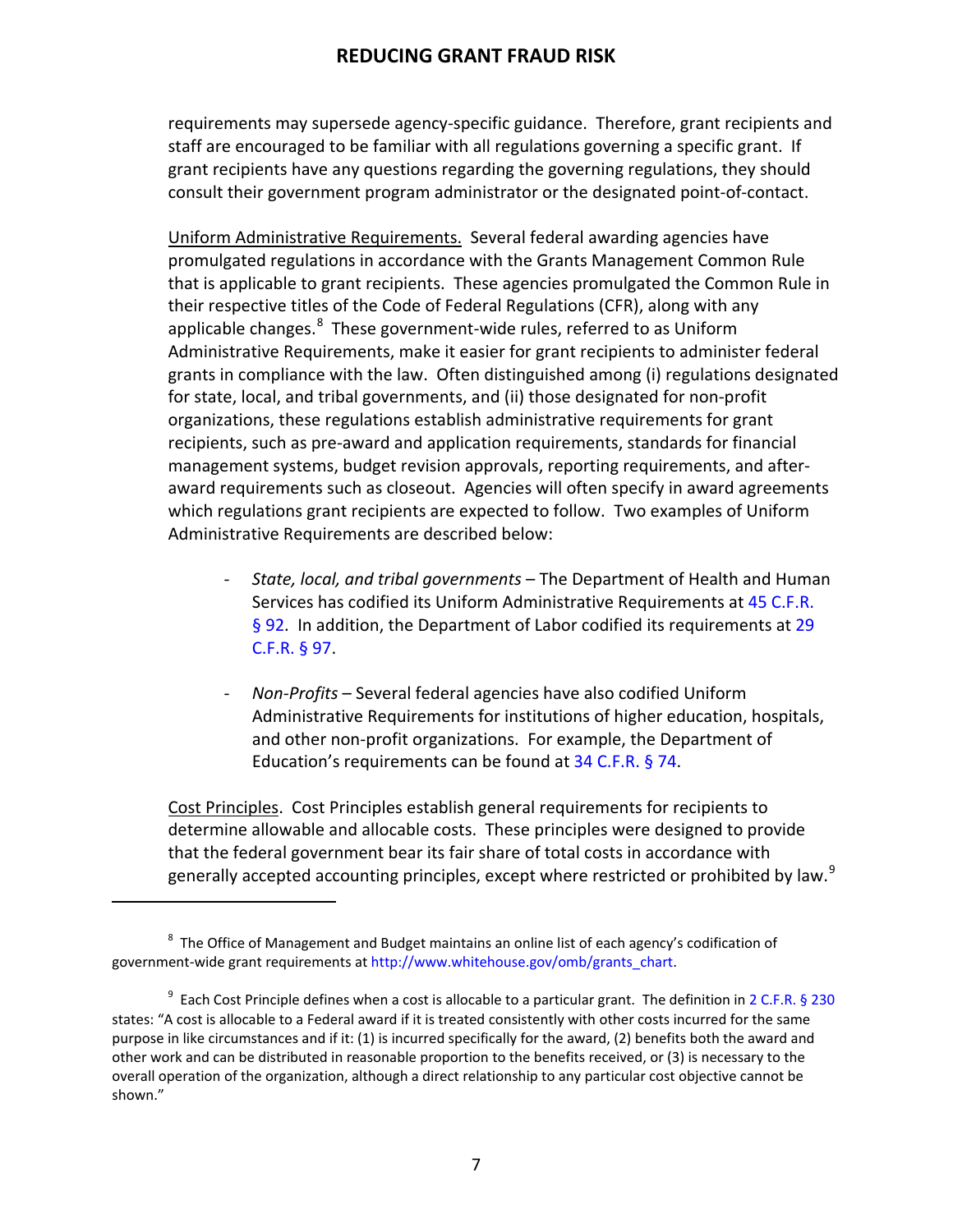These Cost Principles have been promulgated within the Code of Federal Regulations. The Cost Principles are listed below.

- Commercial Organizations [\(FAR 31.2](https://www.acquisition.gov/far/html/Subpart%2031_2.html#wp1095552) and [48 C.F.R. § 31\)](http://ecfr.gpoaccess.gov/cgi/t/text/text-idx?c=ecfr&tpl=/ecfrbrowse/Title48/48cfr31_main_02.tpl)
- Educational Institutions [\(2 C.F.R. § 220\)](http://ecfr.gpoaccess.gov/cgi/t/text/text-idx?c=ecfr&tpl=/ecfrbrowse/Title02/2cfr220_main_02.tpl)
- Non-profit Organizations [\(2 C.F.R. § 230\)](http://ecfr.gpoaccess.gov/cgi/t/text/text-idx?c=ecfr&sid=51b94f744774e84752c7f81ca6935cf5&tpl=/ecfrbrowse/Title02/2cfr230_main_02.tpl)
- State, Local, and Tribal Governments [\(2 C.F.R. § 225\)](http://ecfr.gpoaccess.gov/cgi/t/text/text-idx?c=ecfr&sid=1b54545577b052b5bde5ef4e45d9b7fe&tpl=/ecfrbrowse/Title02/2cfr225_main_02.tpl)

Single Audit Act Requirement [\(OMB Circular A-133\)](http://www.whitehouse.gov/sites/default/files/omb/assets/a133/a133_revised_2007.pdf). OMB Circular A-133 was issued pursuant to the Single Audit Act of 1984 and sets forth standards for obtaining consistency and uniformity among federal agencies for the audit of states, local governments, and non-profit organizations expending federal awards. According to OMB Circular A-133, non-federal entities that expend \$500,000 or more in a year in federal awards are required to have a single audit conducted. Single audits are performed by public accountants or a federal, state or local government audit organization in accordance with generally accepted government auditing standards. Single audits are intended to (i) determine whether the financial statements and schedule of expenditures of federal awards are presented fairly; (ii) test internal controls over major programs; (iii) determine whether the grant recipient is in compliance with requirements that may have a direct and material effect on each of its major programs; and (iv) follow up on prior audit findings.

Research Misconduct Regulations. The Office of Science and Technology Policy issued a [Federal Policy on Research Misconduct](http://frwebgate.access.gpo.gov/cgi-bin/getdoc.cgi?dbname=2000_register&docid=fr06de00-72) on December 6, 2000.<sup>10</sup> As a result, several agencies that conduct or support research developed and implemented regulations governing research misconduct. Several of those organizations, such as the National Science Foundation<sup>11</sup> and the Department of Health and Human Services,  $12$ promulgated those policies in the agencies' respective title in the Code of Federal Regulations.<sup>13</sup>

According to the [Federal Policy on Research Misconduct,](http://frwebgate.access.gpo.gov/cgi-bin/getdoc.cgi?dbname=2000_register&docid=fr06de00-72) research misconduct is defined as fabrication, falsification, or plagiarism. Grant applicants and recipients should be aware that fabrication, falsification, and plagiarism in applying for, performing, or meeting reporting requirements for research grants may serve as the basis for a civil or

l

12 42 C.F.R. §93.103 (2005).

<span id="page-9-1"></span><span id="page-9-0"></span><sup>&</sup>lt;sup>10</sup> Executive Office of the President; Federal Policy on Research Misconduct; Preamble for Research Misconduct Policy, 65 Fed. Reg. 235,76260 (December 6, 2000).

 $11$  45 C.F.R. § 689 (2005).

<span id="page-9-3"></span><span id="page-9-2"></span> $13$  Grant recipients should ask awarding agency officials and check award documents to determine how each agency implemented these policies and whether the award is under the purview of these regulations.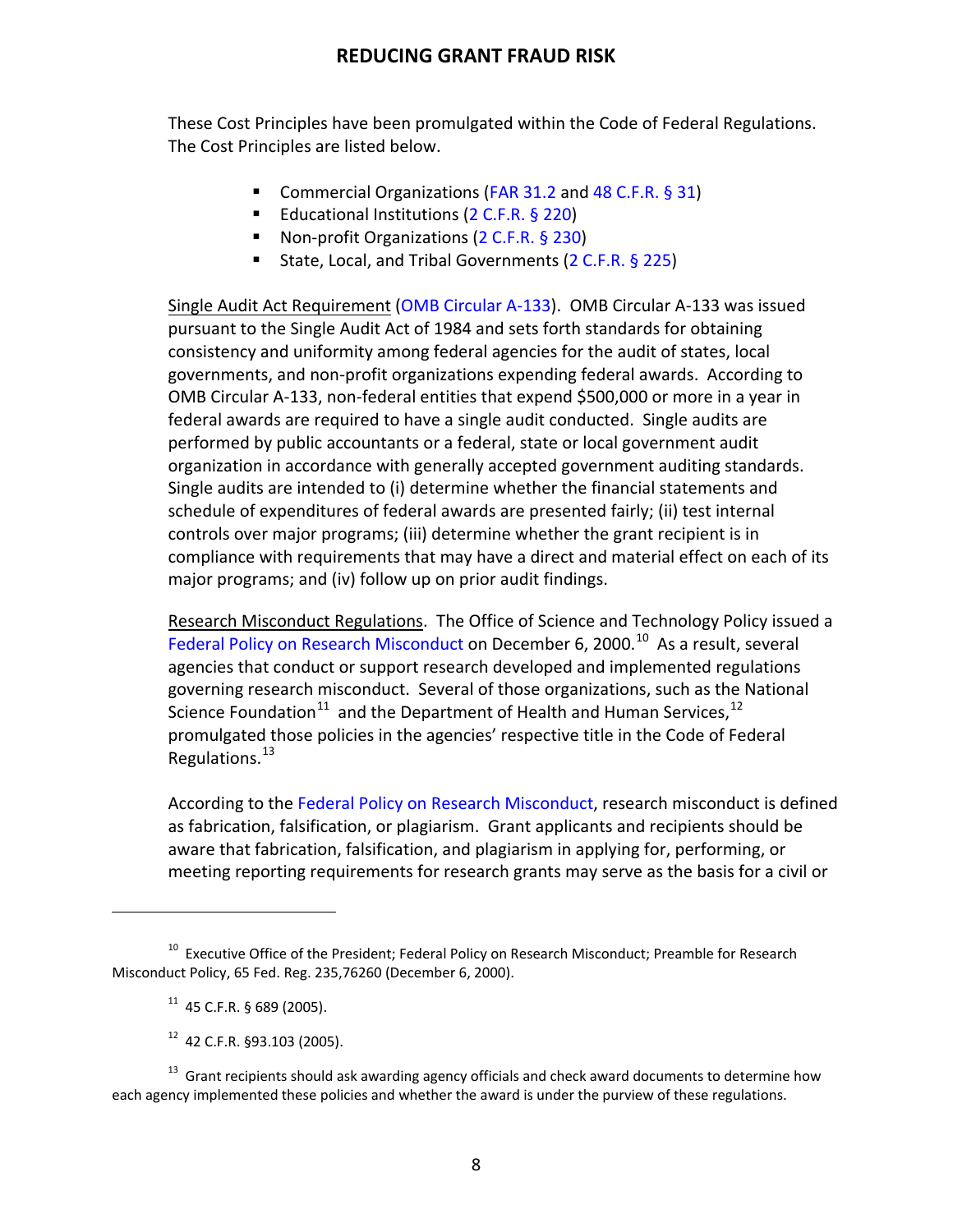criminal fraud prosecution. Further, violations may lead to administrative actions, including suspension and debarment.

Nonprocurement Suspension and Debarment. To protect the government's interests, any agency can suspend or debar (exclude) businesses or individuals from receiving contracts or assistance for various reasons, such as a conviction of or indictment for a criminal or civil offense, or a serious failure to perform to the terms of an agreement.<sup>14</sup> Executive Order 12549 states that executive departments and agencies shall participate in a system for debarment and suspension from programs and activities involving federal financial and nonfinancial assistance and benefits.<sup>15</sup> Debarment or suspension of a participant in a program by one agency has a government-wide effect. Debarred and suspended entities are identified on the Excluded Parties List System (EPLS) maintained by the General Services Administration (GSA).  $^{16}$  $^{16}$  $^{16}$  Entities identified in the EPLS are generally ineligible from receiving certain federal contracts, subcontracts, federal assistance, and benefits.

OMB promulgated regulations that implemented Executive Order 12549 at [2 C.F.R. 180.](http://ecfr.gpoaccess.gov/cgi/t/text/text-idx?c=ecfr&sid=d01e5b3b6fb722507a1507b90dab978b&tpl=/ecfrbrowse/Title02/2cfr180_main_02.tpl) Many awarding agencies have issued regulations governing the implementation of the Executive Order 12549.<sup>17</sup>

Drug-Free Workplace Act Requirement. The Drug-Free Workplace Act of 1988 (Act) requires some federal contractors and all federal grant recipients to agree that they will provide drug-free workplaces as a precondition of receiving a contract or grant from a federal agency.<sup>[18](#page-10-4)</sup> Although all covered contractors and grant recipients must maintain a drug-free workplace, the specific components necessary to meet the requirements of the Act vary based on whether the contractor or grant recipient is an individual or an organization. The requirements for organizations are more extensive because organizations must take comprehensive, programmatic steps to achieve a workplace

.

<span id="page-10-3"></span><span id="page-10-2"></span> $17$  The Office of Management and Budget maintains a list of each agency's codification of governmentwide grant requirements online at http://www.whitehouse.gov/omb/grants\_chart.

<span id="page-10-0"></span><sup>&</sup>lt;sup>14</sup> A suspension is a temporary exclusion of a party pending the completion of an investigation, while a debarment is a fixed-term exclusion. Generally, the period of debarment does not exceed 3 years, though some are indefinite. U.S. Government Accountability Office, *Excluded Parties List System: Suspended and Debarred Businesses and Individuals Improperly Receive Federal Funds*[, GAO-09-174 \(](http://www.gao.gov/new.items/d09174.pdf)February 2009), page 1.

<span id="page-10-1"></span><sup>&</sup>lt;sup>15</sup> Executive Order 12549 on Debarment and Suspension (E.O. 12549), [http://www.archives.gov/federal](http://www.archives.gov/federal-register/codification/executive-order/12549.html)[register/codification/executive-order/12549.html](http://www.archives.gov/federal-register/codification/executive-order/12549.html) (accessed July 11, 2011).

<sup>&</sup>lt;sup>16</sup> Excluded Parties List System,<https://www.epls.gov/> (accessed July 11, 2011).

<span id="page-10-4"></span> $18$  The Department of Labor website contains a "Drug-Free Workplace Advisor" that assists users in creating customized drug-free workplace policies and informs employers and workers about the Drug-Free Workplace Act of 1988, [\(http://www.dol.gov/elaws/asp/drugfree/menu.htm,](http://www.dol.gov/elaws/asp/drugfree/menu.htm) accessed July 11, 2011).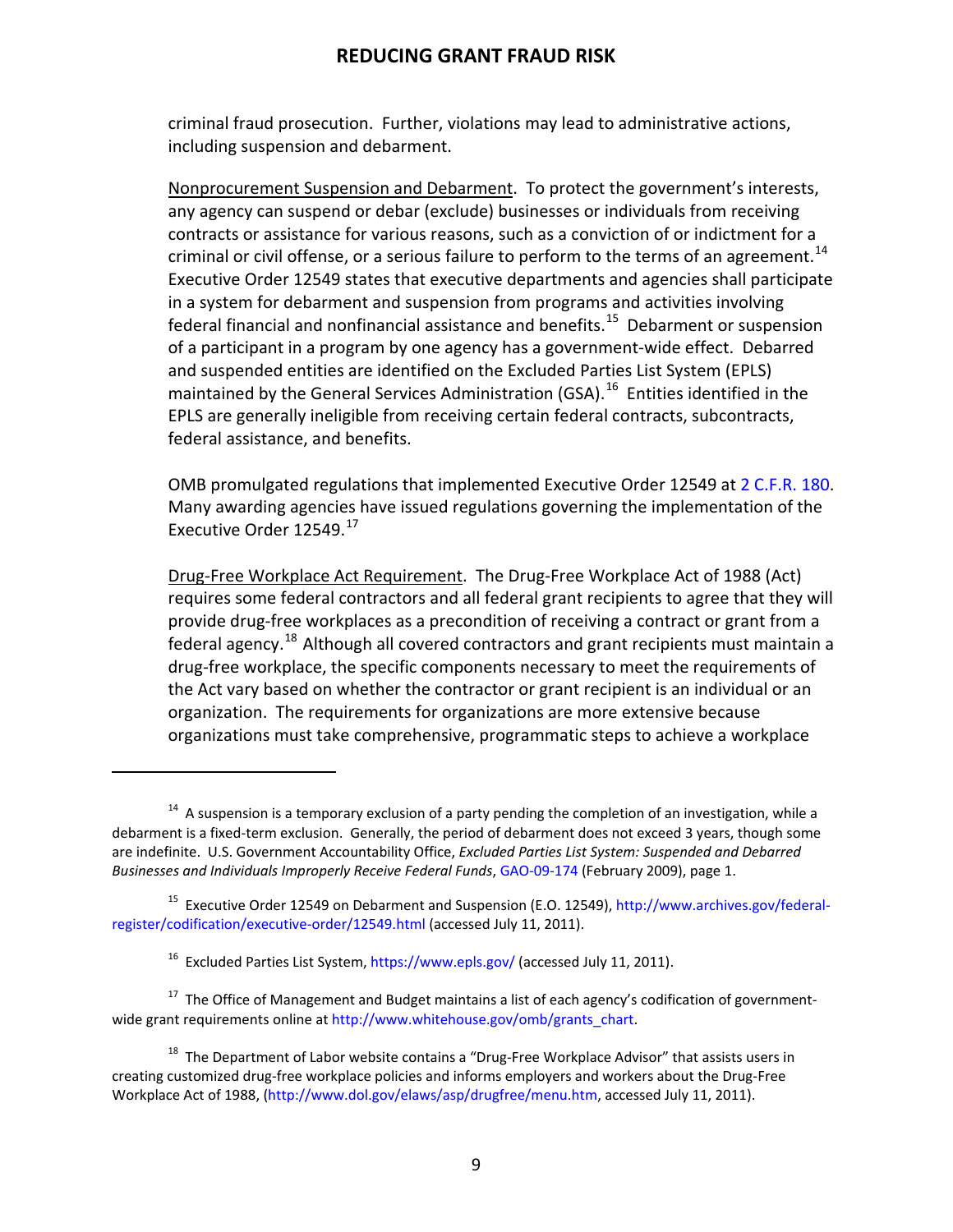free of drugs. OMB promulgated the requirement [\(2 C.F.R. 180\)](http://ecfr.gpoaccess.gov/cgi/t/text/text-idx?c=ecfr&sid=9bf0c7e3f329a6593708ea4deae3c143&tpl=/ecfrbrowse/Title02/2cfr182_main_02.tpl), as did most agencies. According to the Department of Labor Drug-Free Workplace Advisor, organizations covered by the Drug-Free Workplace Act of 1988 are required to provide a drug-free workplace by taking the following steps:

- i. Publish and give a policy statement to all covered employees informing them that the unlawful manufacture, distribution, dispensation, possession or use of a controlled substance is prohibited in the covered workplace and specifying the actions that will be taken against employees who violate the policy.
- ii. Establish a drug-free awareness program to make employees aware of (a) the dangers of drug abuse in the workplace; (b) the policy of maintaining a drug-free workplace; (c) any available drug counseling, rehabilitation, and employee assistance programs; and (d) the penalties that may be imposed upon employees for drug abuse violations.
- iii. Notify employees that as a condition of employment on a federal contract or grant, the employee must (a) abide by the terms of the policy statement; and (b) notify the employer, within five calendar days, if he or she is convicted of a criminal drug violation in the workplace.
- iv. Notify the contracting or granting agency within 10 days after receiving notice that a covered employee has been convicted of a criminal drug violation in the workplace.
- v. Impose a penalty on—*or* require satisfactory participation in a drug abuse assistance or rehabilitation program by—any employee who is convicted of a reportable workplace drug conviction.
- vi. Make an ongoing, good faith effort to maintain a drug-free workplace by meeting the requirements of the Act.

Byrd Anti-Lobbying Requirement. Section [1913](http://frwebgate.access.gpo.gov/cgi-bin/usc.cgi?ACTION=RETRIEVE&FILE=$$xa$$busc18.wais&start=2985332&SIZE=4197&TYPE=TEXT) of the Title 18, U.S. Code, is a criminal statute that prohibits the use of congressionally-appropriated funds for lobbying activities. In addition, Section 1352 of Title 31, U.S. Code, requires recipients to submit a written certification that the recipient will not use federal funds for lobbying. Recipients that use grants for lobbying activities may be criminally prosecuted.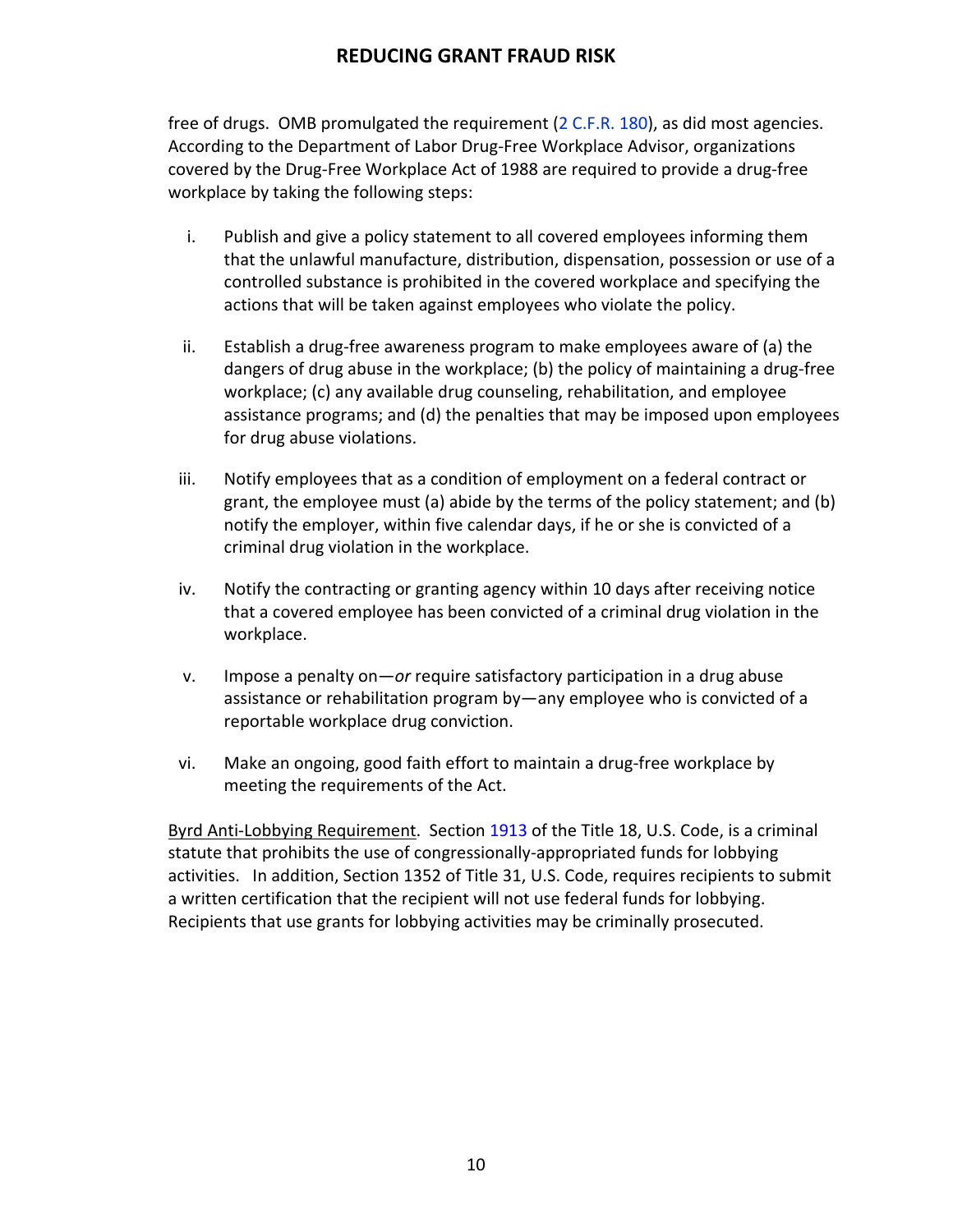#### <span id="page-12-0"></span>*Other Sources of Information*

There are a number of other sources of information which provide additional guidance for recipients and references to applicable regulations. Not all of these sources will be applicable for every grant, and the specific source that is applicable will depend upon the nature of the grant program. Recipients should refer to award agreements and if there are any questions, grant recipients and staff should consult with the points of contact at the awarding agency.

- Grant Solicitation. The initial announcement or "solicitation" for the award may contain important grant requirements and eligibility criteria.
- Grant Program Website. Websites maintained by awarding agencies for grant programs often contain helpful information for recipients, including frequently asked questions and contact information.
- Code of Federal Regulations. Many federal agencies and grant programs have implementing regulations that are published in the Federal Register and codified in the Code of Federal Regulations. For example, Sections 660 through 671 of Title 20, Code of Federal Regulations set forth the regulatory requirements that are applicable to programs operated with funds provided under Title I of Workforce Investment Act. One of the requirements of this program is that information and complaints involving criminal fraud, waste, abuse or other criminal activity must be reported immediately to the Department of Labor Office of Inspector General, in accordance with [20 C.F.R. § 667.](http://ecfr.gpoaccess.gov/cgi/t/text/text-idx?c=ecfr&sid=cbab78bff30951ef0b24306eb58ee7a3&rgn=div8&view=text&node=20:3.0.2.1.46.6.30.3&idno=20)
- Catalog of Federal Domestic Assistance Website. [\(https://www.cfda.gov\)](https://www.cfda.gov/). The Catalog of Federal Domestic Assistance (CFDA) has descriptions of most grant programs, as well as citations to implementing regulations and laws. Award agreements often identify the grant program CFDA number.
- Program-Specific Legislation. Statutes often require or allow the implementation of specific grant programs, or otherwise regulate grant programs. One example is the American Recovery and Reinvestment Act of 2009.Another example is Section 665 of the Title 18, U.S. Code, which is a criminal statute that prohibits embezzlement of funds received under the Job Training Partnership Act and Title I of the Workforce Investment Act of 1998.
- Grants.gov. Grants.gov is a central database for information on over 1,000 grant programs and provides access to approximately \$500 billion in annual awards. The Department of Health and Human Services manages the website [www.Grants.gov.](http://www.grants.gov/)

Grant recipients must ensure that grant rules, laws, regulations, and guidance are strictly followed and maintain adequate documentation that those rules are being followed. Federal auditors and investigators, including those from Offices of Inspectors General, conduct site visits, audits, reviews, and investigations of recipients' adherence to grant rules. Monitoring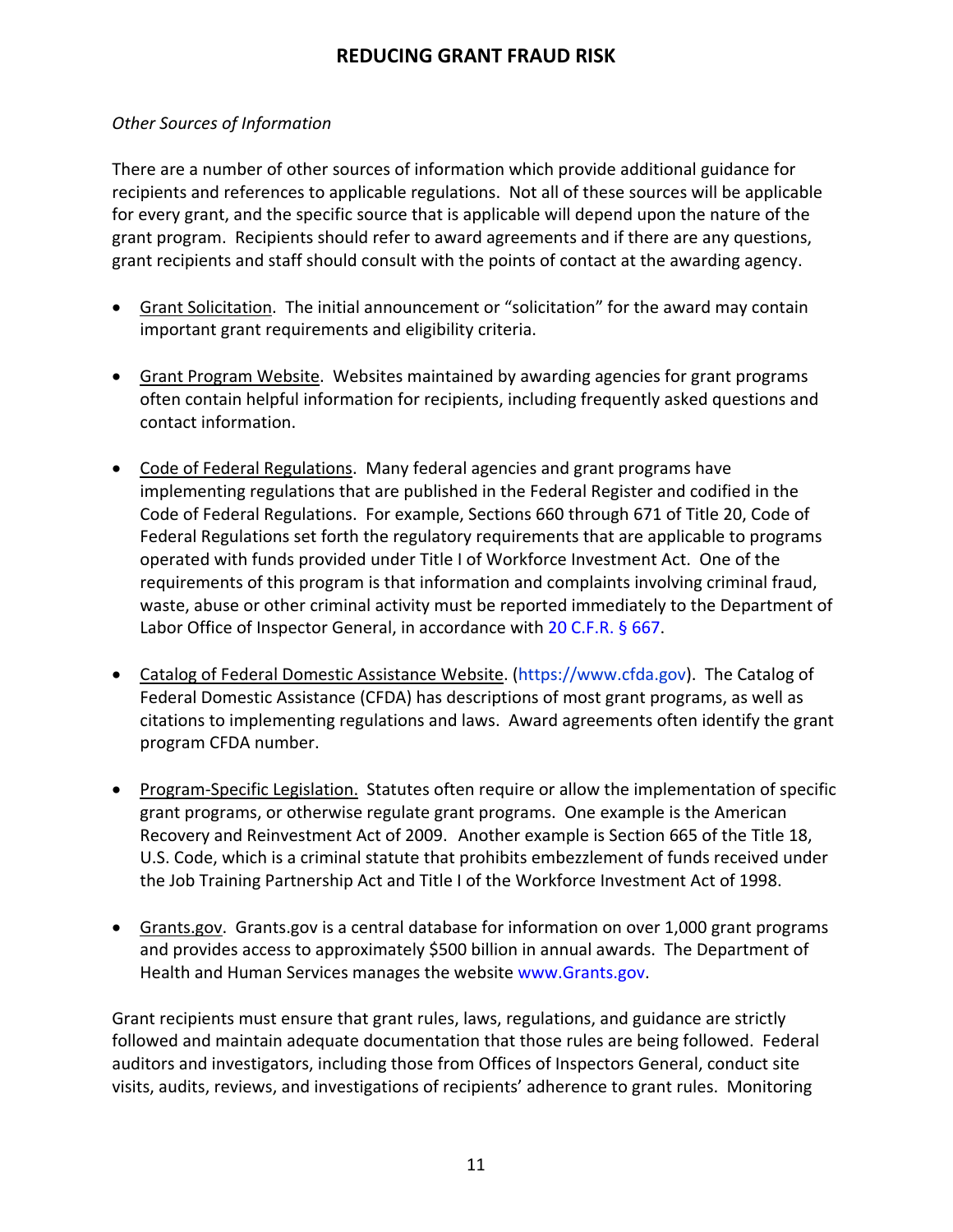activities are also conducted by awarding agencies, the U.S. Government Accountability Office, and state and local monitoring agencies, such as state auditors. Grant recipients may ensure compliance with grant rules by proper training of program managers and employees and maintaining close communication with awarding agencies to ensure expenditures are authorized and allowed.

#### <span id="page-13-0"></span>**Interactive Questions**

*The questions and answers have been removed from this public version of the grant training framework document to help ensure the integrity of trainee tests.*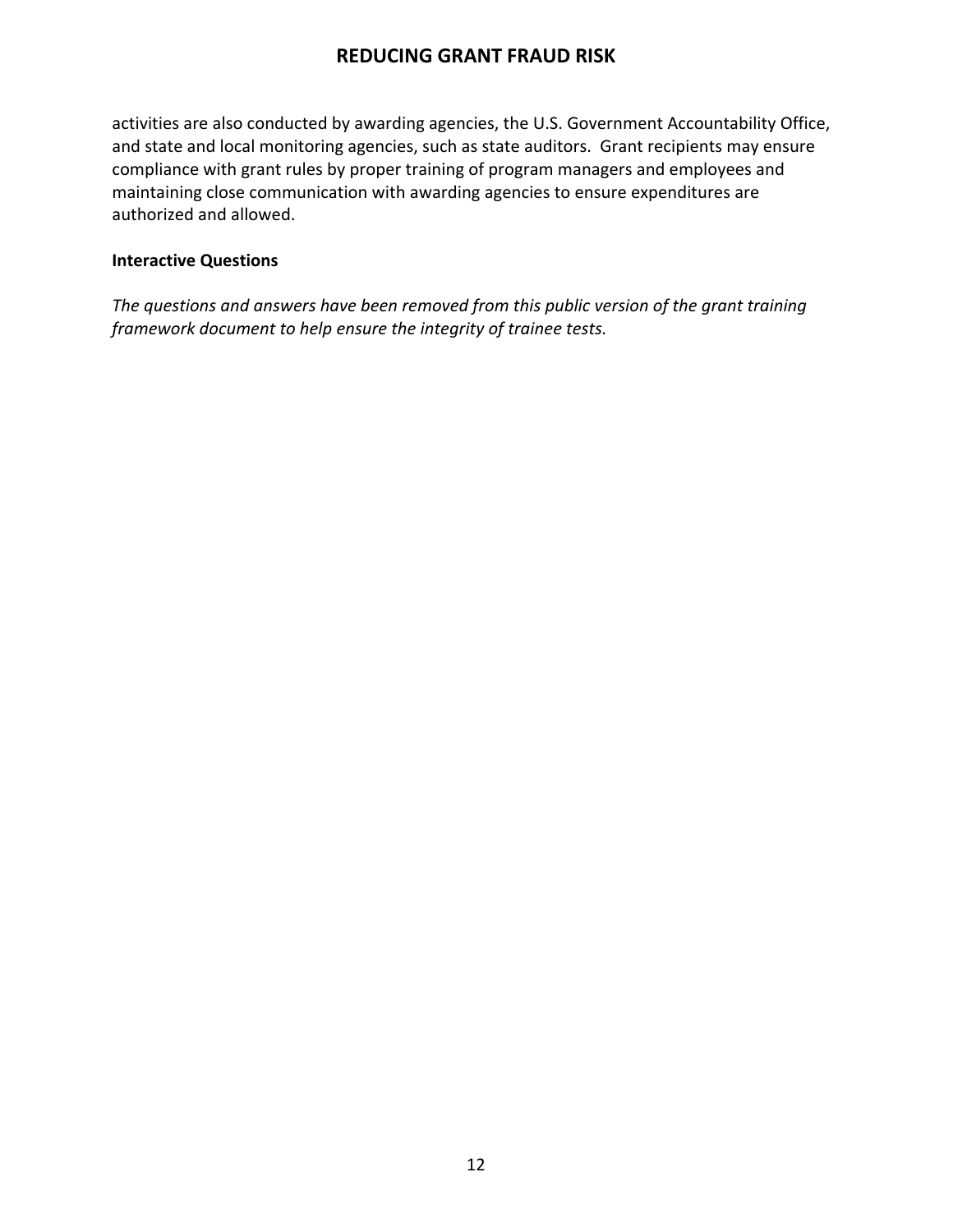#### **II. GRANT FRAUD INDICATORS**

<span id="page-14-0"></span>This module on "Grant Fraud Indicators" will provide training participants with general information about common fraud indicators. The module will describe some common traits or "red flags" that may indicate fraud is occurring or has occurred. In addition, this module will identify sources of information where grant administrators can obtain additional information on fraud indicators.

#### <span id="page-14-1"></span>**Sources of Information**

- NSF OIG Possible Grant Fraud Indicators [\(http://www.nsf.gov/oig/FraudIndicators.pdf\)](http://www.nsf.gov/oig/FraudIndicators.pdf).
- DOJ OIG Grant Fraud Awareness Presentation [\(http://www.justice.gov/oig/recovery/docs/GrantFraudPresentation.pdf\)](http://www.justice.gov/oig/recovery/docs/GrantFraudPresentation.pdf).
- U.S. Agency for International Development OIG Fraud Indicators [\(http://www.usaid.gov/oig/hotline/fraud\\_awareness\\_handbook\\_052201.pdf\)](http://www.usaid.gov/oig/hotline/fraud_awareness_handbook_052201.pdf).
- IRS Governance and Related Topics  $-501(c)(3)$  Organizations [\(http://www.irs.gov/pub/irs-tege/governance\\_practices.pdf\)](http://www.irs.gov/pub/irs-tege/governance_practices.pdf).
- IRS Guidance on Exempt Organizations [\(http://www.irs.gov/charities/article/0,,id=169727,00.html\)](http://www.irs.gov/charities/article/0,,id=169727,00.html).

## <span id="page-14-2"></span>**Training Material**

l

Grant fraud encompasses a wide range of activities, including the theft of grant funds, improper related-party transactions or conflicts of interest, the use of funds for unapproved or unallowable purposes, and failure to follow grant conditions and other requirements. In addition, grant fraud may include omissions or failures to implement the grant properly, such as failing to provide required matching contributions, failing to maintain adequate supporting documentation, or making material misstatements at any point in the grant process. These activities have different consequences depending on many factors, including the level of intent of the individuals involved. Violations of grant laws and regulations should be reported to the Inspector General of the awarding agency in a timely manner.<sup>[19](#page-14-3)</sup>

Grant fraud and other misuses of funds can result in severe penalties, such as criminal prosecutions, civil fraud remedies, and a wide variety of administrative actions. Grant recipients that misuse grant funds risk the termination of current or future funding, the recovery of funds, suspension and debarment of individuals and entities, and the implementation of special conditions on future awards.

<span id="page-14-3"></span> $19$  Agency Inspectors General are listed on the Council of the Inspectors General on Integrity and Efficiency website [\(http://www.ignet.gov/igs/homepage1.html\)](http://www.ignet.gov/igs/homepage1.html).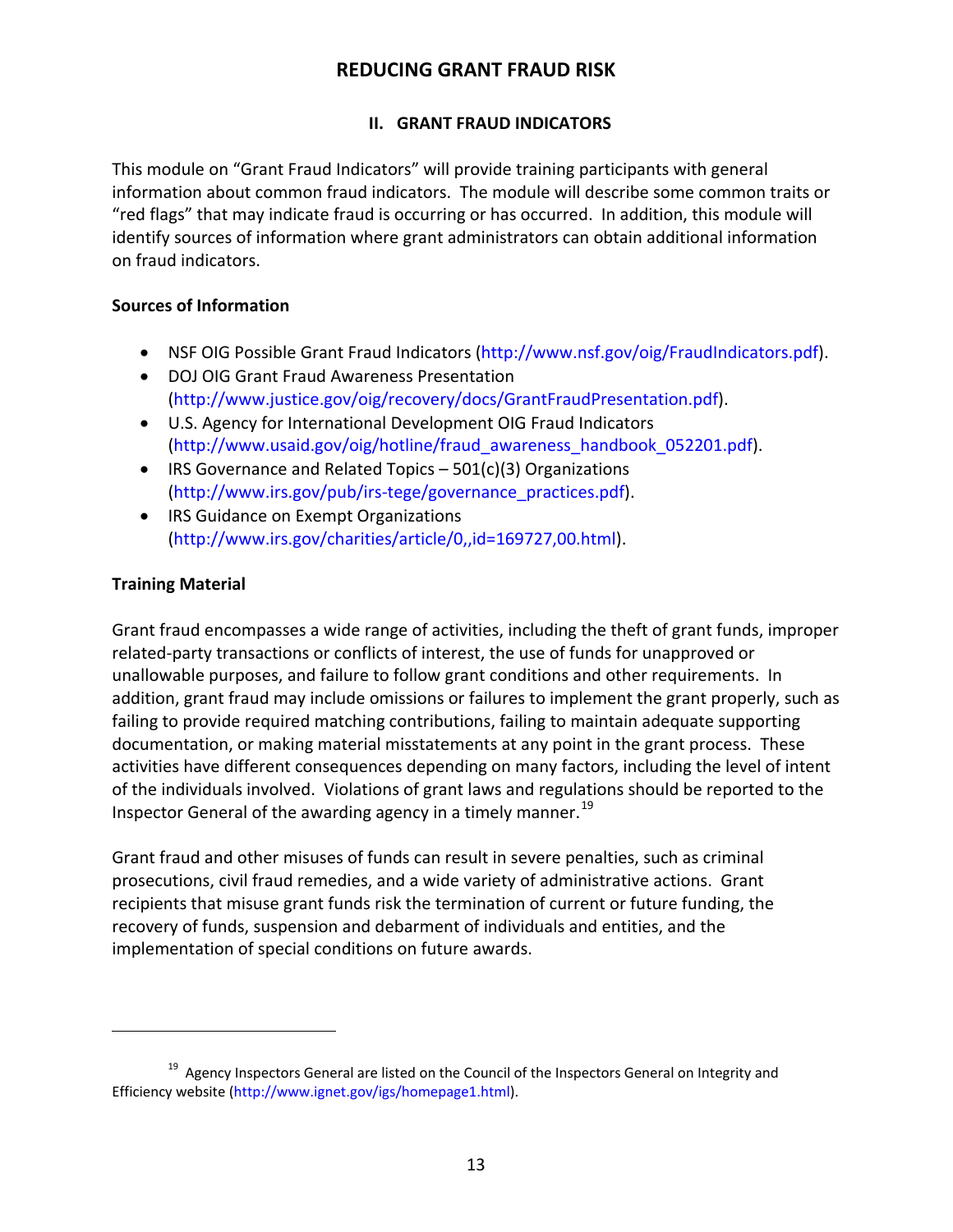Grant recipients, sub-grant recipients, and contractors may exhibit "red flags" or indicators that the organization or individual is at a heightened risk for fraud. These indicators by themselves do not prove that fraud is occurring; however, recipients and employees exhibiting these indicators should be monitored closely to ensure grant funds are used properly, and indicators may draw attention from investigators. Recipients and employees that exhibit more than one indicator are at higher risk for fraud.

#### <span id="page-15-0"></span>*Potential Grant Fraud Indicators*

These Grant Fraud indicators are developed based on the experience of federal auditors, investigators, and other grant managers experienced in working with grant fraud and general misuse or misapplication of grant funds. Recipients exhibiting the following indicators may be considered a higher risk for grant fraud and should be monitored closely to ensure that grant fraud does not occur or is reported to the appropriate OIG. The indicators are organized according to the areas of review grant managers must evaluate in order to identify the indicators.

Structure of Recipient Organization and Grant Program. Grant administrators should closely examine recipients' organizational design, policies and procedures, and staff. Grant application narratives, budgets, project proposals, and progress reports may give insight into these structural or organizational issues as well.

- The design of a grant project may make it very difficult to track and assess its objectives, metrics, and progress, as well as the costs associated with such a project. A grant project that by its design or purpose is difficult to assess or track its progress may indicate that a recipient is attempting to disguise the failure of a fraudulent program. For example, a program that has no performance metrics, or includes objectives that have already been completed at the time of application represents an improper design. In addition, applications that present desired goals that appear excessively ambitious may be considered high-risk.
- The lack of proper internal controls, such as separation of duties, or unsupervised use of checking accounts, cash, debit, or credit cards that does not require supervisory approval, may indicate a heightened risk for misuse of grant funds.
- A recipient that has questionable financial viability, such as a high percentage of assets funded by debt or insufficient cash flow, may indicate a higher risk.
- Organizations with an ineffective or unqualified Board of Directors (Board) may represent a higher risk for grant fraud. For example, a Board that meets infrequently or not at all, does not document meeting minutes or decision items, or does not approve key personnel decisions may indicate that the Board does not provide adequate oversight. Boards of Directors must provide adequate oversight and direction. The Internal Revenue Service (IRS) published guidance on Governance and Related Topics for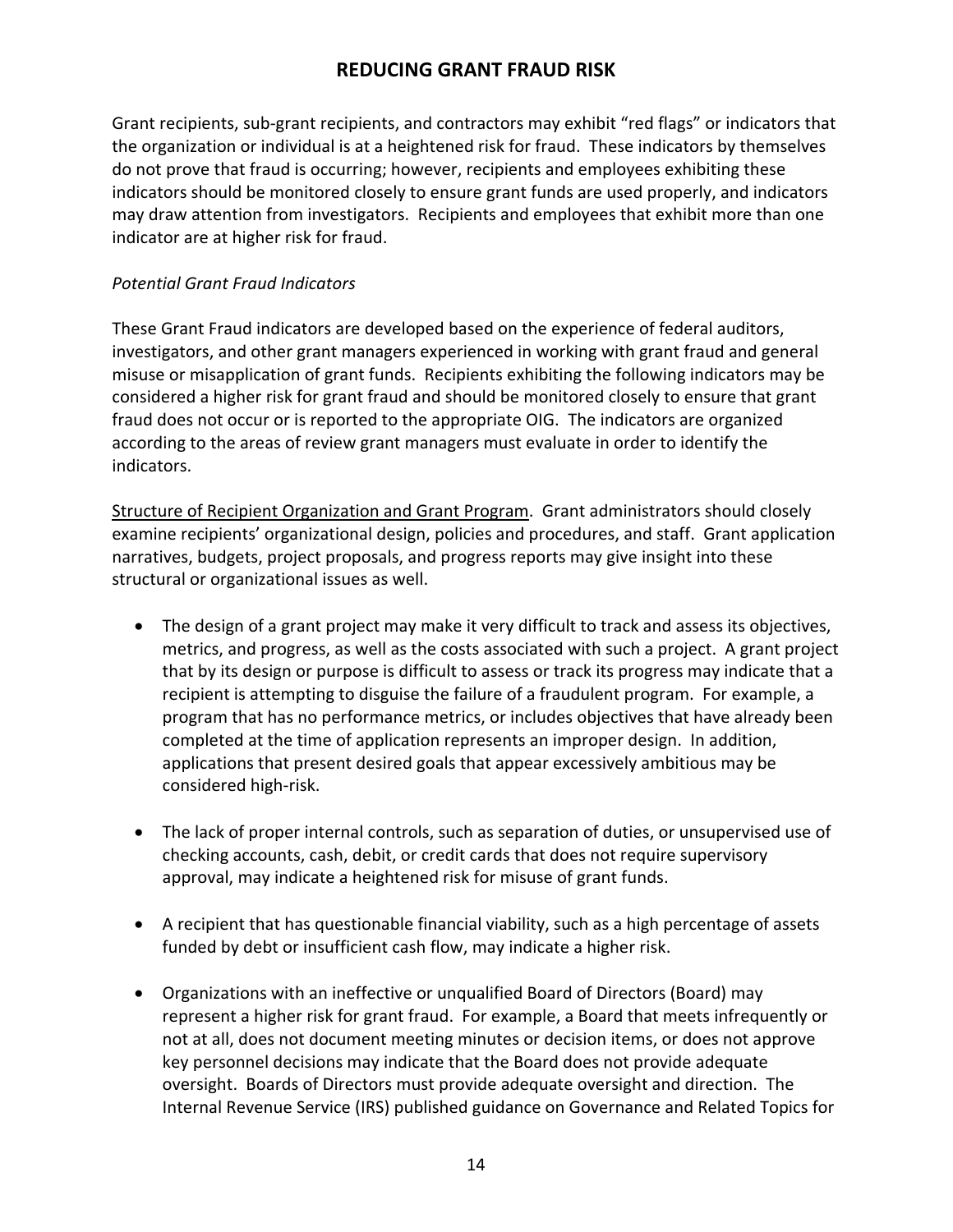501(c)(3) Organizations, which provides general guidance for public charities.<sup>20</sup> The discussion topics and recommendations discussed within the IRS guidance may also be informative for other grant recipients with boards of directors.<sup>[21](#page-16-1)</sup> The guidance states that governing boards should be composed of persons who are informed and active in overseeing a charity's operations and finances. The guidance further states that the IRS encourages governing bodies and authorized sub-committees to take steps to ensure that minutes of their meetings, and actions taken by written action or outside of meetings, are contemporaneously documented. The IRS issues additional guidance for [public](http://www.irs.gov/charities/charitable/article/0,,id=122670,00.html) and [private charities,](http://www.irs.gov/charities/article/0,,id=169727,00.html) including required provisions within the organizing documents of organizations, as do some states.

- Organizations that have personnel with excessive debt or gambling issues, or employees that clearly live outside their means, may present a higher risk for fraud. Grant managers may check public information sources, such as public local and federal criminal and civil court information, court judgments, the [Excluded Parties List System](https://www.epls.gov/) (EPLS), and other public sources for information on parties responsible for grant administration.
- An underperforming or failing grant program is a key indicator that grant funds may not have been applied to the program properly and instead may have been misused.
- Grant recipients should avoid or scrutinize transactions with organizations that exhibit signs of actual or possible conflicts of interests, and should avoid the appearance of conflicts. According to the IRS, a conflict of interest occurs when a person in a position of authority over an organization, such as a director, officer, or manager, may benefit personally from a decision he or she could make.<sup>[22](#page-16-2)</sup> Conflict of interest red flags include organizations that engage in transactions that are less than "arm's length" indicating there may be a bargain or gift element,  $^{23}$  $^{23}$  $^{23}$  such as transactions with friends and relatives, or receiving gifts from contractors. In addition, transactions with organizations that have several employees or Board members who are related should be highly scrutinized. Directors on the Board should not be related to each other, and they should not be related to employees of the organization. In this way, the organization may avoid an

l

<span id="page-16-0"></span><sup>&</sup>lt;sup>20</sup> IRS, Governance and Related Topics for 501(c)(3) Organizations, [\(http://www.irs.gov/pub/irs](http://www.irs.gov/pub/irs-tege/governance_practices.pdf)[tege/governance\\_practices.pdf,](http://www.irs.gov/pub/irs-tege/governance_practices.pdf) accessed July 26, 2011).

<span id="page-16-1"></span><sup>&</sup>lt;sup>21</sup> The IRS guidance states that although it is generally directed to public charities, private foundations and other exempt organizations should also consider these topics. The guidance also states that tax law generally does not mandate particular management structures, operational policies, or administrative practices for 501(c)(3) organizations.

<sup>&</sup>lt;sup>22</sup> IRS, Instructions for Form 1023, [\(http://www.irs.gov/pub/irs-pdf/i1023.pdf,](http://www.irs.gov/pub/irs-pdf/i1023.pdf) accessed July 12, 2011).

<span id="page-16-3"></span><span id="page-16-2"></span><sup>&</sup>lt;sup>23</sup> The IRS defines an arm's length transaction as a transaction where there is no bargain or gift element for affection or other reasons [\(http://www.irs.gov/instructions/i706a/ch02.html,](http://www.irs.gov/instructions/i706a/ch02.html) accessed June 16, 2011).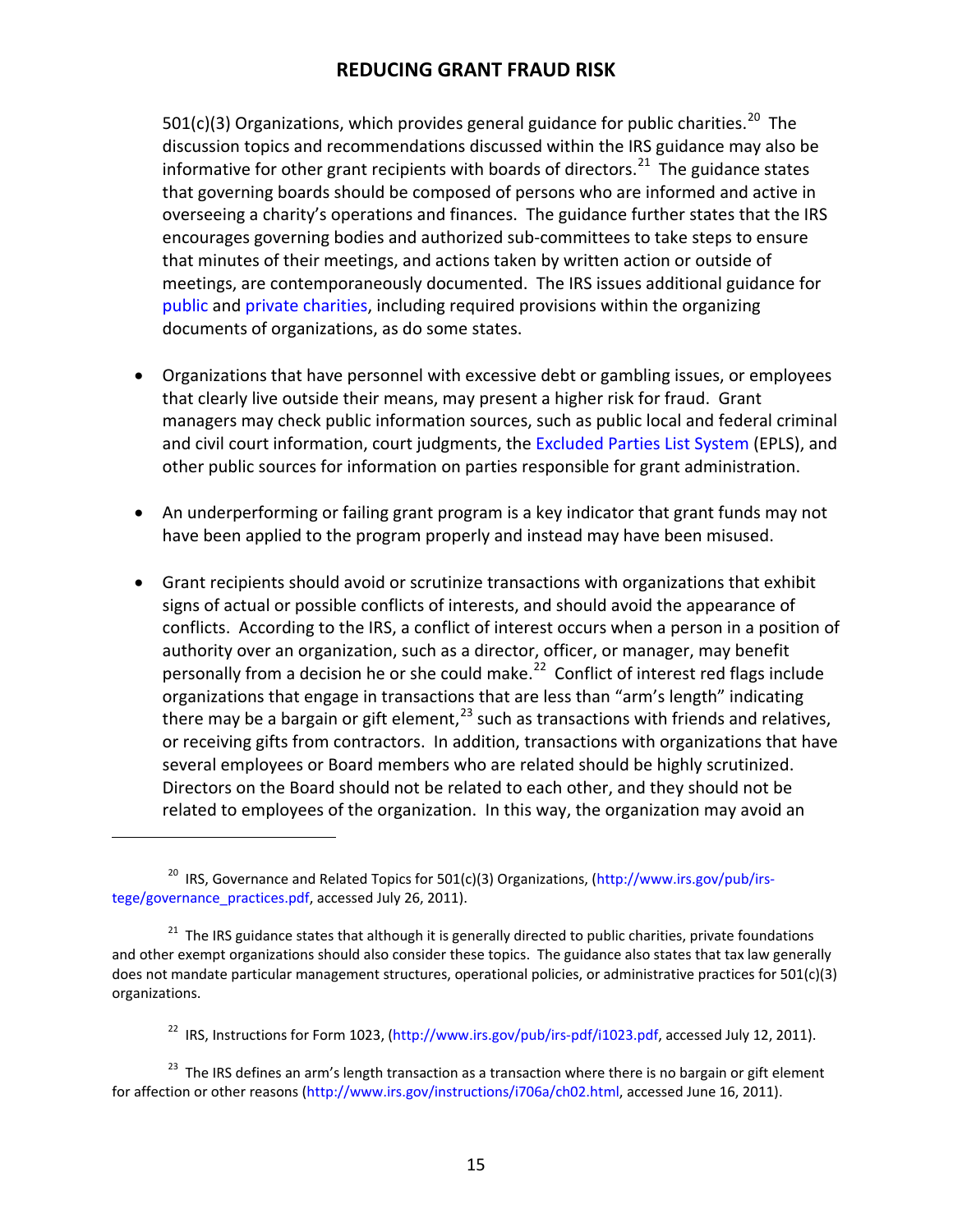appearance of a conflict with the Board's independence and ability to oversee the organization.

Payment Requests or Drawdown of Grant Funds. Grant administrators should also be aware of issues relating to the frequency and nature of the recipients' drawdown or grant fund payment requests, particularly with respect to the rules and regulations governing the specific grant project.

- A recipient that draws all or most of the grant funds shortly after the grant is awarded may be characteristic of a higher risk, unless this practice is allowed by the grant program. Many grant programs are structured as reimbursements, which would require expenditures to be incurred before drawing the funds.
- A recipient of a reimbursement grant that draws grant funds using numbers rounded to the nearest hundred, thousand, or greater may indicate funds are not being drawn on a reimbursement basis.
- Insufficient justification or documentation for each drawdown request, such as scant expenditure data and estimates for advances if allowable, indicates a heightened risk.
- Drawdown requests made well after the award periods have ended, particularly if a drawdown is made after the date the final drawdown is allowed, may indicate that recipients are drawing funds for unallowable expenditures.
- Any drawdown made from one grant for the purposes of covering the costs of another grant program are likely unallowable and should be reviewed closely.
- Payment requests that exceed expenditures recorded for the same period in the accounting system or a Federal Financial Report may need closer examination. These types of requests may be for unallowable purposes, or may indicate that internal controls governing accounting entries and financial reports need improvement.

Monitoring Reports and Activities. Grant administrators may gain much useful information from reviewing audit reports and conducting other monitoring activities.

- A recipient that does not respond to requests for additional information or documentation may indicate the recipient may be trying to conceal something.
- A recipient that provides inconsistent or illogical explanations about how grant funds are being used or the status of the program may have misused grant funds.
- OMB A-133 Single Audits and accompanying management letters should be reviewed and closely scrutinized for findings or other reportable matters that may indicate fraud. For example, potential indicators may include: an adverse opinion, repeated findings of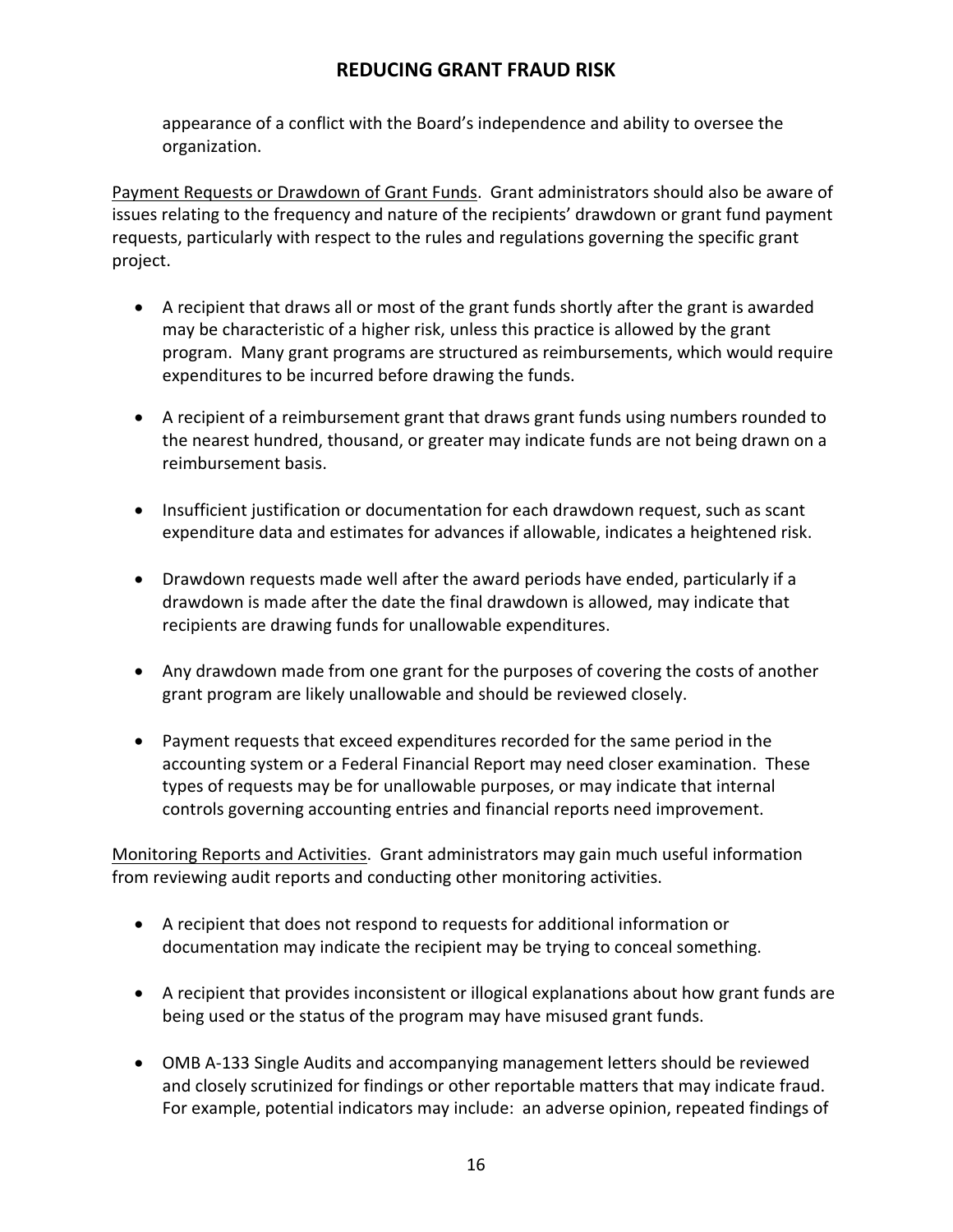questioned costs or significant internal control deficiencies, or a grantee with little or no audit history.

- Grant administrators often conduct routine reviews of grants as part of the normal monitoring activities. Recipients should design adequate internal controls in order to complete such audits or reviews in a successful manner. Multiple queries from local, state or federal law enforcement or audit offices which cannot be answered easily with supporting documentation may indicate fraud is occurring.
- Recipient staff who are uncooperative with monitoring activities or aggressive towards grant auditors or managers may indicate fraud is occurring. For instance, individuals committing fraud may never take vacations and shun working with others to avoid someone else from performing his/her duties and uncovering the fraud.

Transactional-Level Activity. For many grant programs, transactional activity will only be available to federal agencies by requesting it from recipients, unless a centralized reporting or data system containing transaction-level data is accessible to federal grant administrators. Recipients should routinely review accounting records and other transaction documentation to identify potential issues.

- Unusual financial trends may indicate that suspicious transactions, including fraud, are taking place. The individual characteristics that constitute "unusual" financial trends or "suspicious" transactions may vary depending on the nature of the grant recipient and many other factors and circumstances. Grant administrators reviewing financial trends for indicators of fraud should be well aware of the trends that are normal so that aberrational transactions may be identified.
- Salary or other compensation for personal services that exceed agency-approved amounts, or are higher than compensation for other comparable services that are not grant-funded, may be indicative of fraud.
- Excessive, illogical, or unmonitored high-risk transactions are often involved in fraud. These transactions may include excessive or unmonitored cash and credit/debit cards, unjustified purchases or uses of gift cards, and unmonitored bank accounts.
- Questionable or unusual transactions immediately preceding the end of a grant award period may indicate that fraudsters waited until the end of the project to draw down grant funds to cover unallowable costs. For example, large equipment purchases at the end of an award period with no plans to continue the grant program may indicate the federally-funded equipment may have been misappropriated.
- Evidence that recipients are funding grant projects with more than one grant may be an indicator of fraud, particularly if those grants are from more than one federal, state,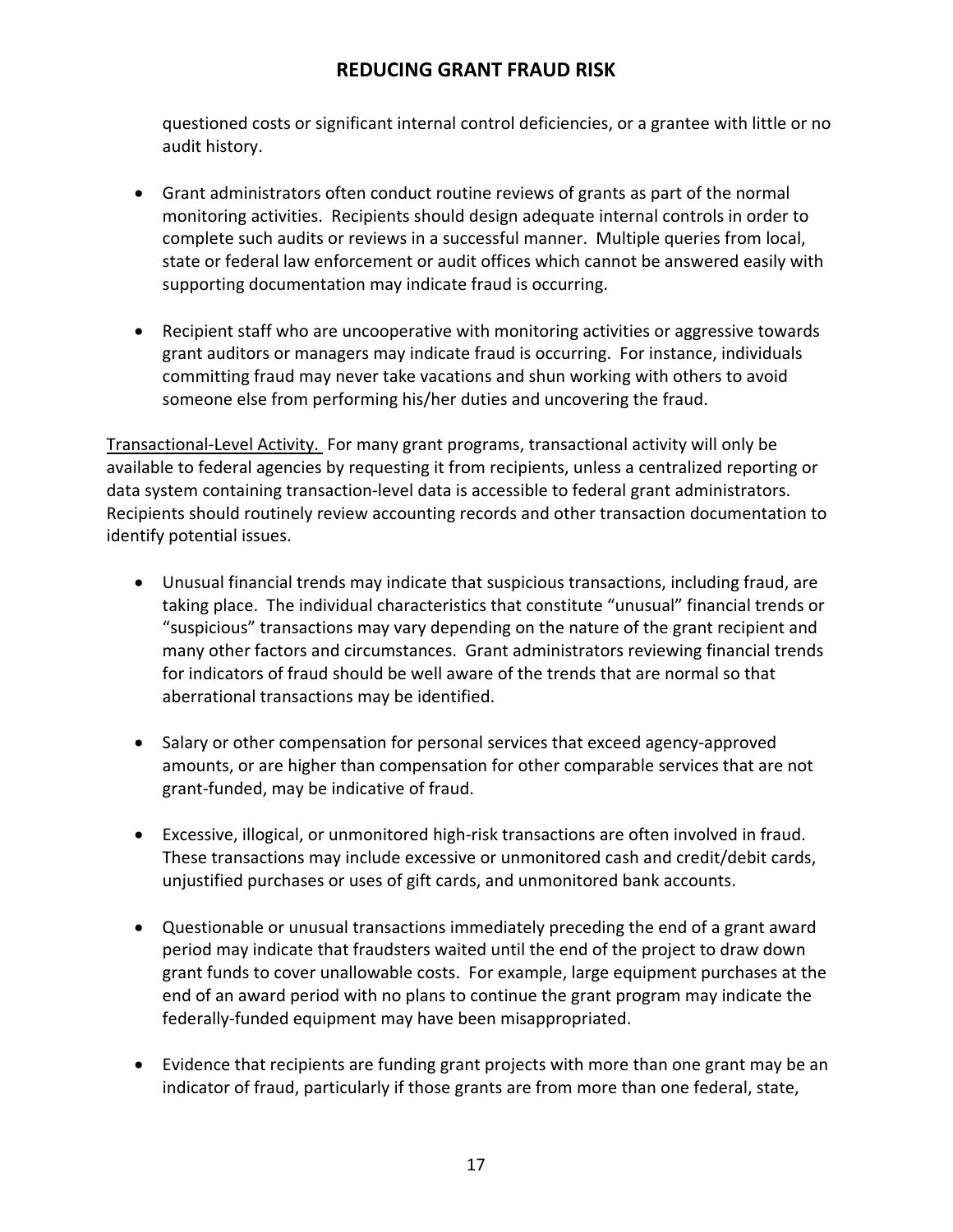local, or private agency. This is particularly risky if the recipient did not disclose the use of multiple grants on its application. Recipients and grant managers monitoring multiple grants should ensure the same expenditures are not being charged to more than one grant, and that one grant is not being used to cover the costs of another.

- Some grants recipients are required to contribute a certain amount of local funds towards the implementation of grant programs. These contributions are known as "matching costs" and are often required by the law that authorizes the grant program. Grant recipients may be authorized to provide a "cash match," which includes local funds spent for project-related costs that supplement the federal funds. In addition, "in-kind" matches may be authorized, which includes but are not limited to the valuation of inkind services. However, some grant programs do not allow grant recipients to use funds from certain sources to fulfill these requirements. Evidence that a recipient is using unallowable sources to cover matching cost requirements is an indicator of possible fraud. For example, the Department of Justice Office of Justice Programs Financial Guide does not allow the use of acquired land to be used as a cash match.<sup>24</sup> In addition, in-kind matches should be scrutinized to ensure that the grant program allows for them and that valuations are reasonable and not inflated. Grant managers should ensure that matching cost requirements are only fulfilled with funds from allowable sources.
- Information related to forgeries of signatures, alteration of invoices, receipts, timesheets, payroll information, or other documentation is likely indicative of fraud. Recipients should not fraudulently reconstruct documents in an effort to support costs.
- Unclear, unsupportable, or inconsistent indirect cost rates should be examined closely. Rates must be properly calculated, approved, supported, adjusted (as necessary), and applied.

Contractors and Consultants. Grant recipients and administrators should review applicable contractor/consultant policies, practices, and transactions to identify the following red flags.

- Grant fund recipients with deficiencies in their procurement systems should be closely monitored, such as those with inadequate policies that do not require adequate oversight and approvals to ensure appropriate separation of duties. In addition, several high-dollar transactions with a single vendor may present a heightened risk.
- Recipients that expend funds on unapproved purchases, or unapproved sole-source or no-bid contracts may be indicative of fraud.
- The use of generic, non-specific, or nebulous consultants may present a heightened risk.

<span id="page-19-0"></span>j

<sup>24</sup> U.S. Department of Justice, Office of Justice Programs, *Financial Guide* (October 2009), 45.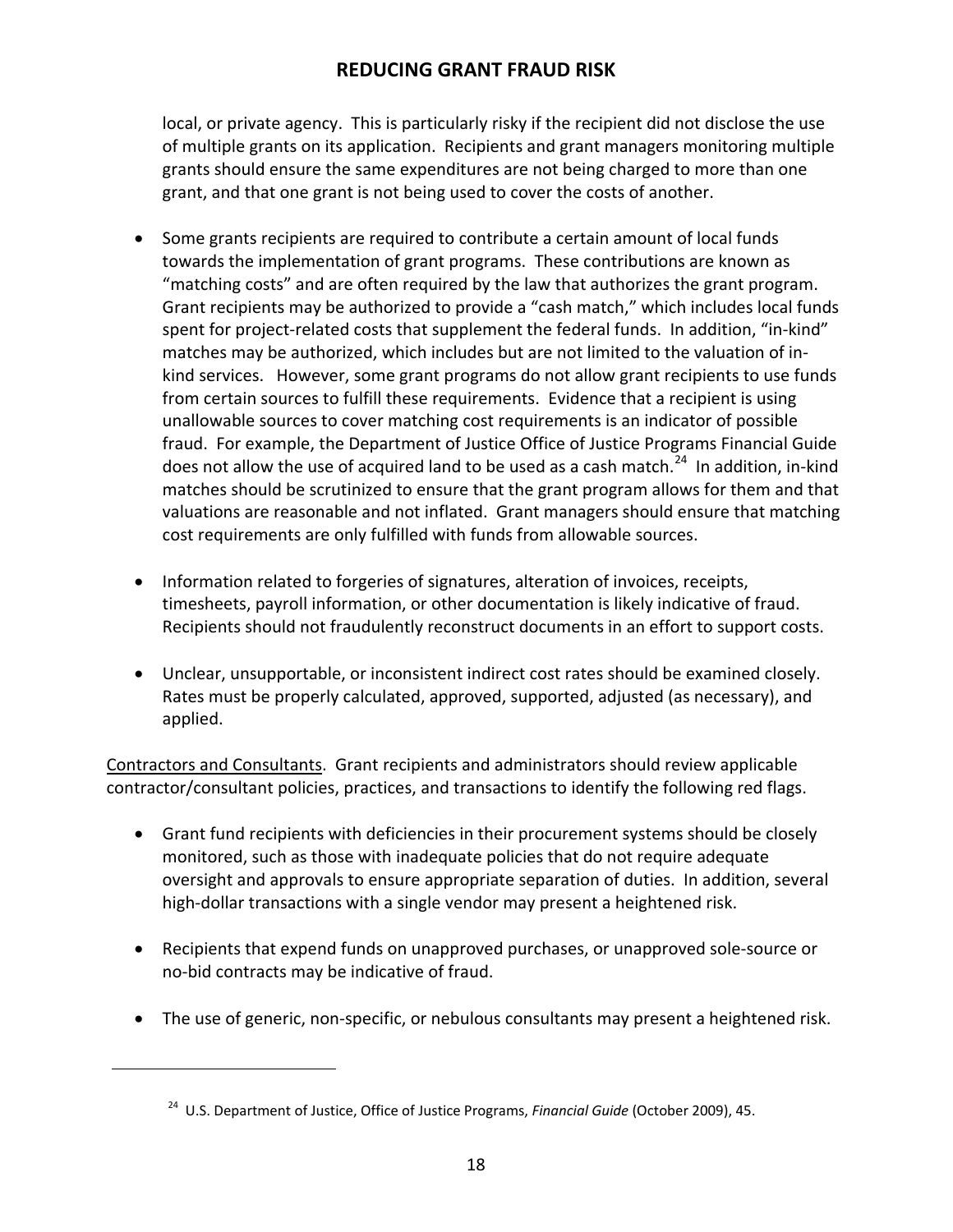- Related party transactions and activities may be indicators of fraud. Examples of these activities include hiring family members, purchasing goods or services from a company owned or controlled by the grant recipient, or transactions involving a bargain or gift element.
- Fraudulent payments may be disguised as payments to service providers or other vendors without written agreements or contracts in place. In addition, insufficient justification and documentation for payments made to contractors/consultants, such as hours worked and activities, may represent fraud.

#### <span id="page-20-0"></span>**Interactive Questions**

*The questions and answers have been removed from this public version of the grant training framework document to help ensure the integrity of trainee tests.*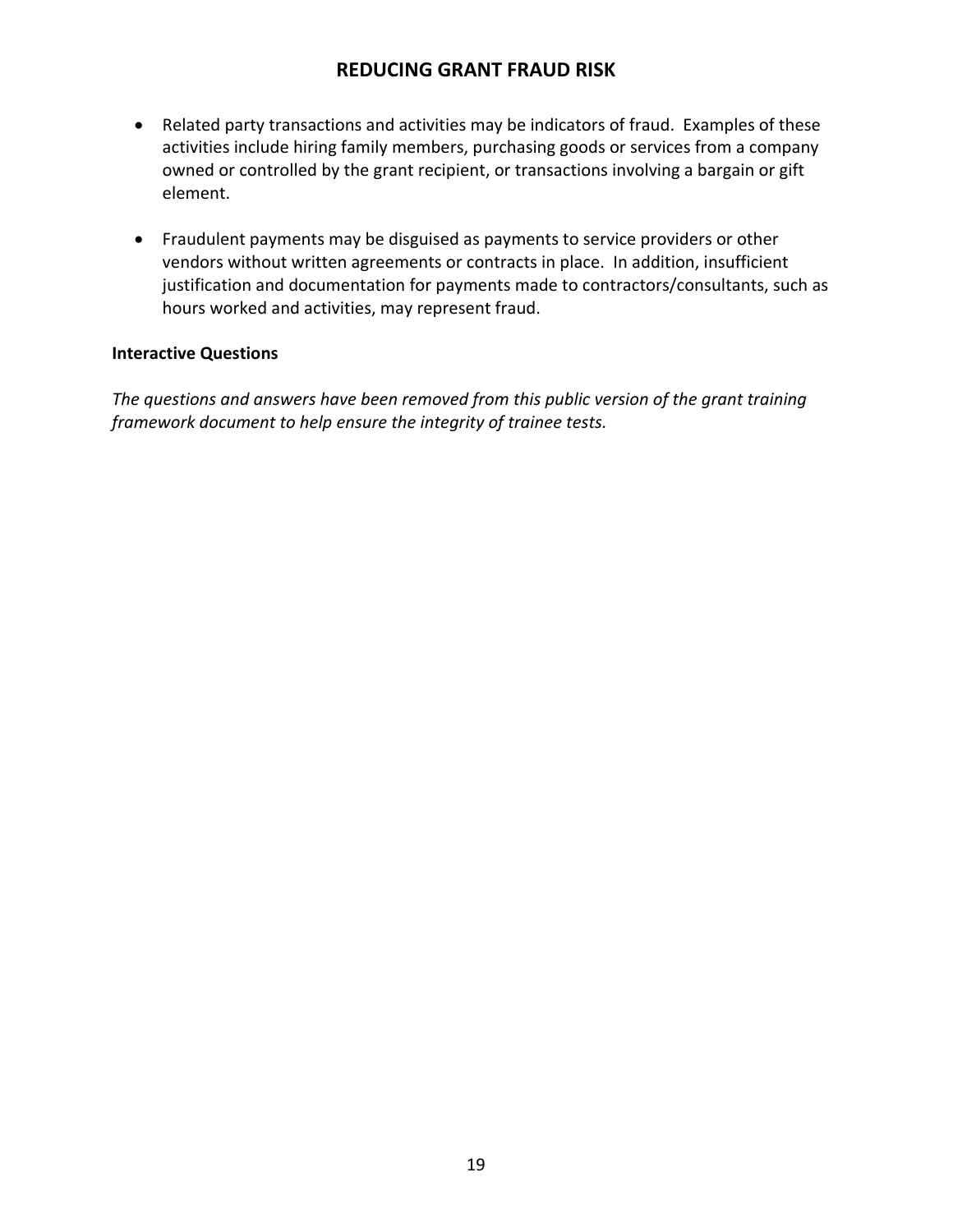#### **III. INTERNAL CONTROLS**

<span id="page-21-0"></span>This module on Internal Controls will explain the purpose of internal controls and provide grant administrators with prudent practices and guidance to enhance a system of internal controls. In addition, it will emphasize that federal agencies may impose specific internal control requirements to be implemented as a condition of receiving the grant. As with the other modules, grant recipients must review the award agreement and regulations referred to therein.

#### <span id="page-21-1"></span>**Sources of Information**

- Federal Agency Internal Control Criteria (for example, sections on Standards for Financial Management Systems and Equipment within applicable Uniform Administrative Requirements).
- GAO/AIMD-00-21.3.1 Standards for Internal Control in the Federal Government [\(http://www.gao.gov/special.pubs/ai00021p.pdf\)](http://www.gao.gov/special.pubs/ai00021p.pdf).
- Committee of Sponsoring Organizations (COSO) Internal Control Integrated Framework [\(http://www.coso.org/IC-IntegratedFramework-summary.htm\)](http://www.coso.org/IC-IntegratedFramework-summary.htm).
- OMB A-123 (prudent practice for non-federal grant recipients) [\(http://www.whitehouse.gov/omb/circulars\\_a123\\_rev\)](http://www.whitehouse.gov/omb/circulars_a123_rev).
- 2010 Federal Sentencing Guidelines Manual [\(http://www.ussc.gov/Guidelines/2010\\_guidelines/Manual\\_HTML/8b2\\_1.htm\)](http://www.ussc.gov/Guidelines/2010_guidelines/Manual_HTML/8b2_1.htm).

## <span id="page-21-2"></span>**Training Material**

.

Internal controls in government projects help to ensure that grant projects are effectively implemented in an efficient manner that minimizes the risk for grant fraud, waste, mismanagement, and abuse. Internal controls can also help ensure that government funds are used for the designated purpose, adequate documentation is maintained for grant charges, and grant objectives are accomplished.

## <span id="page-21-3"></span>*Standards for Internal Control*

A Government Accountability Office (GAO) report on Standards for Internal Control in the Federal Government defines internal control as an integral component of an organization's management that provides reasonable assurance that the following objectives are being achieved: (1) effectiveness and efficiency of operations, (2) reliability of financial reporting, and (3) compliance with applicable laws and regulations. [25](#page-21-4) The GAO report offers five standards for internal control, which are also those offered by the Committee of Sponsoring Organizations (COSO) Internal Control - Integrated Framework. These standards are described below.

<span id="page-21-4"></span><sup>25</sup> U.S. Government Accountability Office, *Standards for Internal Control in the Federal Government*, GAO/AIMD-00-21.3.1 (November, 1999),<http://www.gao.gov/special.pubs/ai00021p.pdf> (accessed July 13, 2011).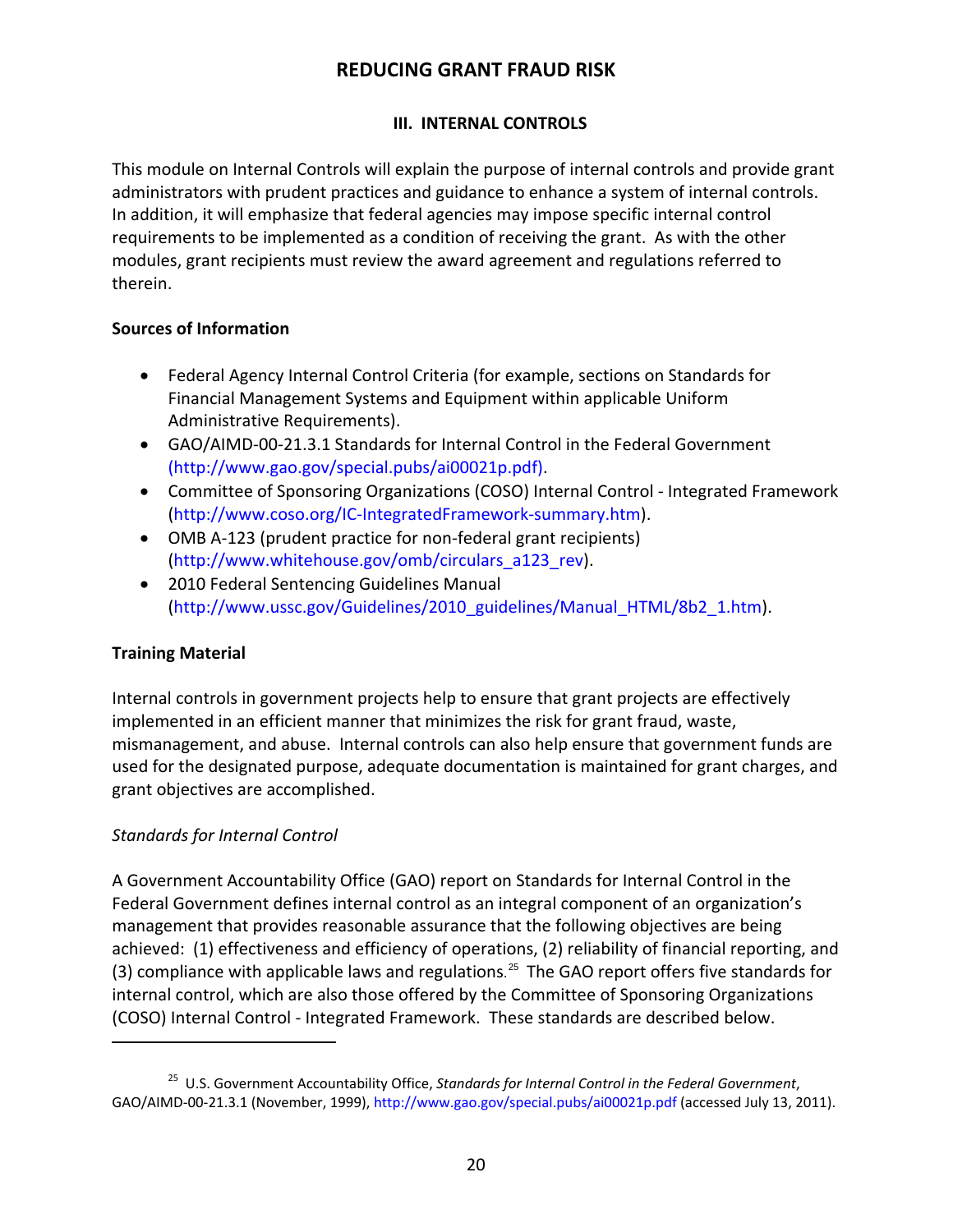#### 1. Control Environment

.

• Management and employees should establish and maintain a culture throughout the organization that sets a positive and supportive attitude toward internal control and conscientious management.

The Control Environment standard relates to management's commitment to ethical, regulatory, and organizational policies and the implementation of effective operating procedures. Management may exemplify its commitment to these principles by establishing ethics, compliance, and fraud awareness training programs. For example, grant recipients may establish a compliance and ethics committee and require annual training for all applicable employees that covers ethics issues, grant requirements and how to comply, and practices to help prevent fraud.

Compliance and ethics programs are discussed in the U.S. Sentencing Guidelines.<sup>[26](#page-22-0)</sup> The Guidelines were developed by the U.S. Sentencing Commission, which is an independent agency in the judicial branch whose principal purpose is to establish sentencing policies and practices for the federal criminal justice system.<sup>27</sup> Specifically, the Guidelines identify the existence of an effective compliance and ethics program as one of two mitigating factors for federal sentencing courts to consider in the punishment of organizations convicted of applicable offenses.<sup>[28](#page-22-2)</sup> The Guidelines also describe characteristics of an effective compliance and ethics program, including due diligence to prevent and detect criminal conduct and the promotion of an organizational culture that encourages ethical conduct and a commitment to compliance with the law.[29](#page-22-3) The Guidelines also state that an organization shall take reasonable steps to communicate to appropriate officials its standards and procedures, and other aspects of the compliance and ethics program, by conducting effective training and otherwise disseminating appropriate information to the proper officials.  $30<sup>30</sup>$  $30<sup>30</sup>$ 

<span id="page-22-0"></span><sup>26</sup> U.S. Sentencing Guidelines Manual § 8B2.1, (2010), [http://www.ussc.gov/Guidelines/2010\\_guidelines/Manual\\_HTML/8b2\\_1.htm](http://www.ussc.gov/Guidelines/2010_guidelines/Manual_HTML/8b2_1.htm) (accessed July 13, 2011).

<sup>&</sup>lt;sup>27</sup> U.S. Sentencing Guidelines Manual Chapter 1, pt. A, Introduction and Authority § 1 (2010).

<span id="page-22-3"></span><span id="page-22-2"></span><span id="page-22-1"></span><sup>&</sup>lt;sup>28</sup> The other mitigating factor identified is self-reporting, cooperation, or acceptance of responsibility. U.S. Sentencing Guidelines, Chapter 8, introductory cmt. (2010). The Guidelines also state that organizations can act only through agents and, under federal criminal law, generally are vicariously liable for offenses committed by their agents. The Guidelines state that Chapter 8 applies to the sentencing of all organizations for felony and Class A misdemeanor offenses. U.S. Sentencing Guidelines § 8A1.1 (2010).

<sup>&</sup>lt;sup>29</sup> U.S. Sentencing Guidelines § 8B2.1 (a) (2010).

<span id="page-22-4"></span> $30$  U.S. Sentencing Guidelines § 8B2.1 (b)(4) (2010).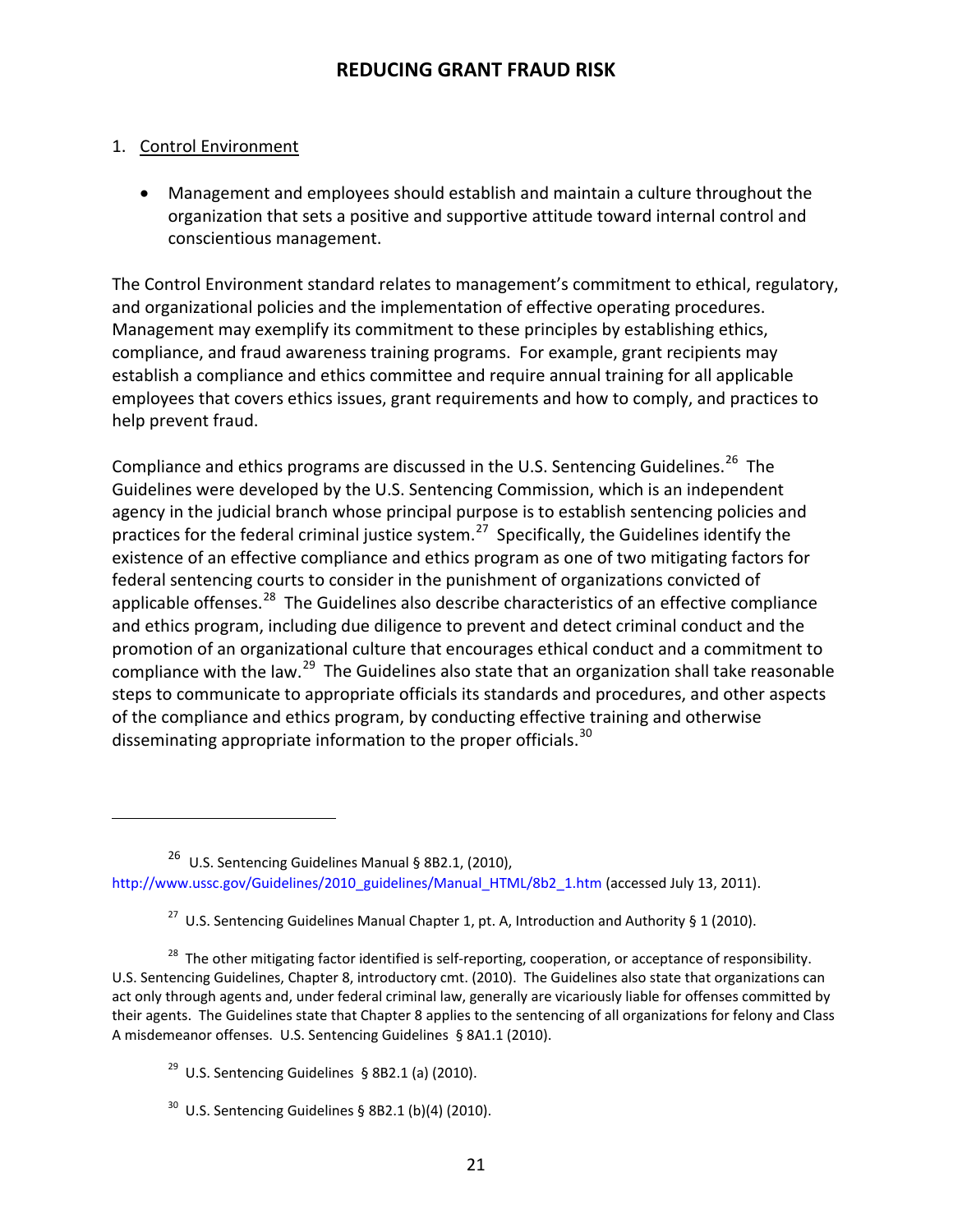#### 2. Risk Assessment

• Internal controls should provide for an assessment of the risks the agency faces from both external and internal sources.

Unclear or vague objectives, statements of work, or grant purposes can be risk factors that interfere with the effective implementation of the grant project. If ambiguity exists within the project objectives, the risk for using grant funds for expenditures outside the scope of the project may increase. A clearly written and defined application should also state how the grant will be evaluated for completeness, as well as the reporting requirements and frequency. An effective risk assessment will identify these and other risks to the completion of grant goals.

Periodic and frequent risk assessments should be performed to ensure an adequate system of internal controls. Grant recipients should develop standard forms and checklists to provide grant managers with minimum assessment procedures. These checklists should include specific and detailed checks that are required to be performed and are applicable to all the programs they are intended to assess, such as determining: "Is there adequate staff to sufficiently separate key financial management duties, such as deposit receipt, deposit verification, bank reconciliation, incurring and approving expenditures?"

Recipients should also build in sufficient flexibility into the checklists so that they can be tailored to particular grant programs. These forms and checklists should allow for modifications to be made in order to assess specific concerns that may be unique to different grant programs, or to different portions of the programs' implementation. For example, a minimum assessment checklist may require managers to assess contractors' timeliness and quality of deliverables, such as reports and computer systems; however, checklists should also allow managers to review the unique risks that may apply to the deliverables, or assess contractors' progress on services that do not specifically provide a deliverable, such as legal or substance abuse prevention services, that may require more unique tests to assess. Procedures can be added to checklists that are worded broadly enough to incorporate a wide variety of programs.

#### 3. Control Activities

• Internal control activities help ensure that management's directives are carried out. The control activities should be effective and efficient in accomplishing the agency's control objectives.

Grant recipients should establish control mechanisms that provide oversight to ensure the project is being implemented as planned and that the program objectives are effectively being accomplished. Control mechanisms include ledgers that document expenditures in accordance with government regulations, management information systems that report work done on a weekly or monthly basis, and/or a final report on the project's implementation and results.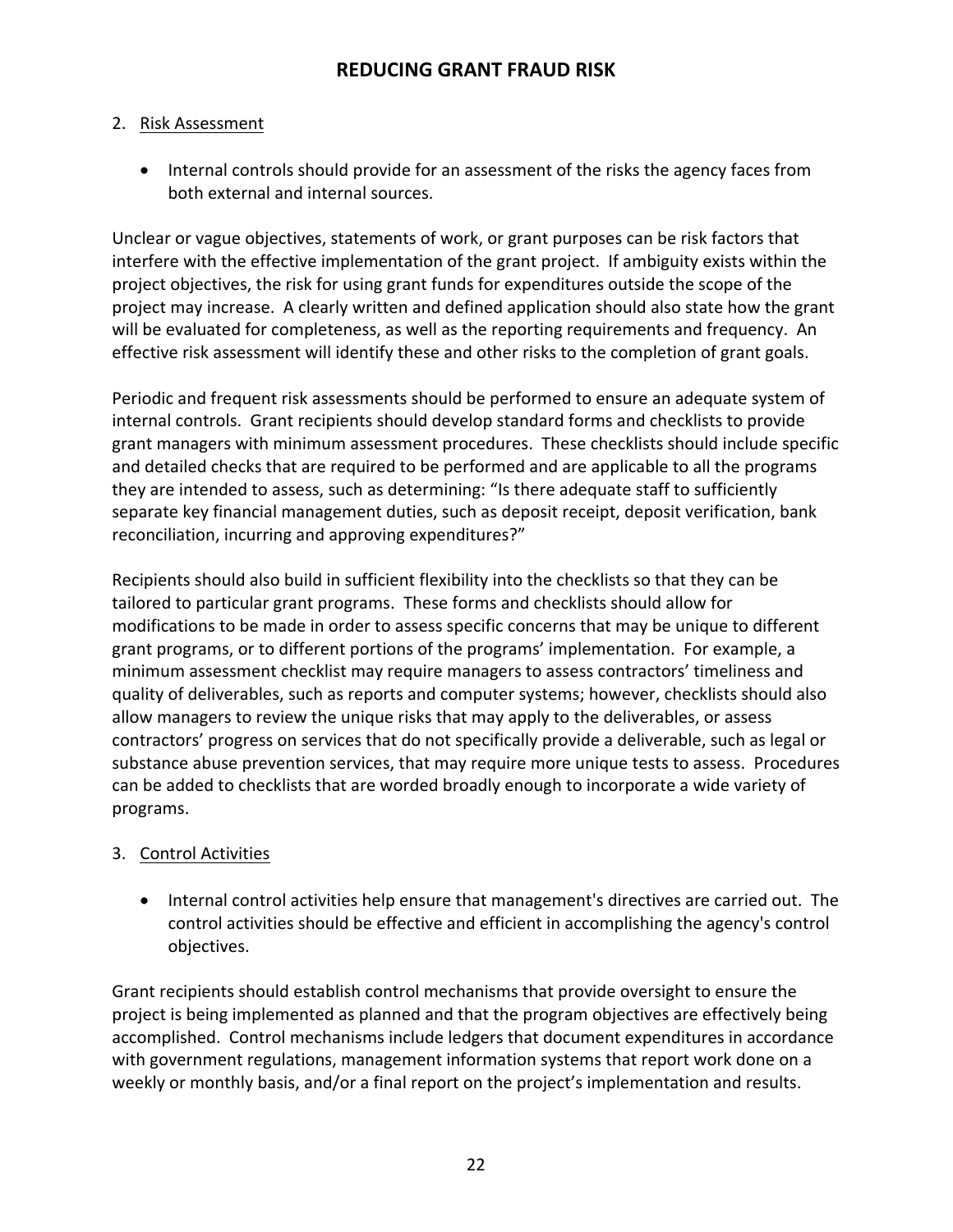#### 4. Information and Communications

• Information should be recorded and communicated to management and others within the entity who need it and in a form and within a time frame that enables them to carry out their internal control and other responsibilities.

Policies should not only be written to ensure consistency, but should be communicated to management through training and other reinforcement mechanisms.

#### 5. Monitoring

• Internal control monitoring should assess the quality of performance over time and ensure that adverse findings of audits and other reviews are promptly resolved.

A consistent and effective monitoring program goes hand-in-hand with a system of internal controls. Expenditures, program implementation, sub-recipients, consultants, and contractors should be closely monitored through a system of reports, authorizations, and other checks and balances. For example, periodic site visits of contractors, sub-recipients, and program sites should be conducted. Activity reports and milestone accomplishments should be well documented and frequently reported to help ensure projects are being implemented effectively. Periodic internal audits should be conducted and all audit findings (internal and external) should be addressed promptly and resolved effectively.

#### <span id="page-24-0"></span>*Systems of Internal Controls*

Grant recipients should develop systems of internal controls for programmatic and financial systems.

#### Program Management Systems

A government-funded grant project is an agreement between the recipient and the U.S. government that a certain project will be implemented within the project period. As such, grant recipients should implement a system of controls to ensure the project objectives are being completed as planned in an efficient and timely manner. Periodic reports detailing progress on milestones and results are often required and help grant administrators ensure that progress is being made. In addition, grant recipients should develop, track, and report performance metrics in order to ensure effective implementation of the program. OIG program and other audits will often assess the implementation of the programs through these monitoring mechanisms.

In addition, equipment purchased with grant funds is required to be used in accordance with grant terms and conditions and usually requires a system of internal controls for tracking the equipment and ensuring it is being used for the program. Grant recipients should review grant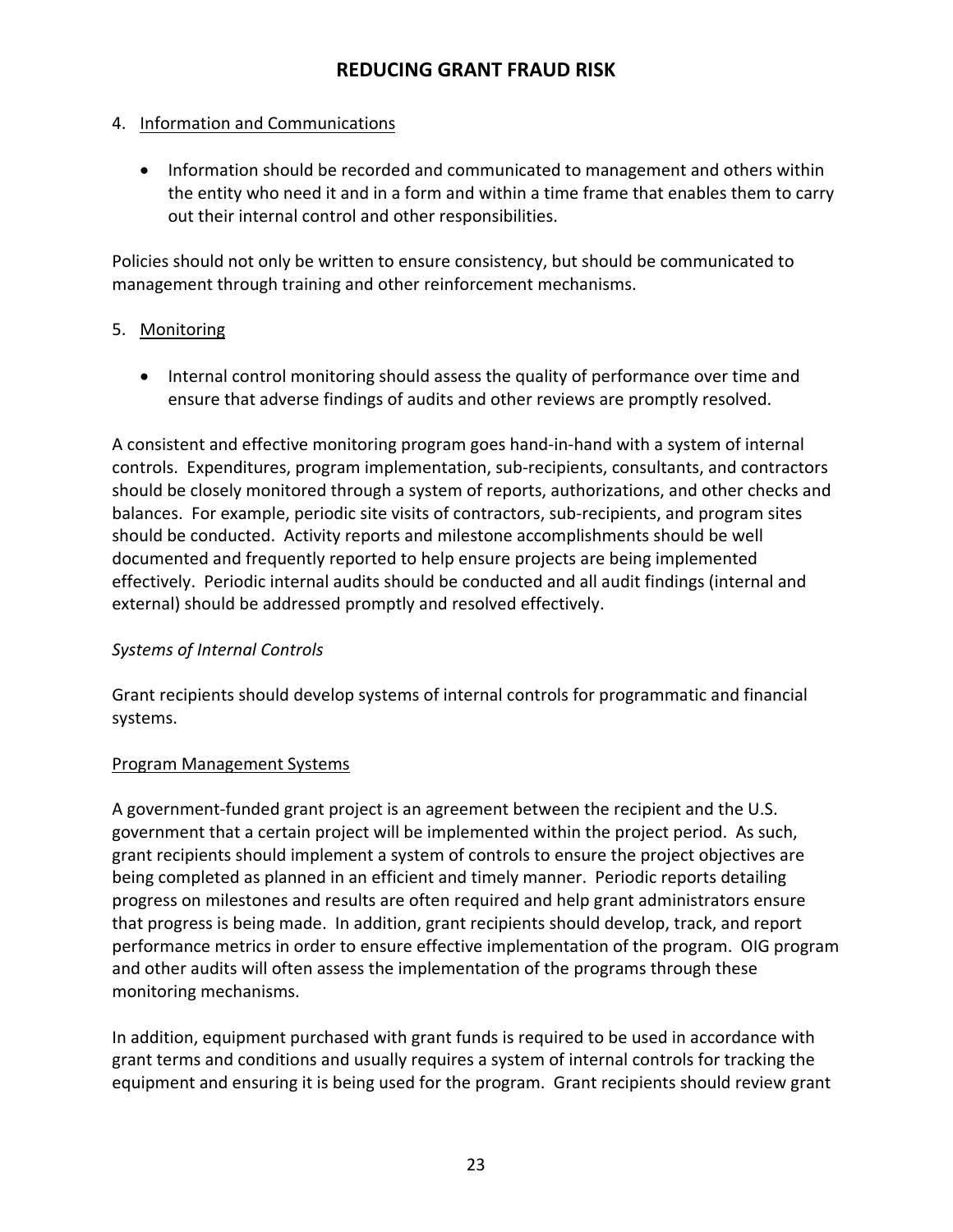regulations and award agreements to determine what types of controls are required for equipment.

#### Financial Management Systems

Financial internal controls are processes and procedures designed to help ensure funds are disbursed appropriately and in accordance with applicable rules. For example, internal controls should ensure funds are used for appropriate purposes, disbursed to the correct parties, have adequate supporting documentation, and that the accurate figures are recorded in accounting and tracking systems. Therefore, a grant recipient that writes a check to an employee for reimbursement of an expense should have a procedure established to document the validity and accuracy of the purpose, recipient, amount, and approval of the disbursement. It is important to note that "trust" is not a key component of a good system of internal controls. Internal controls must be well designed and consistently adhered to in order to help reduce the risk of fraud or other misuses of funds.

Most federal grant awarding agencies have codified Uniform Administrative Requirements within their Code of Federal Regulations (C.F.R.), and grant recipients should refer to the section within these requirements that discusses Financial Management Systems. For instance, the Uniform Administrative Requirements generally applicable to Department of Justice (DOJ) state, local and Indian tribal government recipients is codified within the Department of Justice Code of Federal Regulations [\(28 C.F.R. § 66.20\)](http://ecfr.gpoaccess.gov/cgi/t/text/text-idx?c=ecfr&sid=666300d7672ac917d0dd460cd65ffd09&rgn=div5&view=text&node=28:2.0.1.1.22&idno=28#28:2.0.1.1.22.3.4.1). Within this regulation is a provision entitled Standards for Financial Management Systems, which describes the basic requirements that financial management systems should meet:

- 1. Financial Reporting. Grant recipients must make accurate, current, and complete disclosure of the financial results of financially assisted activities in accordance with the financial reporting requirements of the grant or sub-grant.
- 2. Accounting Records. Grantees and sub-grantees must maintain records which adequately identify the source and application of funds provided for financially-assisted activities. These records must contain information pertaining to grant or sub-grant awards and authorizations, obligations, unobligated balances, assets, liabilities, expenditures, and income.
- 3. Internal Control. Effective control and accountability must be maintained for all grant and sub-grant cash, real and personal property, and other assets. Grantees and subgrantees must safeguard such property and must assure that it is used solely for authorized purposes.
- 4. Budget Control. Actual expenditures or outlays must be compared with budgeted amounts for each grant or sub-grant. Financial information must be related to performance or productivity data, including the development of unit cost information whenever appropriate or specifically required in the grant or sub-grant agreement. If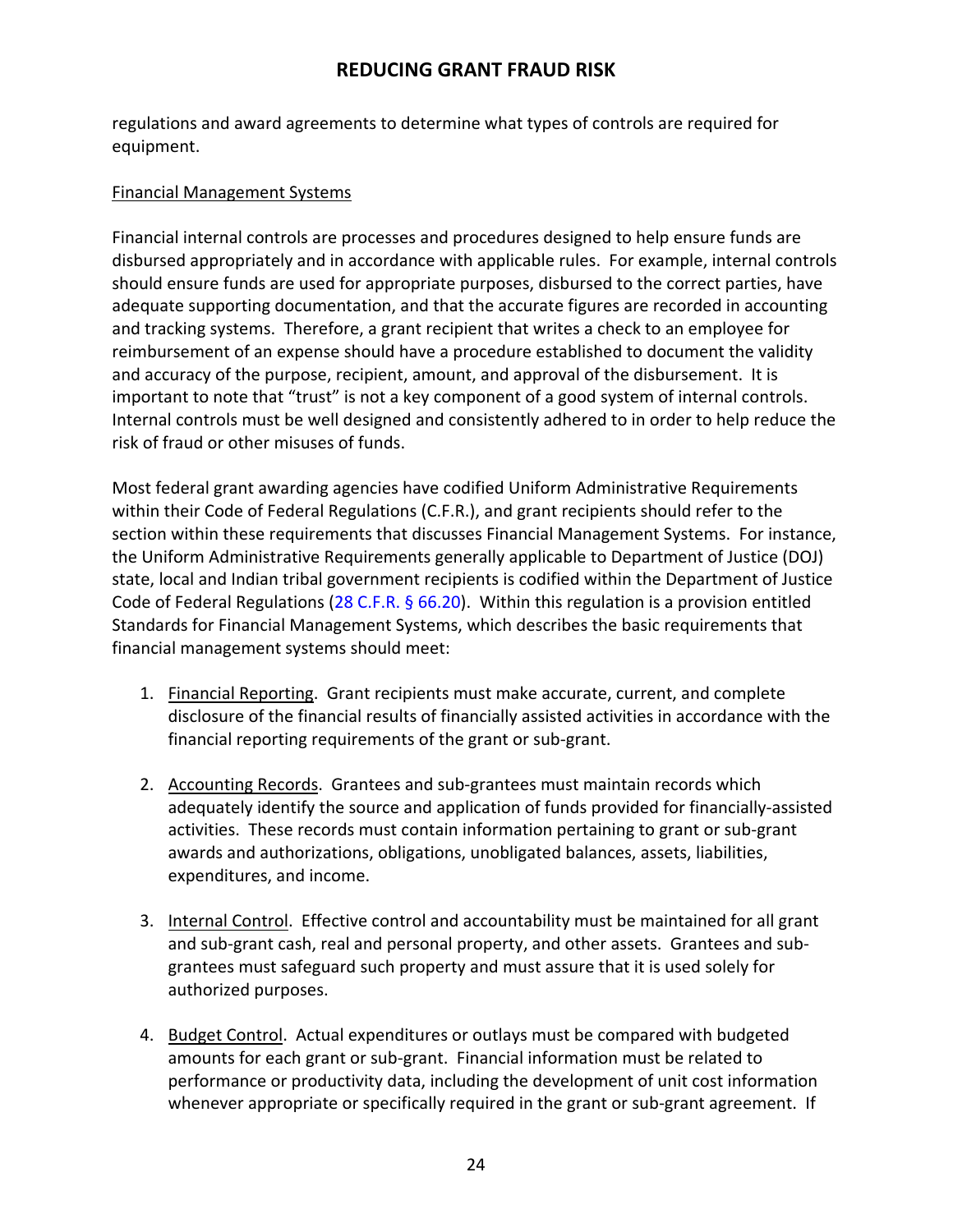unit-cost data are required, estimates based on available documentation will be accepted whenever possible.

- 5. Allowable Cost. Grant recipients must follow applicable OMB cost principles, agency program regulations, and the terms of grant and sub-grant agreements in determining the reasonableness, allowability, and allocability of costs.
- 6. Source Documentation. Accounting records must be supported by source documentation, such as cancelled checks, paid bills, payrolls, time and attendance records, contract and sub-grant award documents.
- 7. Cash Management. Grant recipients must follow procedures for minimizing the time elapsing between the transfer of funds from the U.S. Treasury and disbursement by grantees and sub-grantees whenever advance payment procedures are used. Grant recipients must establish reasonable procedures to ensure the receipt of reports on subgrantees' cash balances and cash disbursements in sufficient time to enable them to prepare complete and accurate cash transactions reports to the awarding agency. When advances are made by letter-of-credit or electronic transfer of funds methods, the grant recipient must make drawdowns as close as possible to the time of making disbursements. Grant recipients must monitor cash drawdowns by their sub-grantees in order to assure that they conform substantially to the same standards of timing and amount as apply to advances to the grantees.

The standards listed above are not applicable to all grant recipients, and agencies may impose other requirements. For instance, DOJ regulations contain different standards that must be followed by applicable institutions of higher education, hospitals, and other non-profit organizations [\(28 C.F.R. Part 70\)](http://ecfr.gpoaccess.gov/cgi/t/text/text-idx?c=ecfr&sid=95f2f0b53bd82bda37921805418141af&rgn=div5&view=text&node=28:2.0.1.1.25&idno=28#28:2.0.1.1.25.3.12.1). In addition, recipients of DOJ Office of Justice Programs (OJP) grants must abide by the [OJP Financial Guide,](http://www.ojp.usdoj.gov/financialguide/) which details standards for financial management systems. Grant recipients should review their award agreement and contact their awarding agency with questions about minimum requirements for any particular grant.

#### <span id="page-26-0"></span>**Interactive Questions**

*The questions and answers have been removed from this public version of the grant training framework document to help ensure the integrity of trainee tests.*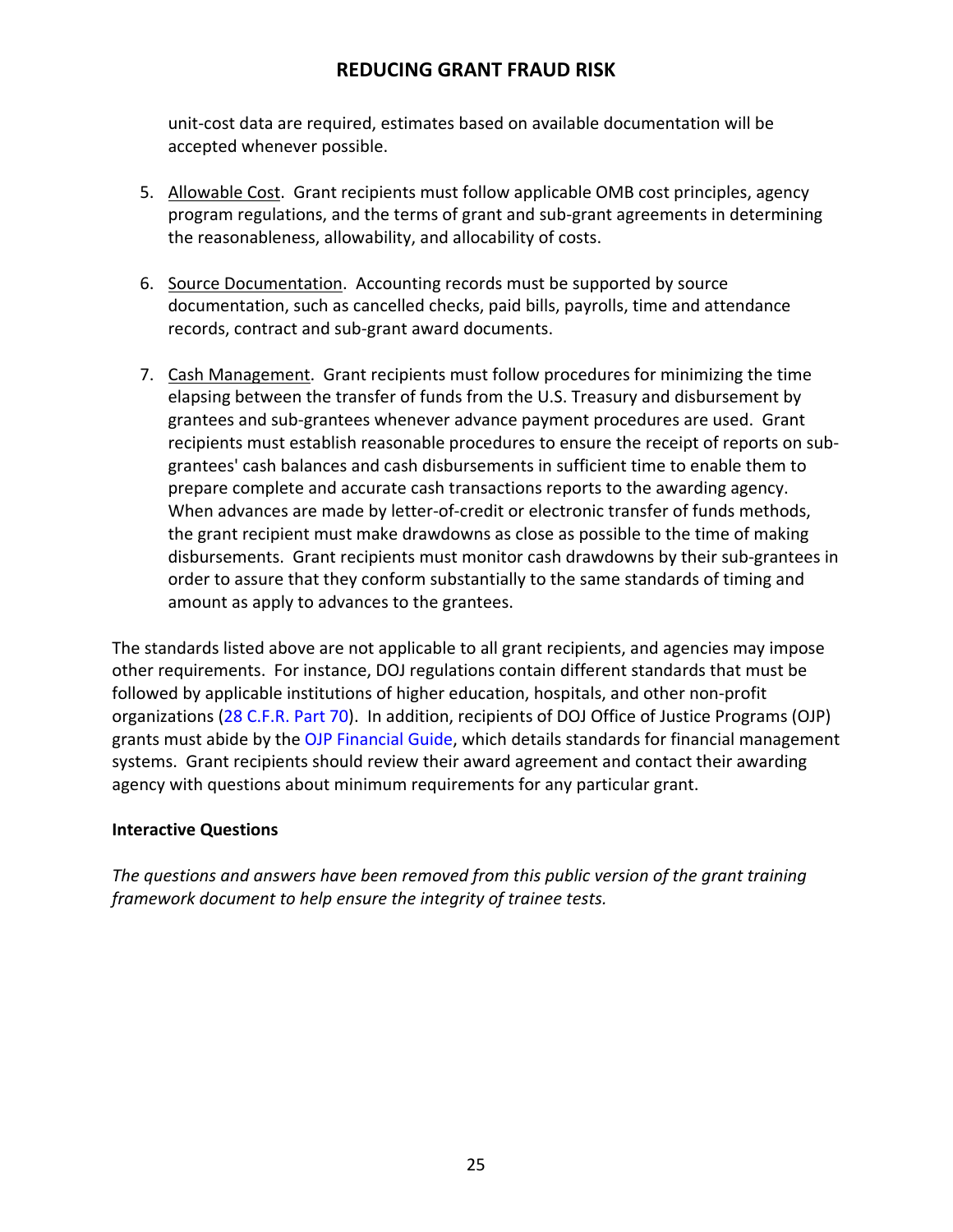#### **IV. PRUDENT PRACTICES FOR FRAUD PREVENTION AND DETECTION**

<span id="page-27-0"></span>This module on Prudent Practices for Fraud Prevention and Detection will discuss general monitoring and detection activities that grant administrators perform to identify and prevent fraud. Some of the information discussed in this module may be incorporated into an organization's risk assessment.

#### <span id="page-27-1"></span>**Sources of Information**

- The National Procurement Fraud Task Force Grant Fraud presentation [\(http://www.grants.gov/assets/GrantFraud.pdf\)](http://www.grants.gov/assets/GrantFraud.pdf).
- HHS OIG Outreach [\(http://oig.hhs.gov/fraud/PhysicianEducation/\)](http://oig.hhs.gov/fraud/PhysicianEducation/).
- DOJ OIG Report on Improving the Grant Management Process [\(http://www.justice.gov/oig/special/s0903/final.pdf\)](http://www.justice.gov/oig/special/s0903/final.pdf).
- 2010 Federal Sentencing Guidelines Manual [\(http://www.ussc.gov/Guidelines/2010\\_guidelines/Manual\\_HTML/8b2\\_1.htm\)](http://www.ussc.gov/Guidelines/2010_guidelines/Manual_HTML/8b2_1.htm).

## <span id="page-27-2"></span>**Training Content**

Grant recipients should take measures to prevent, deter and detect fraud or other misuses of grant funds. Violations of grant laws and regulations should be reported to the Inspector General of the awarding agency. Agency Inspectors General are listed on the Council of the Inspectors General on Integrity and Efficiency website

[\(http://www.ignet.gov/igs/homepage1.html\)](http://www.ignet.gov/igs/homepage1.html). A few examples of prudent practices are listed below:

Bank Statement Reconciliations. Close examinations of checks and bank statements may lead to the identification of fraud. For example, schemes in which authorized individuals write checks to themselves may be identified if cancelled checks are compared with accounting entries of check registers, which may have been forged. Grant recipients should pay close attention to checks and transactions that occur several times per month, are issued to unknown vendors or multiple vendors at the same address, are issued for unusual amounts, or otherwise do not follow normal patterns. Grant recipients should institute adequate separation of duties and appropriate levels of authorizations and reviews in order to help prevent such schemes.

Compliance Program. Grant recipients should establish an organizational compliance program to ensure recipients of federal funds adhere to agency policies and regulations. Elements of an effective compliance program should include: (1) reasonable compliance standards and procedures; (2) specific high-level personnel responsible for the program; (3) exercise of due care in assignments with substantial discretionary authority; (4) effective communication of standards and procedures; (5)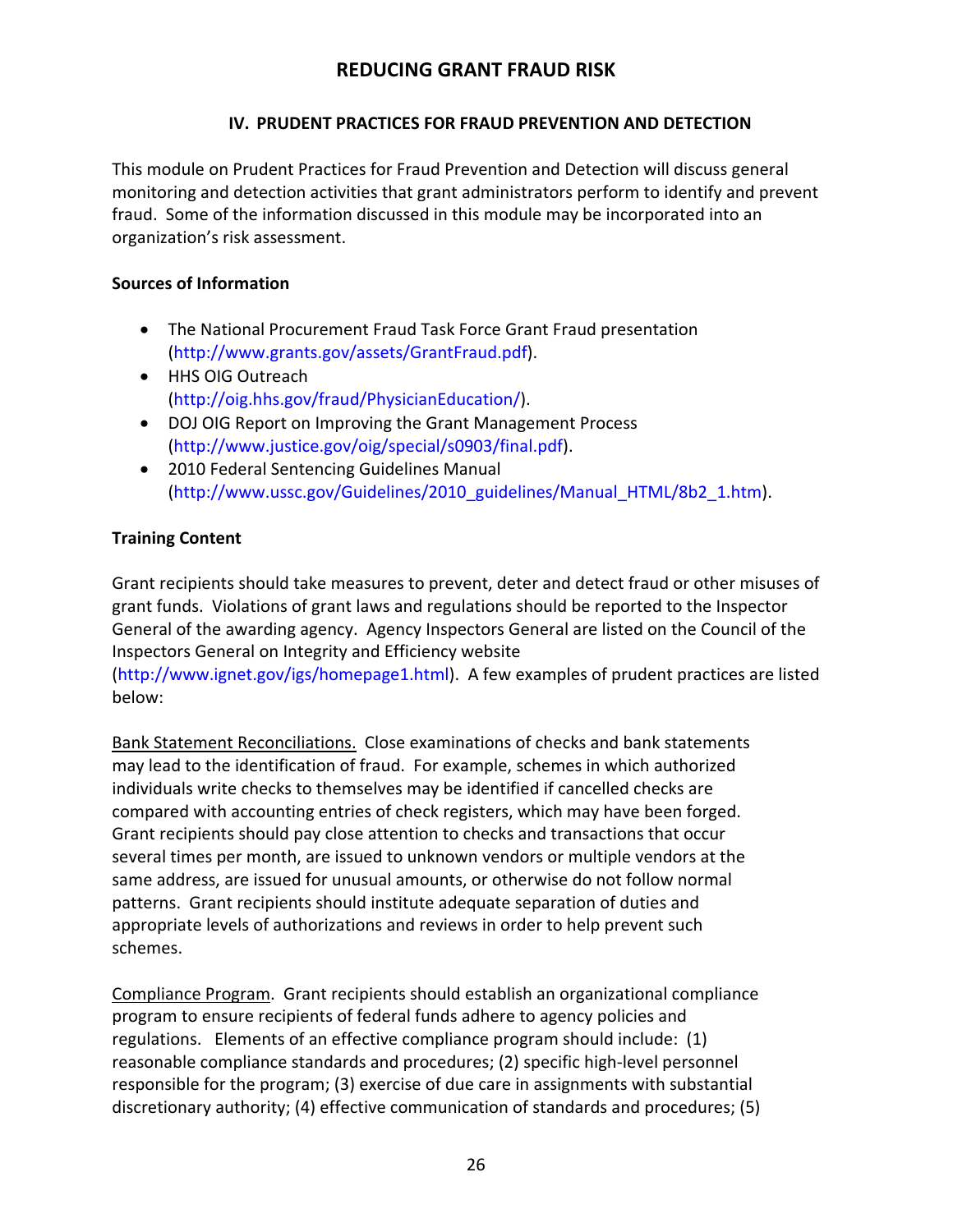monitoring, auditing, and reporting systems; (6) consistent enforcement of standards through appropriate mechanisms; and (7) an appropriate response to a violation of law or regulation.

Conflicts of Interest. Grant recipients should refer potential conflicts of interest to legal counsel or the granting agency in writing and request a written opinion. Contracts should generally be competitively bid and all transactions should be made at "arms length" with no indication there was a bargain or gift element to the transaction.<sup>31</sup>

Data Analysis. Grant recipients should conduct periodic analysis of aggregate data to identify and investigate indications that fraud is occurring. Data analysis can reveal transactional-level fraud indicators. For example, grant managers should review transaction data on a periodic basis and investigate any outlier transactions that do not follow the "normal" patterns, or are otherwise suspicious. Some transactions that may require additional review include excessive number and value of payments to a single vendor, whole dollar amounts when transactions should represent actual costs, and payments to unapproved vendors. The characteristics that indicate a transaction is unusual or suspicious may vary depending on several factors, including the nature of the grant recipient. Other risky transactions that data analysis can identify are unmonitored, illogical, or unjustifiable purchases that may not relate to the grant program. For example, transactions that bypass normal review procedures, or are otherwise unmonitored or reviewed by another person may require additional scrutiny. Purchases that appear illogical considering the nature of the grant program should be more closely reviewed, for example purchasing scuba diving equipment for a grant program to provide legal assistance to domestic violence victims. Unjustifiable purchases may include those that are unreasonably expensive or do not relate to the grant program objectives. Expenditures outside of the allowable project period should also be investigated, as should any analysis results that may indicate forgeries or document alterations.

Documentation. Grant recipients must maintain and submit when requested, adequate support for all of their assertions and representations made to federal agencies. Financial status reports, narrative progress reports, and funds requests must be supported by verifiable facts that prove justifiable expenses have been incurred to advance the program objectives. Before these reports or requests are submitted to the grant-awarding agency, grant recipients should ensure that the documents are reviewed for accuracy, sufficiency, and completeness. Grant recipients should properly capture and disclose program income. If grant-funded organizations receive funds from multiple sources for the same program or overlapping purposes, they should carefully plan and document the receipt and use of each of these sources

l

<span id="page-28-0"></span> $31$  The IRS defines an arm's length transaction as a transaction where there is no bargain or gift element for affection or other reasons, [\(http://www.irs.gov/instructions/i706a/ch02.html,](http://www.irs.gov/instructions/i706a/ch02.html) accessed June 16, 2011).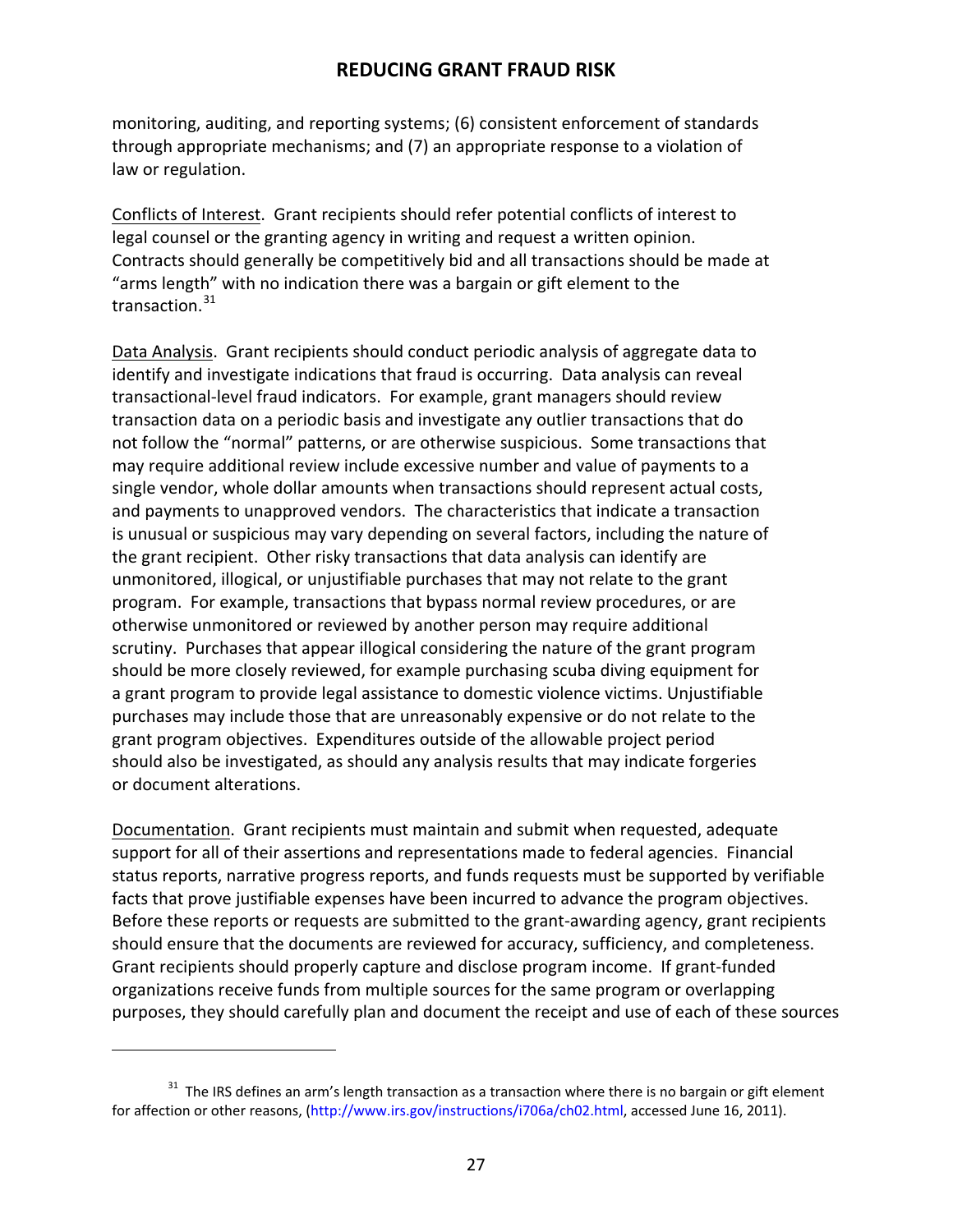of funds. Grant supervisors should periodically request and review documentation for expenditures in order to ensure that the documentation is adequate and that expenses are not fraudulent. Grant recipients should be aware of all expenditures and ensure that payments are not made to fraudulent or fictitious employees or vendors. To help prevent or detect these schemes, supervisors should periodically call vendors and conduct unannounced program and contractor site visits to ensure the validity of services and that payments are legitimate.

Internal Controls. Properly designed and implemented internal controls are a cornerstone of a healthy organization. The U.S. Government Accountability Office (GAO) report on Standards for Internal Control in the Federal Government defines internal control as an integral component of an organization's management that provides reasonable assurance that the following objectives are being achieved: (1) effectiveness and efficiency of operations, (2) reliability of financial reporting, and (3) compliance with applicable laws and regulations.<sup>32</sup> The GAO report offers five standards for internal control: (1) Control Environment, (2) Risk Assessment, (3) Control Activities, (4) Information and Communications, and (5) Monitoring. These standards are described in the GAO report.<sup>[33](#page-29-1)</sup>

Grant recipients should regularly verify the proper design and implementation of such controls and ensure that grant administrators and grant project managers know and understand such controls. For example, grant recipients should develop written procedures for properly recording time and personnel costs and regularly remind employees of the importance of maintaining accurate time records. Internal controls are essential for financial management systems to help ensure funds are disbursed appropriately and in accordance with applicable rules. In addition, internal controls should be developed for program management systems to ensure the project objectives are being completed as planned in an efficient and timely manner.

In addition, grant recipients should ensure that there is a written procurement procedure in place and that it is followed. For example, procurement policies should help ensure procurement transactions avoid the appearance of conflicts of interests between procurement officials and vendors and that sufficient competitive bidding processes are used to ensure the government is receiving the best deal for grant purchases. Many grant recipients abide by state or local government procurement rules, so a primary challenge is to ensure the procedures are followed and properly documented. Grant recipients must carefully review consulting contracts and ensure consultants are necessary and that the contract clearly identifies the work that will be completed, how progress will be measured and monitored, the compensation, and where the work will take place.

.

<span id="page-29-1"></span><span id="page-29-0"></span><sup>32</sup> U.S. Government Accountability Office, *Standards for Internal Control in the Federal Government*, GAO/AIMD-00-21.3.1 (November, 1999),<http://www.gao.gov/special.pubs/ai00021p.pdf> (accessed July 13, 2011).

<sup>33</sup> GAO, *Standards for Internal Control in the Federal Government*.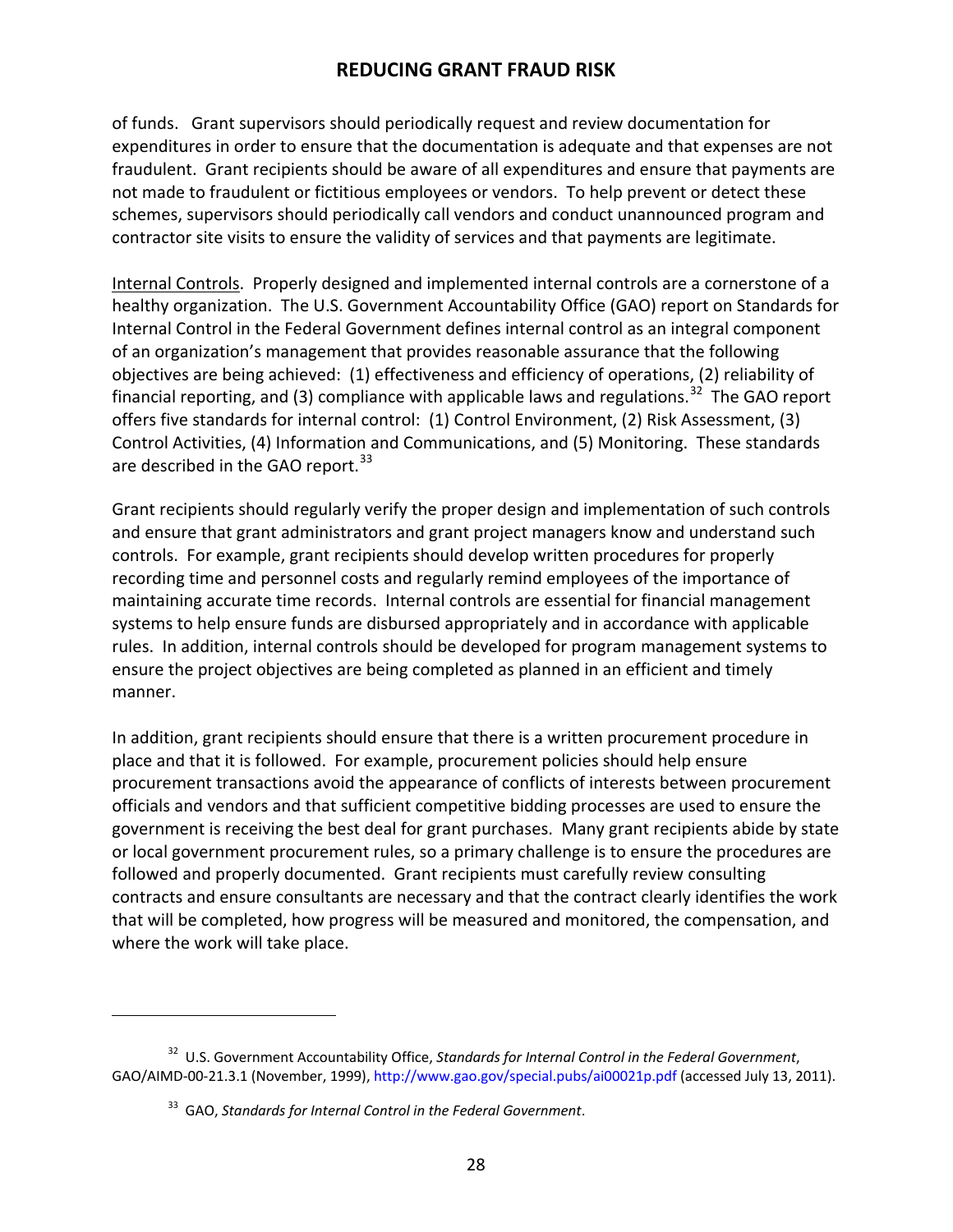Open Lines of Communication. Grant recipients should ensure that they have open lines of communication with granting agencies and program managers regarding budget adjustments, program changes, or specific implementation challenges. Grant recipients should ensure all technical progress reports are submitted on time. In addition, grant recipients should ensure that sub-recipients, such as contractors and sub-grant recipients, have open lines of communication with the grant recipient, and that employees have open lines of communication to management. Open lines of communication will increase the likelihood that possible grant fraud is reported to appropriate officials.

Risk Assessment. Because risk management requires careful consideration of the particular risks a grant recipient faces, they should carefully consider their specific fraud or other control risks and identify ways to mitigate them. For example, almost every entity faces risks related to timesheet manipulation and credit card abuse associated with travel or procurement. Also, grant recipients may intentionally or unknowingly pay 100 percent of an individual's salary with grant funds even though they are not actually involved in the program or have a minor role that does not justify a 100 percent charge.

Suspension and Debarment. Grant recipients should regularly check state and federal suspension and debarment lists when entering into sub-grants, making hiring decisions, or entering into contracts or consulting agreements. Debarred and suspended entities are identified on the [Excluded Parties List System](https://www.epls.gov/) (EPLS) maintained by the General Services Administration (GSA). Entities identified in the EPLS are generally ineligible from receiving certain federal contracts, subcontracts, federal assistance, and benefits.

Training. Grant recipient employees, officers, boards of directors, and others should be required to attend mandatory annual training and engage in discussions on fraud prevention and detection, compliance with granting agency requirements, and other topics of interest and importance. The more individuals that are involved in this process, the more likely issues can be either prevented or identified early and corrected.

Whistleblowing. Grant recipients should ensure they have open lines of communication between their employees and grant administrators. Grant recipients should implement internal "hotlines" that allow anonymous complaints and post OIG contact information in common areas. Grant recipients must ensure that they do not retaliate against whistleblower employees.

#### <span id="page-30-0"></span>**Interactive Questions**

*The questions and answers have been removed from this public version of the grant training framework document to help ensure the integrity of trainee tests.*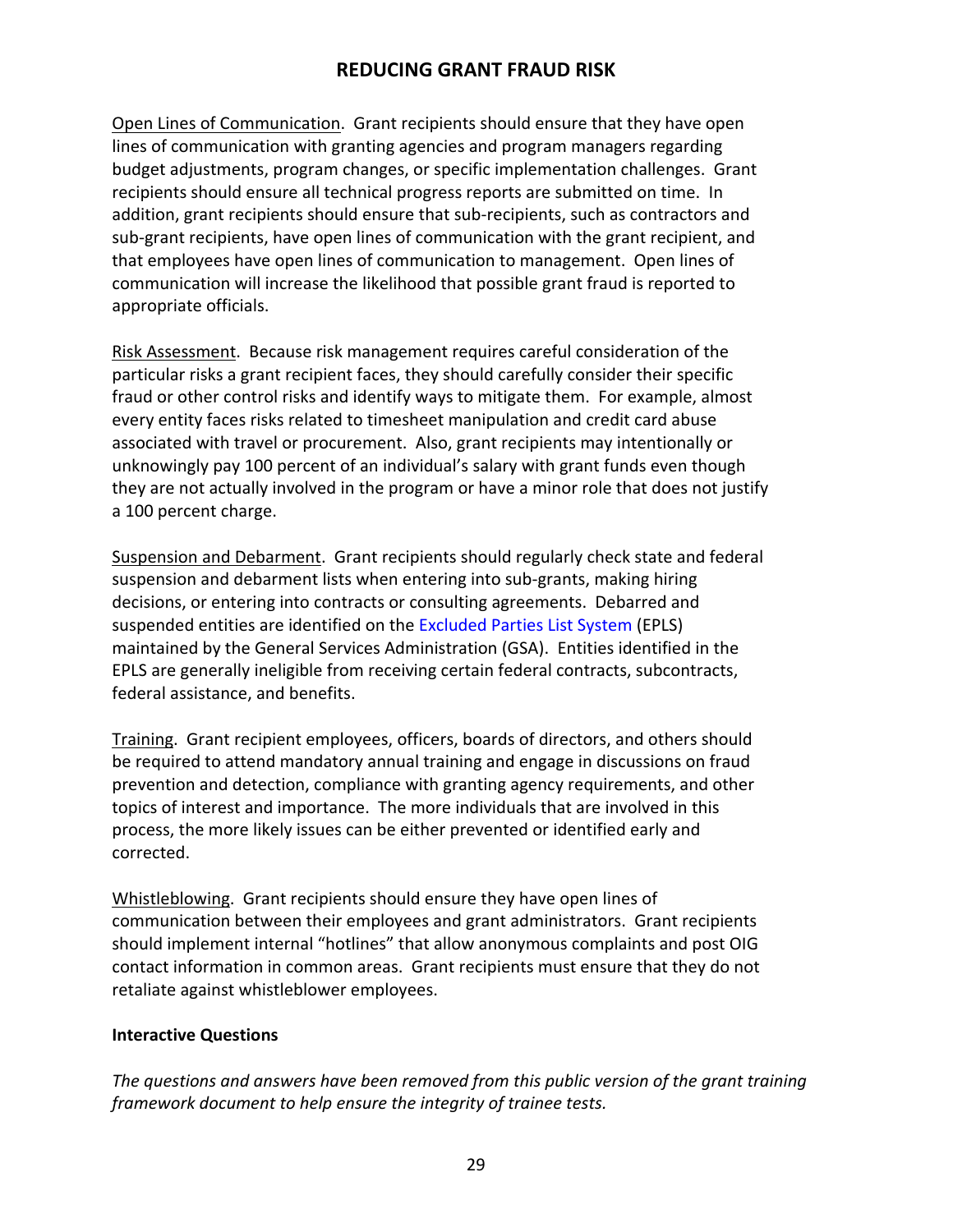#### **V. MANAGING GRANT CHALLENGES**

<span id="page-31-0"></span>This module on Grant Management will discuss practices that will help address common grant management challenges. While this module is not intended to provide rigid requirements for grant recipients, it will enhance grant recipients' ability to identify areas where additional guidance should be sought. Grant recipients should refer to their award agreement for applicable regulations that will provide the specific requirements for their grant and contact the awarding agency for additional guidance.

#### <span id="page-31-1"></span>**Sources of Information**

- Unallowable Costs Cost Principles (OMB Circulars [A-87,](http://www.whitehouse.gov/omb/circulars_a087_2004) [A-122,](http://www.whitehouse.gov/omb/circulars_a122_2004) [A-21](http://www.whitehouse.gov/omb/circulars_a021_2004) codified in OMB's [C.F.R. parts 220-230;](http://ecfr.gpoaccess.gov/cgi/t/text/text-idx?sid=7c1c5c8102c2475e5835fdea9207e5cb&c=ecfr&tpl=/ecfrbrowse/Title02/2cfrv1_02.tpl#175) and [FAR Part 31\)](https://www.acquisition.gov/far/html/FARTOCP31.html).
- U.S. General Services Administration Per Diem Rates [\(http://www.gsa.gov/portal/category/21287\)](http://www.gsa.gov/portal/category/21287).

#### <span id="page-31-2"></span>**Training Material**

l

Grant recipients may encounter several different challenges when managing grants. Specific types of grants may have inherent challenges, such as monitoring sub-contractors and subrecipients, or technical issues may arise. Below are examples of three areas of prudent practices that grant recipients may follow to help minimize and manage grant management challenges: (1) creating and implementing well-developed internal controls; (2) maintaining adequate documentation for grant-related activities; and (3) maintaining an effective accounting system. Throughout the implementation of a grant program, grant recipients should contact awarding agencies and review award documents for additional guidance for managing grant challenges.

#### <span id="page-31-3"></span>*Well-Developed Internal Controls*

The Standards for Internal Control in the Federal Government defines internal control as an integral component of an organization's management that provides reasonable assurance that the following objectives are being achieved: (1) effectiveness and efficiency of operations, (2) reliability of financial reporting, and (3) compliance with applicable laws and regulations.<sup>34</sup> These include systematic measures, such as reviews, supervisory authorizations, and written procedures that an organization uses to conduct business in an orderly and efficient manner. Effective internal controls are beneficial because they help safeguard the awarded grant money; deter and detect errors, fraud, and theft; ensure accuracy and completeness of accounting data; assist the grant recipient to reliably and timely provide financial and

<span id="page-31-4"></span><sup>34</sup> U.S. Government Accountability Office, *Standards for Internal Control in the Federal Government*, GAO/AIMD-00-21.3.1 (November, 1999),<http://www.gao.gov/special.pubs/ai00021p.pdf> (accessed July 13, 2011).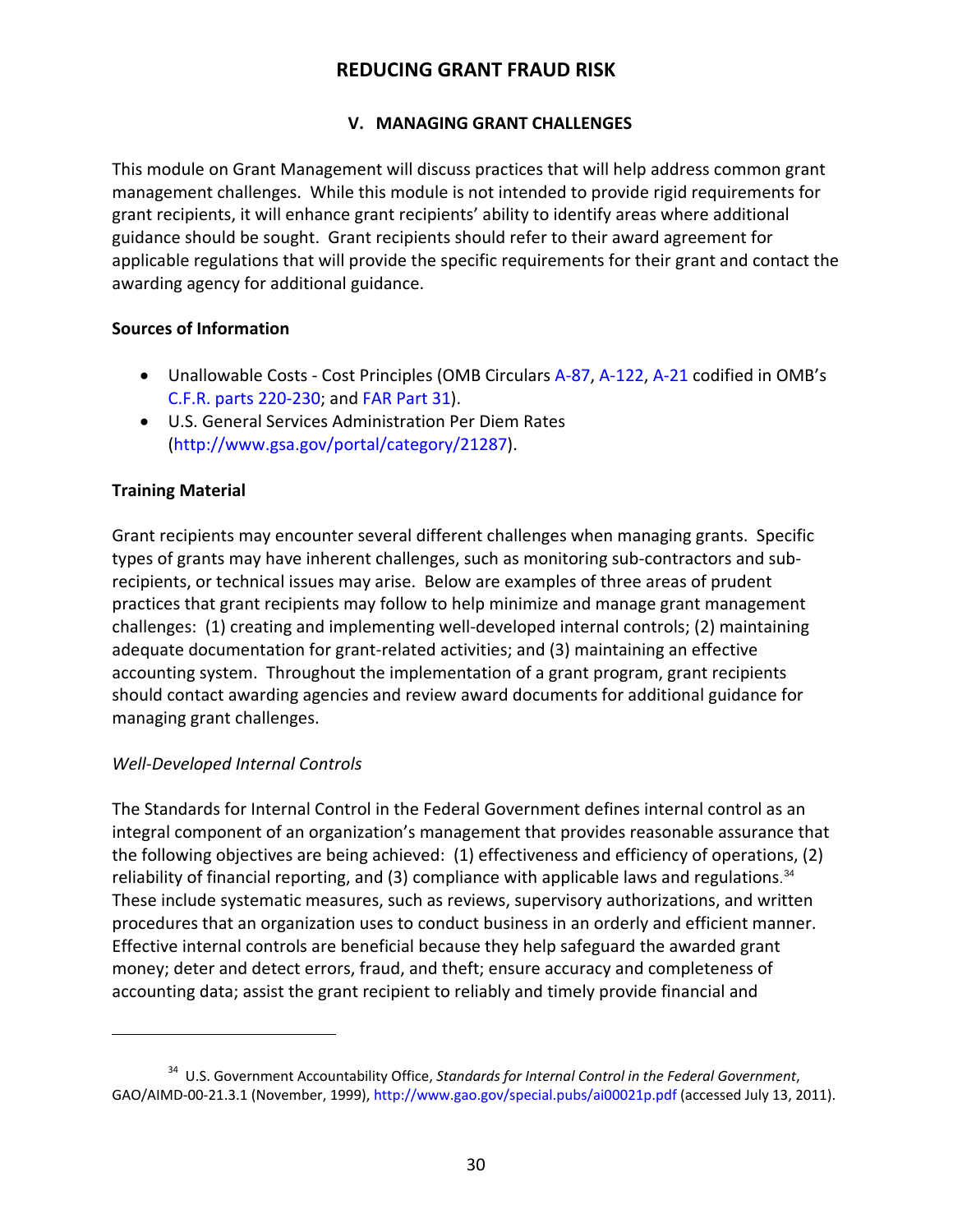management information; and ensure that grant recipients adhere to policies and satisfy grant requirements. Grant recipient organizations should continually assess and evaluate internal controls, and they should improve and update these controls when necessary.

People are what make internal controls work. For example, if a person performing the control does not have the necessary authority or competence to perform their job effectively, that would create a weak link in the system of internal controls. Examples of basic controls that will help prevent common mismanagement are as follows:

Adequate Monitoring. Grant recipients should monitor the grant work on a regular basis, as this will help prevent mismanagement. Discrepancies discovered as a result of monitoring activities should be examined in a timely manner and any mismanagement concerns should be resolved quickly. Grant recipients must maintain documentation of expenses incurred and documented proof of site visits of contractors and sub-grant recipients.

Formal Organizational Documents. The structure of the organization should be explicitly documented. Qualifications for members of Boards of Directors should be formally approved to help ensure qualified individuals provide direction for the organization. Board members should not include employees of the organization to avoid the appearance of conflicts of interest. Audit committees should report to the Board of Directors to ensure audit findings and potential fraud are adequately reported and that the Board has the opportunity to hold organization officials accountable. Audit Committees should not report directly to the president or equivalent officer that may be held accountable for any mismanagement, but the appropriate management officials should be provided a copy of the audit findings and an opportunity to respond to help ensure all the facts are presented to the Board. Board meetings should be memorialized in meeting minutes that identify key decisions to help ensure organization officials can easily refer to decision items and requirements, and provide some continuity for future administering officials. In addition, grant recipients should maintain an updated organizational chart establishing clear lines of responsibility and authority to help ensure efficient operations.

Formal Written Policies. Formal written policies setting forth procedures help ensure operational effectiveness and efficiency by providing written guidance to which grant recipients and other officials can refer. The policies should be adequately written to ensure officials have clear and relevant guidance for the completion of duties and responsibilities. Written policies enable grant administrators to provide appropriate oversight over the life of a grant, and help ensure effective continuity of operations in case of personnel turnover.

Reconciliations. Grant recipients should perform reconciliations in order to ensure grant activity is accurately recorded and reported and to help prevent and detect fraud. At a minimum, periodic and frequent reconciliations should be performed for bank statements, accounting records, checks for payment, credit card statements, grant drawdowns, Federal Financial Reports submitted to federal agencies, and other grant-related administrative and programmatic activity. The grant recipient organization should separate reconciliation duties in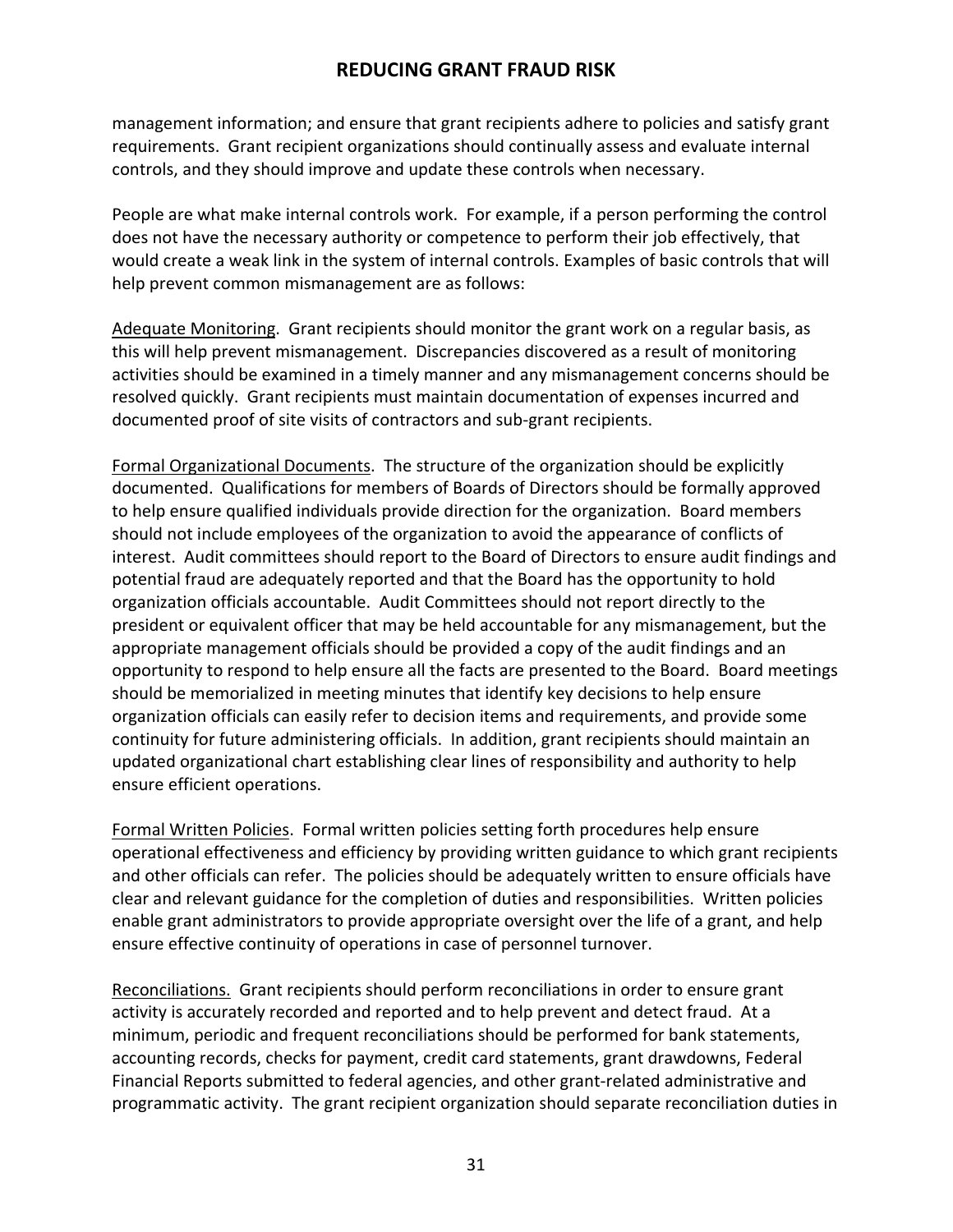order to ensure the opportunity for fraud is reduced. For example, individuals responsible for authorizing checks for payment should not perform bank statement reconciliations.

Grant recipients should carefully design reconciliations in order to ensure the statements or forms are reconcilable, meaning they have similar information that can be compared and matched. For example, checks authorized can be compared with checks paid. The specific reconciliations that can and should be performed will depend on each recipient's policies, procedures, methods of payment, grant activities, and other factors. Below are some examples of reconciliations that grant recipients should consider performing.

- Accounting system transactions according to grant budget category with approved grant budget. For example, cumulative expenditures for personnel costs should be compared against the amounts approved for personnel costs for each grant.
- Bank deposits with program income receipt log.
- Bank statement transactions with accounting system transactions, cancelled checks, and check registers.
- Cancelled checks with list of authorized vendors, accounting system transactions, and check register.
- Contractor personnel charges with authorized timesheets and activity reports.
- Credit card statements with accounting system transactions.
- Federal Financial Report data with accounting system data.
- Grant drawdowns with bank account deposits.
- Grant drawdowns with grant-related transactions from the accounting system.
- Grant-funded payroll with personnel authorized to work on grant.
- Payroll documentation and direct deposit amounts with authorized timesheets.
- Progress report data on conferences with conference authorizations, or other similar documentation.
- Total compensation for each individual with total hours worked.
- Travel charges with travel authorizations and vouchers.

Grant recipients should not attempt to perform reconciliations of information that is irreconcilable. For example, checks authorized can generally not be reconciled with credit card transactions, with the exception of any checks authorized to pay the credit card bill. Performing "invalid" reconciliations does not provide administrators with useful information and can be misleading.

Secure and Safeguard Assets. Grant recipients should implement a plan to enhance building security and keep valuable assets secure. This plan should be based upon the specific circumstances of the grant recipient. For example, grant recipients should ensure that adequate security is in place to prevent loss, damage, or theft of property. In addition, property should be marked to indicate funding source and owner of the property, and tracking numbers such as serial numbers should be documented. Grantees should implement controls to ensure that property cannot be used for unauthorized purposes. Records should document whether title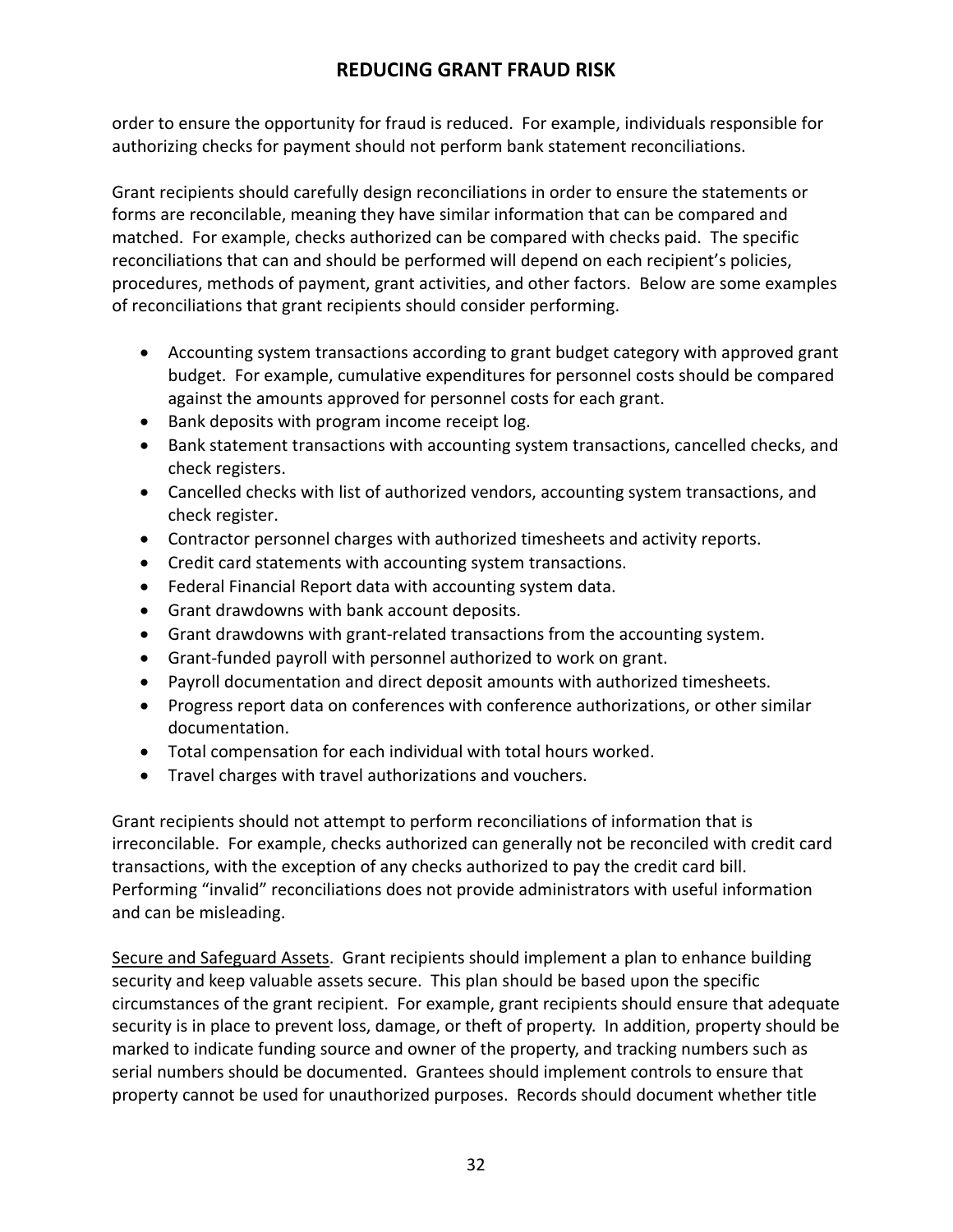vests in the grant recipient or the federal government. Grant recipients should conduct reconciliations between inventory records and actual inventory, and resolve any discrepancies.

Separation of Duties. Separation of duties ensures that one person cannot act without someone else being able to check on that person's actions to help prevent fraud and mismanagement. No single individual should conduct all aspects of financial management, such as entering data in the accounting system, having signatory authority, conducting reconciliations, or performing key grant functions. Systems of checks and balances, authorizations and reviews, and monitoring through duties adequately separated among personnel will reduce the opportunity for fraud by institutionalizing oversight and enhancing the chance that fraud will be detected. As such, individuals that may commit fraud will find it harder to do so with someone else reviewing and authorizing their activities; these individuals may be deterred from committing fraud due to the risk of being caught.

Supervisory Review and Approval. Grant recipients should require supervisory review and approval of expenditures, as well as key programmatic and administrative activities. It should be difficult to override a control or such supervisory approval. If control overrides are allowed to occur, grant recipients should implement a policy for multiple approvals and checks.

#### <span id="page-34-0"></span>*Adequate Documentation*

j

To ensure expenditures are appropriate and the goals of grant-funded activities are accomplished, grant recipients must have adequate documentation. Auditors and other reviewers will frequently request documentation for grant activities. Grant activities that are not properly documented may lead to adverse audit findings, as well as law enforcement investigation.

To ensure documentation is adequate, grant recipients should maintain detailed original and unaltered documents. The documentation should contain specific information about particular expenditures and activities. For example, single purchases made for two different grant programs will require that the documentation support the allocation of costs to identify how much should be charged to each grant program. In addition, actual amounts of costs should be used. Any difference between prior estimates and actual amounts must be reconciled.

Also, grant recipients should determine how long records must be retained and must adhere to those requirements. Recipients should seek written concurrences from awarding agencies in advance of incurring unique or unapproved costs in order to avoid disallowance of a cost later deemed unallowable, unreasonable, or nonallocable.<sup>35</sup>

<span id="page-34-1"></span><sup>&</sup>lt;sup>35</sup> OMB Circular A-122(A)(6). Each Cost Principle defines allocable. The definition i[n 2 C.F.R. § 230](http://ecfr.gpoaccess.gov/cgi/t/text/text-idx?c=ecfr&sid=51b94f744774e84752c7f81ca6935cf5&tpl=/ecfrbrowse/Title02/2cfr230_main_02.tpl) states: A cost is allocable to a Federal award if it is treated consistently with other costs incurred for the same purpose in like circumstances and if it: (1) is incurred specifically for the award, (2) benefits both the award and other work and can be distributed in reasonable proportion to the benefits received, or (3) is necessary to the overall operation of the organization, although a direct relationship to any particular cost objective cannot be shown.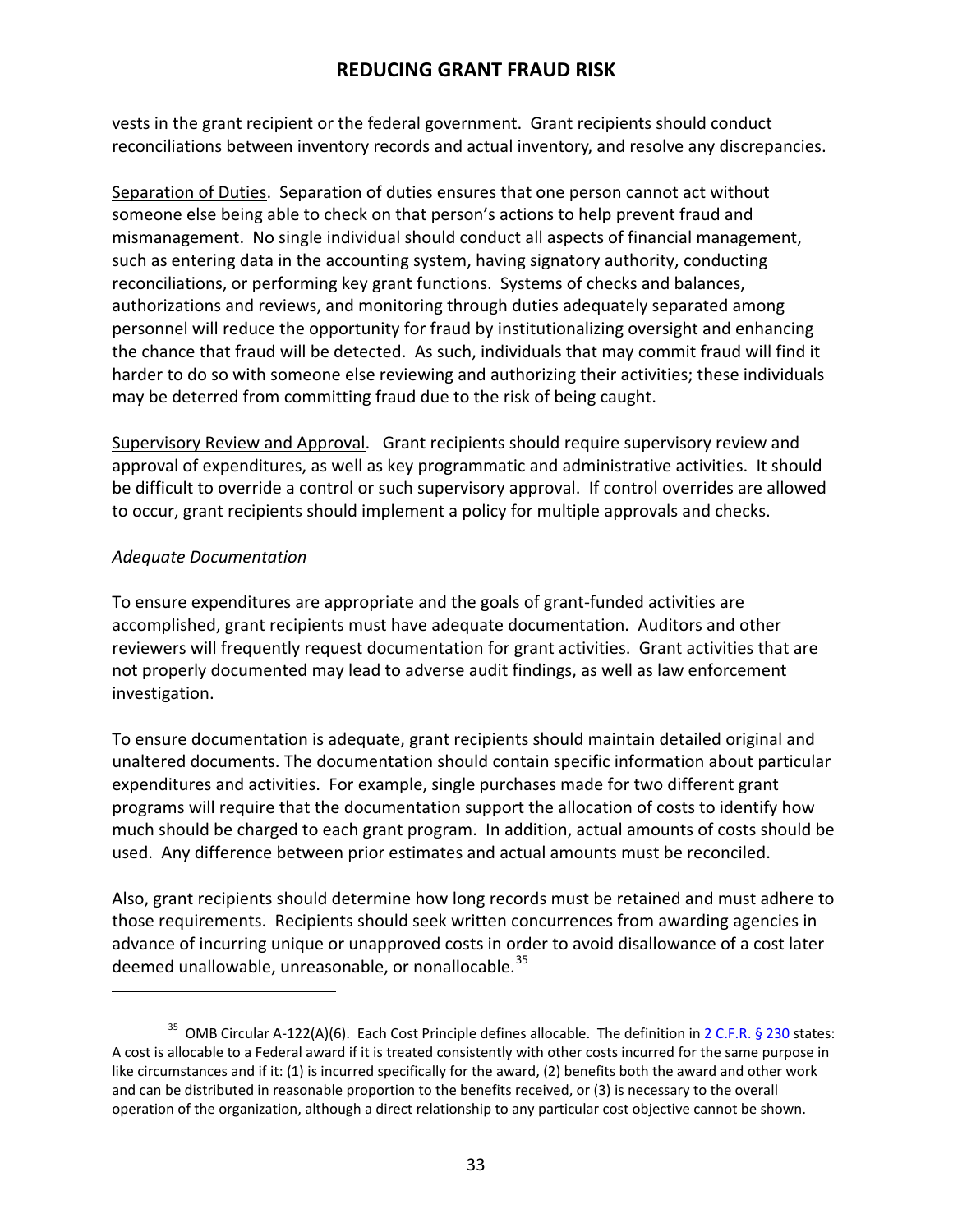Different types of expenditures and activities require different types of documentation. The adequacy of the documentation depends on several factors, such as the nature of the activity or expense and specific requirements imposed on different grant expenses. There are several factors to consider in assessing the adequacy of documentation, including the following:

- 1. Adequate justification for the product, service, or activity, including its need and role in furthering the grant objectives.
- 2. Amount of the purchase and breakdowns for each component of the total aggregate or total amounts.
- 3. Appropriate approvals, including those from a second reviewer, supervisor, and the awarding agency.
- 4. Date that the expenditure was incurred, which may be a date range (May 12, 2011 June 12, 2011);
- 5. Date that the funds were paid.
- 6. Method of payment, including account numbers for reconciliation.
- 7. Source of the funds used to make the purchase, including the specific grant it was charged to or grant allocation methodology and justification.
- 8. Specific service or product that was purchased.
- 9. Supplier of the product or service.
- 10. Who received or benefited from the product or service.

Grant-awarding agencies may apply different documentation requirements for different types of grants, purchases, and activities. For example, some grants require documentation of competitive bidding for contracts, or that materials were purchased from U.S. manufacturers. Grant recipients should refer to the award agreement, applicable rules and regulations, and awarding agency for specific documentation requirements.

In addition, grant recipients should prove that each expenditure was allowable, approved, reasonable, and necessary, and that the expenditure relates directly to the accomplishment of a grant objective. The specific language in each of the OMB Cost Principles varies, but in general, in order for the cost to be considered reasonable, it must be consistent with the action, nature, or amount that a prudent person would take.

Grant recipients should maintain documentation on a continual basis because documentation compiled at a future date is more likely to be inaccurate. Claims that documents were lost or destroyed without a justifiable explanation may be an indication of fraud. Grant recipients should refer to the regulations governing the grant, including applicable OMB Cost Principles, to determine what constitutes appropriate documentation for a particular expenditure or activity.

Consistent Documentation. When costs are incurred for the same purpose in like circumstances, special care should be taken to treat those costs consistently as direct or indirect costs.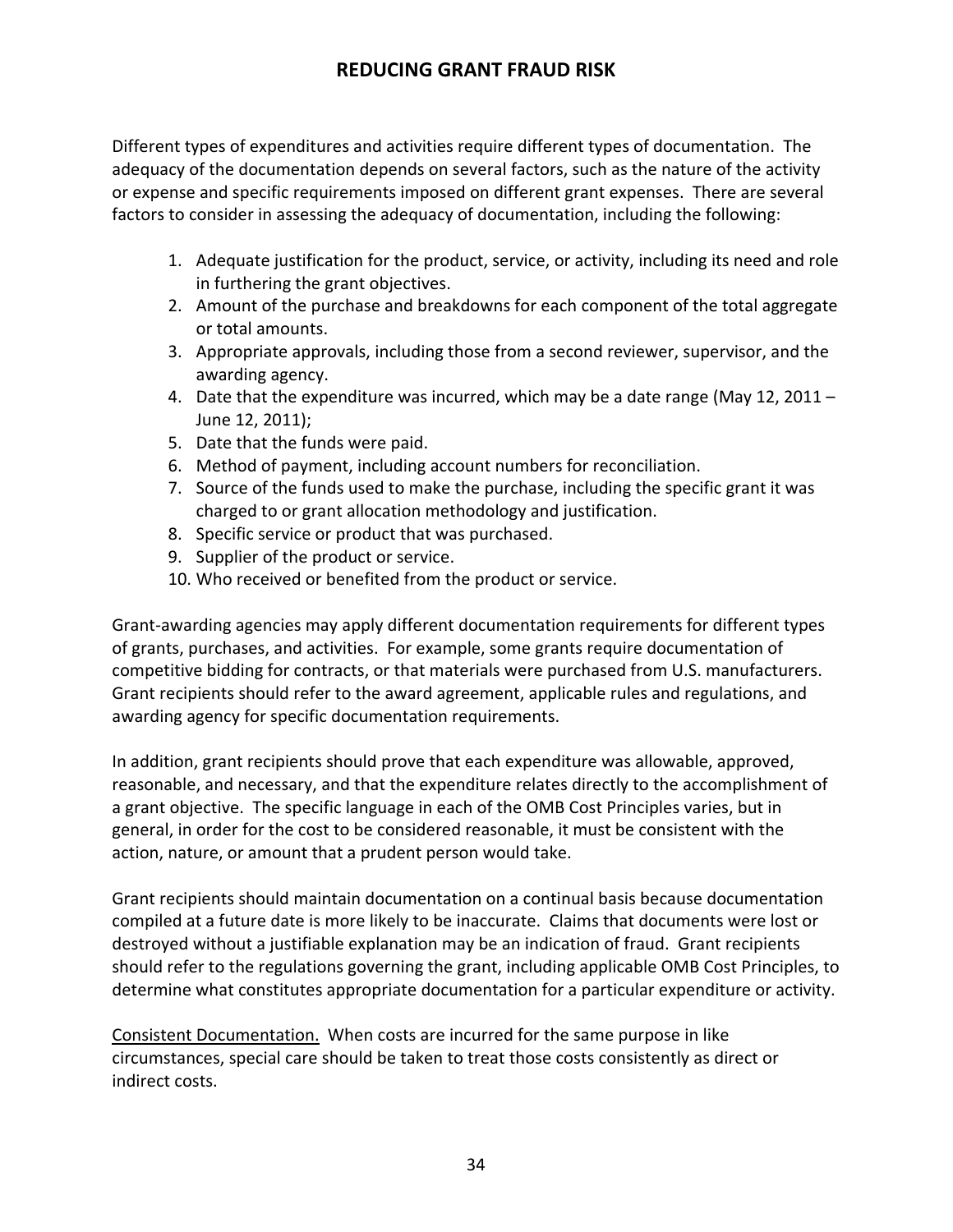For example, Cost Principles for non-profit organizations state that salaries of technical staff, project supplies, computer costs, or travel costs shall be treated as direct costs whenever identifiable to a particular program. The salaries and wages of administrative and pooled clerical staff should normally be treated as indirect costs, but direct charging of these costs may be appropriate where a major project or activity explicitly requires and budgets for administrative or clerical services. Items such as office supplies, postage, periodicals, and memberships should normally be treated as indirect costs.<sup>[36](#page-36-0)</sup>

Grant recipients cannot charge more for a specific service just because it is grant-funded. Recipients should check applicable grant rules to determine specific requirements, but a few examples of documentation for different types of expenditures are highlighted below:

- *Contractors.*Documentation for contractor expenditures may include detailed invoices, time computation sheets, documentation of hours worked, cost allocation formulas, proof of competitive bidding, and other detailed supports for contractor charges. The adequacy of the documentation will depend on several factors, including the nature of the activity or expense and specific requirements imposed on different grants. Recipients should consult applicable grant rules to determine specific requirements.
- *Equipment*. Grant recipients should establish appropriate policies and procedures for the documentation and tracking of federally-funded equipment. Recipients should conduct periodic inventories. Individual grants may have detailed requirements, including labeling and identifying equipment as federally-funded, tracking and conducting inventory, and depreciating or disposing of equipment after the grant project is completed. Recipients should consult applicable grant rules to determine specific requirements.
- *Personnel.* Appropriate documentation for personnel may include timesheets, activity reports, payroll records, accounting records, time certifications, documentation of supervisory review and approval, and other appropriate support for personnel charges. Like all costs, support for personnel charges should also prove costs are necessary and reasonable, and are not excessive when compared with other costs. Recipients should consult applicable grant rules to determine specific requirements.
- *Reports*. Grant recipients should maintain adequate documentation to support all material statements made to the awarding agencies and other federal reviewers concerning the grant, including statements on periodic progress or activity reports, and Federal Financial Reports. For example, if a grant recipient represents on a progress report that grant funds paid for three conferences, documentation should at a minimum prove that the number of conferences is accurate, that the discussion topics were grant-

<span id="page-36-0"></span>l

 $36$  OMB Circular A-122(D)(4).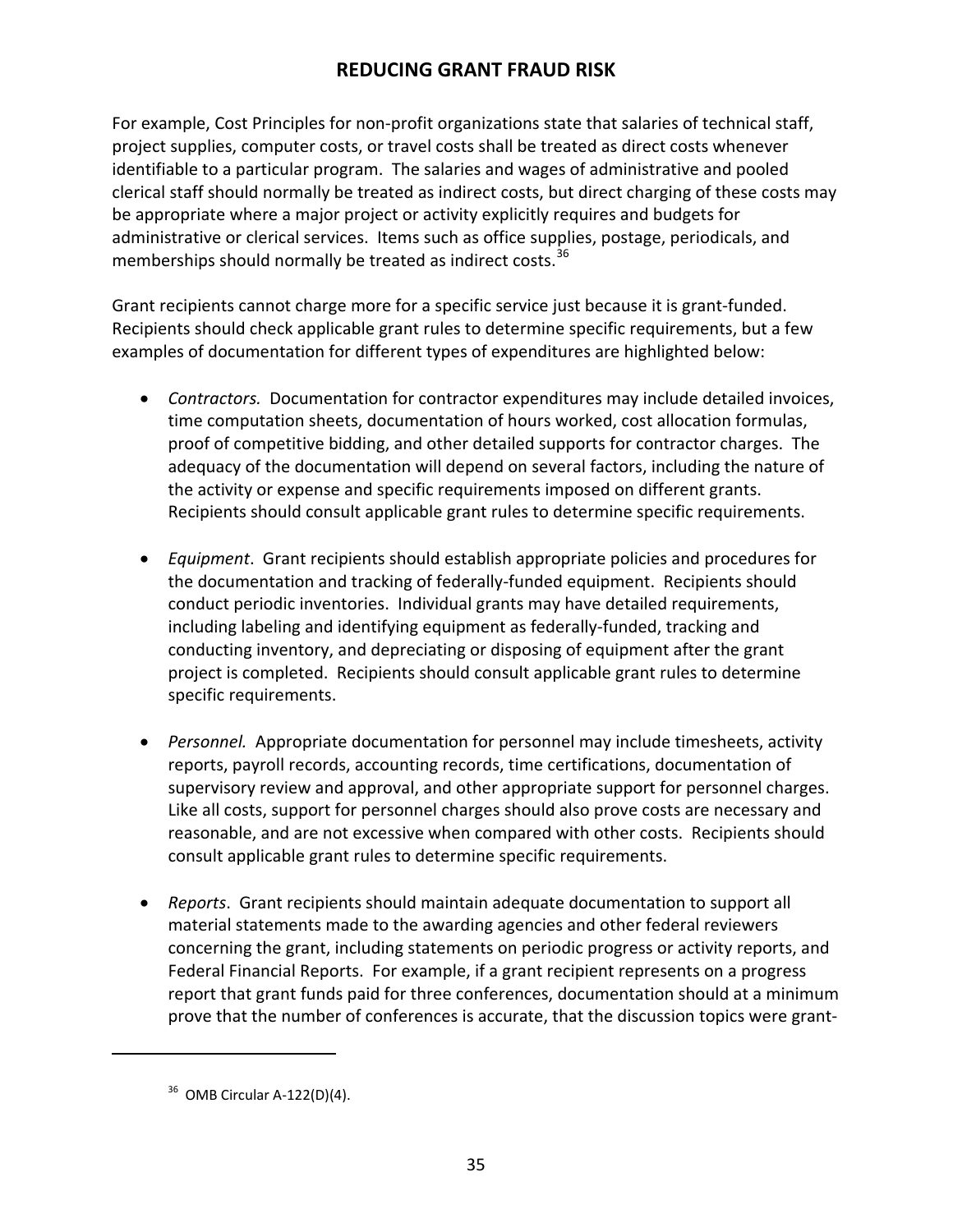related, and that all costs were allowable. Statistics and numbers reported on progress reports are particularly important for grant recipients to prove with adequate documentation and other support, as applicable. In addition, grant recipients must ensure all information on Federal Financial Reports is verifiable and adequately supported with documentation, including expenditures, program income, matching costs, and other information submitted.

• *Travel Costs*. Grant recipients should maintain receipts and other documentation of travel costs, including support justifying the necessity of the travel. For example, documentation of travel for a conference should include supervisory authorization, agendas, sign-in sheets, or other documents that prove the expenditure was necessary, staff actually attended the conference, and it was for a program-related purpose. Some grant recipients use the [U.S. General Services Administration Per Diem Rates](http://www.gsa.gov/portal/category/21287) to determine reasonable rates for hotel costs and daily allowances for meals and incidentals – this is a requirement of some grants. Unjustified or unsupported costs, including excessive dates of travel, must not be charged to the government. If grant recipients split travel time between personal and official travel, adequate documentation should be maintained to prove personal lodging and other costs were not charged to the grant.

#### <span id="page-37-0"></span>*Accounting Systems*

Grant recipients must maintain adequate accounting systems that effectively record, track, and report appropriate grant-related information. Grant recipients must account for expenditures according to requirements identified in the award agreement. Grant recipients must track grant funds, expenditures, and activities using effective accounting systems. Grant accounting systems should help recipients adhere to award requirements, including all terms and conditions. Some examples of key functions an accounting system should provide include the ability to:

- help ensure adequate implementation of internal controls for grant fund authorizations, expenditures, and activities;
- distinguish grant expenditures from non-grant-related expenditures and identify the specific charges that were charged to each grant;
- identify costs by program;
- identify costs by budget category;
- differentiate between direct and indirect costs;
- account for each award/grant separately;
- effectively track and manage drawdowns and disbursements;
- help ensure sub-grant recipients and contractors abide by applicable grant regulations;
- track cost and use of property and equipment;
- identify matching funds and expenditures, including in-kind contributions;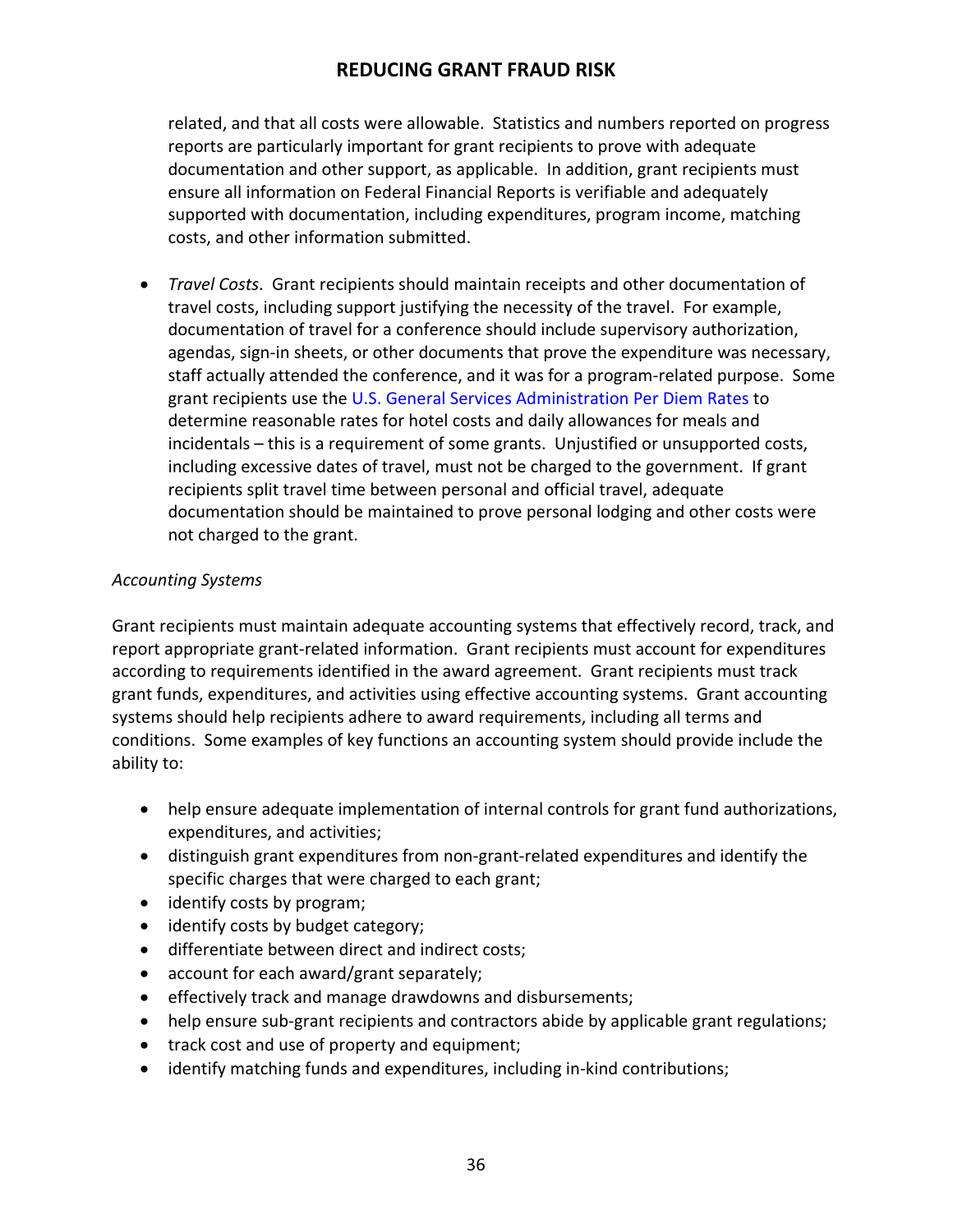- generate summary and detailed financial reports, including periodic financial and programmatic reports required by award terms and conditions; and
- track and correlate accounting information to supporting source documents and financial reports.

Award recipients should also ensure that sub-grant recipients have adequate systems of accounting. Examples of key characteristics of effective accounting systems are discussed in more detail below.

Internal Controls. Effective systems of accounting will contain inherent internal controls to ensure all policies, procedures, rules, and regulations are being followed. Grant recipients should have an accounting system that can clearly demonstrate that grant money was appropriately used. If grant recipient employees do not know or understand the rules, they should contact the awarding agency and ask for advice. Ignorance is not an acceptable excuse for failing to comply with the terms of a grant award.

Financial Statements and Reports. Accounting systems should generate periodic financial reports for grant recipient management to review, such as income statements or equivalent reports, balance sheets, cash flow statements, and key ratios and calculations. For example, Current Ratios (current assets divided by current liabilities) help determine whether the organization has sufficient cash to maintain projects and operations over the next year. In addition, Quick Ratios (cash plus accounts receivable divided by current liabilities) may help determine whether sufficient funds exist to maintain operations for the immediate future. Grant recipient employees responsible for preparing financial status reports should take annual training covering key responsibilities, including terms and requirements of each grant received, fraud awareness, and risk assessments.

Personnel Charges. Grant recipients should be able to identify and report total time charged by each grant-paid individual according to project. Accounting systems should separately account for direct and indirect costs, and the expenditures included in these amounts should not overlap. Grant recipients should conduct periodic reviews of the time charged by individuals and ensure that the total time charged by each grant-paid individual for all projects does not exceed 100 percent of his or her total hours worked.

Project Progress. An effective system of accounting will assist grant recipients in measuring progress on meeting performance measure goals and determine whether grant objectives are being met.

Reliable Records. An effective system of accounting will ensure records are reliable and reviewers can reconcile all drawdowns, Federal Financial Reports, bank statements, credit card statements, and other reports to the records in the system. Grant recipients must record expenditures on a continual basis. In addition, uniform reporting periods should be periodically locked. For example, grant recipients may reconcile monthly drawdowns and financial statements, then lock all the transactions in the month so that they cannot later be changed.